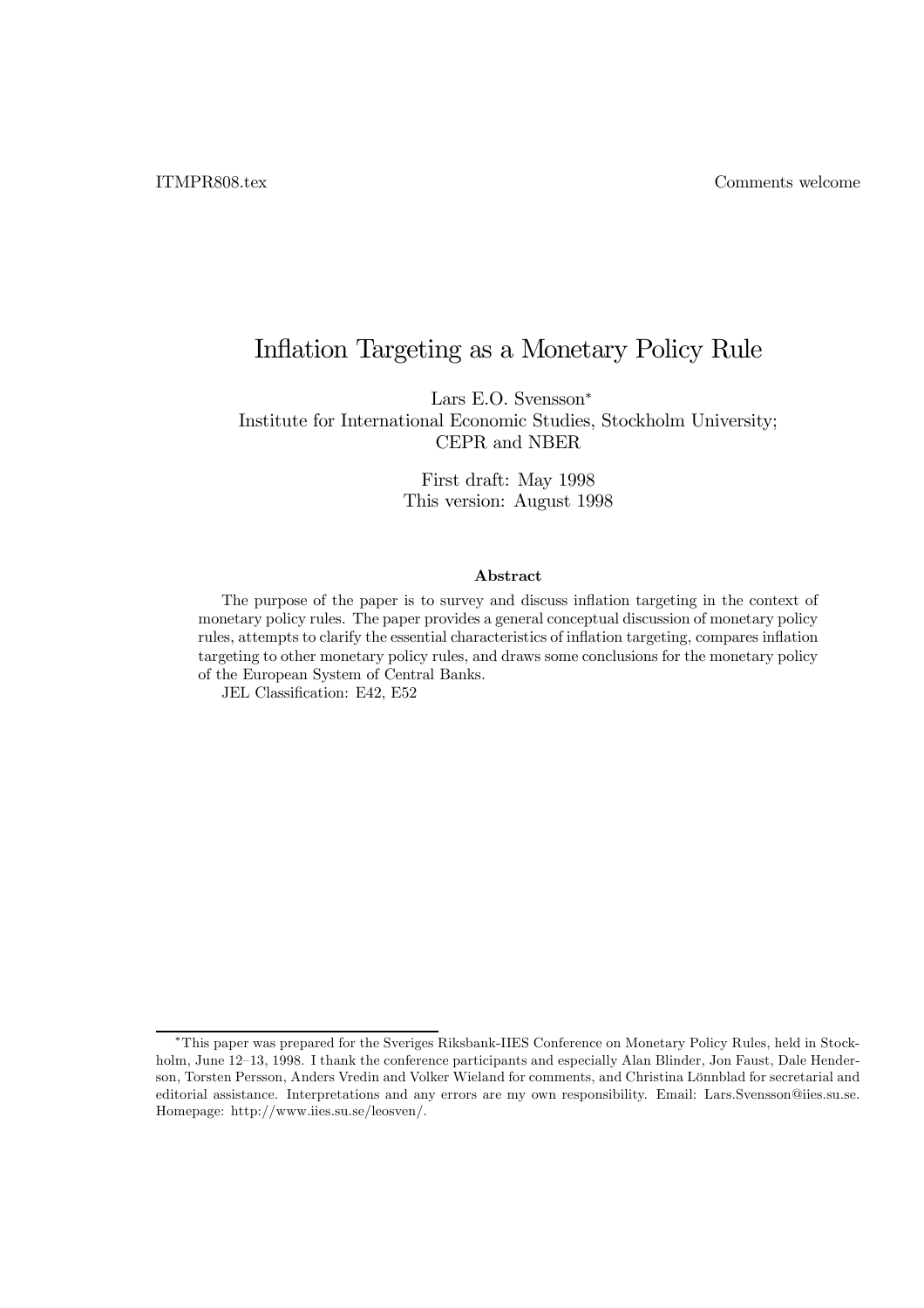# 1 Introduction

The purpose of this paper is to survey and discuss inflation targeting in the context of monetary policy rules, to clarify the essential characteristics of ináation targeting, to compare ináation targeting to other monetary policy rules, and to draw some conclusions for the monetary policy of the European System of Central Banks (ESCB).

In section 2, I provide a general conceptual discussion of monetary policy rules, starting from the current conventional wisdom about the transmission mechanism. In particular, I distinguish between instrument rules and targeting rules. In section 3, I discuss the general characteristics of ináation targeting and argue that ináation targeting is a stronger commitment to a systematic and optimizing monetary policy than other monetary policy regimes. I discuss both the loss function that can be associated with ináation targeting and the corresponding operating procedure, "inflation-forecast targeting," that is, that inflation targeting can be interpreted as a targeting rule for a synthetic intermediate variable, namely a conditional ináation forecast. I also discuss the role of transparency in inflation targeting, as well as issues of model uncertainty and model robustness.

In section 4, I use the general framework of section 2 to make a comparison with some other monetary policy strategies, namely money-growth targeting and nominal-GDP targeting. In section 5, I draw some conclusions for the monetary policy of the ESCB. In section 6, I present some general conclusions.

Appendices A-D contain some technical details, including a method for constructing conditional forecasts for arbitrary reaction functions in forward-looking models (appendix A).

## 2 Monetary policy rules

One of the main points in this paper is the usefulness of distinguishing between instrument rules and targeting rules, for discussing monetary policy rules in general and for understanding inflation targeting in particular. To avoid misunderstandings, it also seems desirable to clearly define the definition of "targeting." In this paper, as in Rogoff [81], Walsh [108], Svensson [91] and [93], Cecchetti [21], Clarida, Gali and Gertler [25] and Rudebusch and Svensson [83], target variables are variables appearing in loss functions. In some of the literature, targets sometimes refer to variables in reaction functions.<sup>1</sup> These definitions of targets and targeting are not equivalent. As shown in Svensson [94], it is usually inefficient to let the instrument respond to target variables, compared to letting the instrument respond to the determinants of the target variables.

In order to avoid ambiguity, this section outlines some central definitions for discussing monetary policy rules. To be concrete, the definitions to be used are presented within a linear model with a quadratic loss function.2

<sup>&</sup>lt;sup>1</sup> For examples see, especially, Bryant, Hooper and Mann [19], chapter 1, but also Judd and Motley [57], McCallum [70] and Bernanke and Woodford [11].

The discussion extends the corresponding discussion in Rudebusch and Svensson [83] by using a model with forward-looking variables, by providing a general definition of monetary policy rules, by distinguishing reaction functions and rules, and by allowing for both explicit and implicit instrument rules. Thus, Rudebusch and Svensson [83] do not explicitly define reaction functions, and restrict instrument rules to be prescribed (explicit) reaction functions, whereas the current treatment allows instrument rules to be both explicit and implicit reaction functions.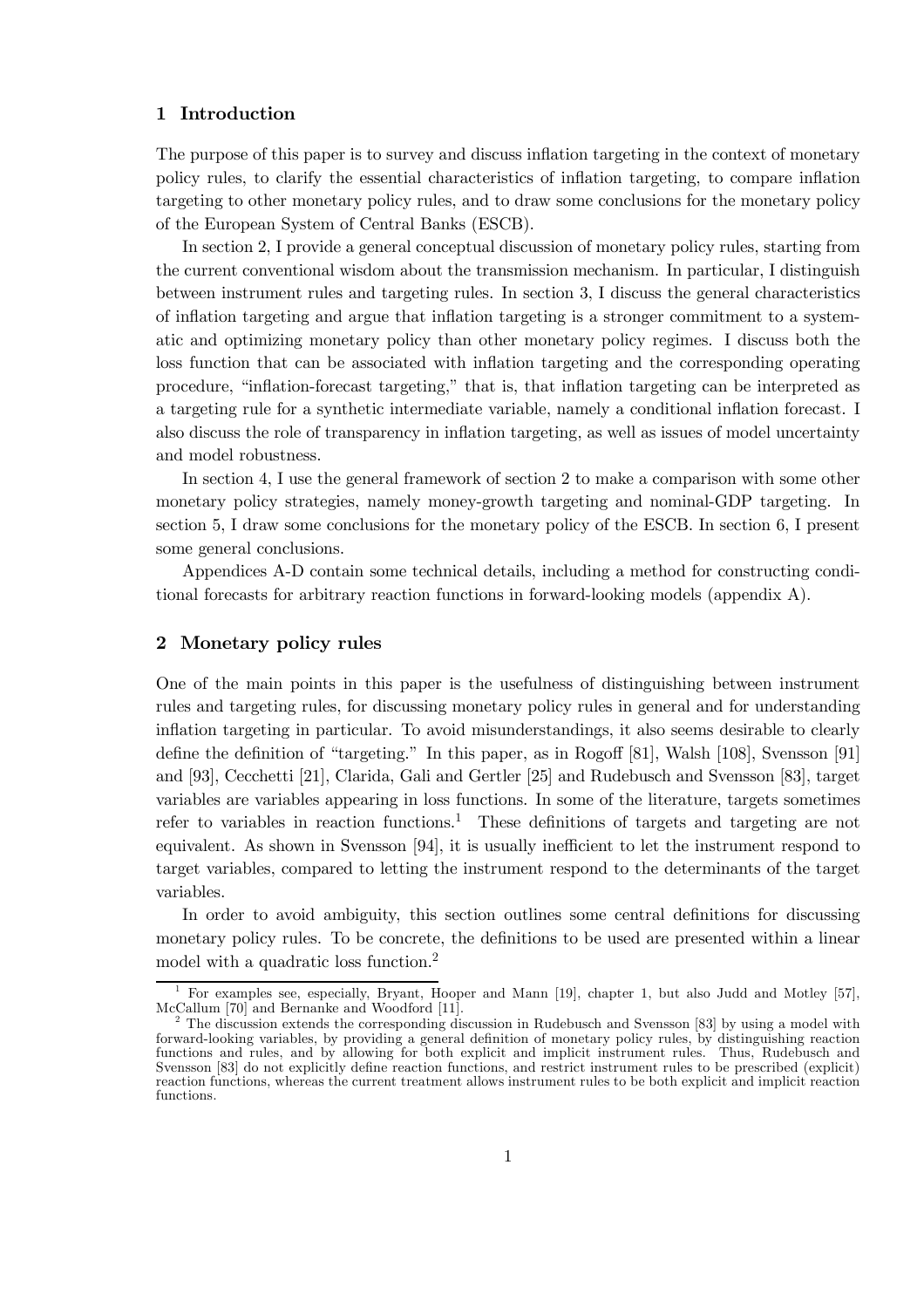## 2.1 The transmission mechanism

Since the transmission mechanism for monetary policy is central to the discussion of monetary policy rules, this subsection starts by discussing the conventional wisdom concerning the transmission mechanism. This conventional wisdom appears to grow increasingly dominant.<sup>3</sup>

In a closed economy, standard transmission channels include an aggregate demand channel and an expectations channel. With the aggregate demand channel, monetary policy affects aggregate demand, with a lag, via its effect on the short real interest rate (and possibly on the availability of credit).<sup>4</sup> Aggregate demand then affects inflation, with another lag, via an aggregate supply equation (a Phillips curve). The expectations channel allows monetary policy to affect inflation expectations which, in turn, affect inflation, with a lag, via wage- and price-setting behavior. Appendix C gives an example (from Svensson [96] and [93]) of a very simple model of the transmission mechanism for a closed economy, which abstracts from the expectations mechanism (or, alternatively, treats expectations as adaptive), where monetary policy affects aggregate demand with a one-year lag and inflation with a two-year lag. This example will frequently be used to illustrate some of the points below.

In an open economy, there are additional channels for the transmission of monetary policy. The exchange rate is affected by the difference between domestic and foreign nominal interest rates and expected future exchange rates, via an interest parity condition. With sticky prices, the nominal exchange rate affects the real exchange rate. The real exchange rate will affect the relative price between domestic and foreign goods, which, in turn, will affect both domestic and foreign demand for domestic goods, and hence contribute to the aggregate-demand channel for the transmission of monetary policy. There is also a direct exchange rate channel for the transmission of monetary policy to CPI inflation, in that the exchange rate affects domestic currency prices of imported final goods, which enter the CPI and hence CPI inflation. Typically, the lag of this direct exchange rate channel is considered to be shorter than that of the aggregate demand channel. Hence, monetary policy can affect CPI inflation with a shorter lag by inducing exchange rate movements. Finally, there is an additional exchange rate channel to inflation: The exchange rate will affect the domestic currency prices of imported intermediate inputs. Eventually, it will also affect nominal wages via the effect of the CPI on wage-setting. In both cases, it will affect the cost of domestically produced goods, and hence domestic inflation (inflation in the prices of domestically produced goods).

Appendix D gives an example (from Svensson [96]) of a relatively rich model of the transmission mechanism in a small open economy. The crucial building blocks are an aggregate supply equation (a Phillips curve) for domestic inflation, an aggregate demand equation for domestically produced goods and services, a real interest parity equation for the real exchange rate, and an equation defining CPI inflation as a weighted sum of domestic inflation and inflation in imported goods. Both aggregate supply and aggregate demand are derived with some microfoundations

<sup>3</sup> See Mishkin [75] and the contributions mentioned there. See Fuhrer and Moore [44], King and Wolman [62], Yun [113], McCallum and Nelson [72], Woodford [112], Rotemberg and Woodford [82], Goodfriend and King [45], and Clarida, Gali and Gertler [25] for building blocks, microfoundations and discussions of different versions of this conventional wisdom of the transformation mechanism for closed economies. Some contributions ignore control lags and persistence, though. Svensson [96] provides an open-economy extension.

More elaborate large models actually used by central banks include Bank of Canada's QPM model [28], Reserve Board's FRB/US model [18].

 $4$  The aggregate demand channel can be separated into an interest rate channel and a parallel credit channel. The latter is, for instance, discussed in Bernanke and Gertler [6].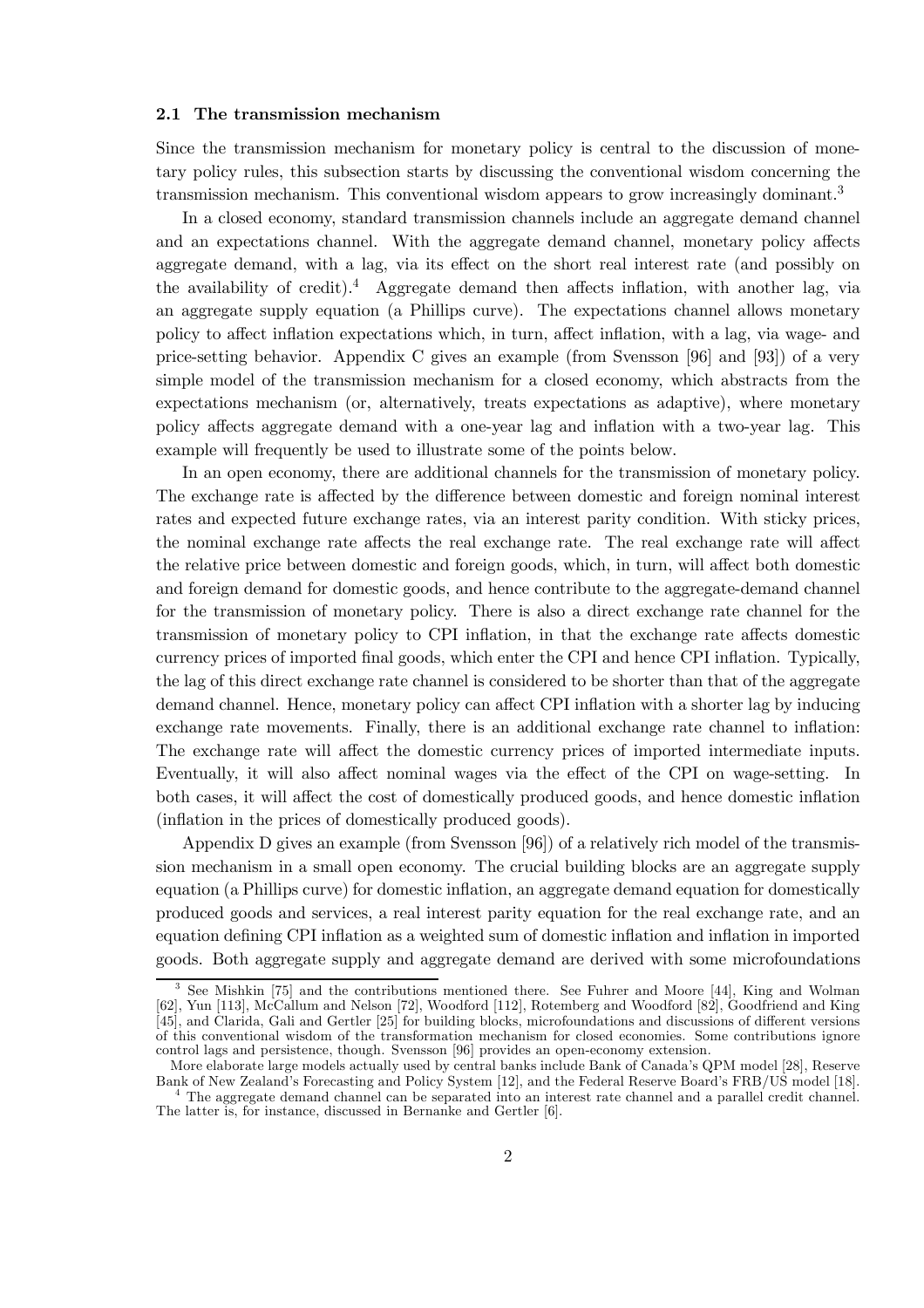and forward-looking rational expectations. Domestic inflation depends on expected future inflation, the expected future output gap, and the expected future real exchange rate. Aggregate demand depends on an expected future long real interest rate (which, in turn, is affected by expected future short real interest rates) and the expected future real exchange rate. Monetary policy affects the exchange rate and the CPI in the current period, aggregate demand in one period, and domestic inflation in two periods. The relative lags are consistent with findings from VAR studies, for instance, Christiano, Eichenbaum and Evans [22], Bernanke and Mihov [8] and Cushman and Zha [31] (although some of the lags may actually be imposed as identifying restrictions).

In this view of the transmission mechanism, it is apparent that, perhaps somewhat paradoxically and heretically, money only plays a minor role. For instance, many models, including the central bank models mentioned in footnote 3, do not even specify a demand function for money, although such a demand function is easily introduced (see the discussion of money-growth targeting in section 4.1). Then, the central bank simply supplies whatever quantity of money that is demanded at the preferred level of the short interest rate. Money becomes an endogenous variable, as emphasized in Taylor  $[102]$  and  $[104]$  and, consistent with empirical findings, a high long-run correlation between the price level and money supply arises. Moreover, in the short and medium run, monetary aggregates in these models have little or no predictive power over other determinants of ináation. Thus, in the transmission mechanism, the focus is not on money supply growth but on the short nominal rate, the resulting short real rate and exchange rate, and the effects on expectations, aggregate demand, domestic inflation and CPI inflation.

## 2.2 A fairly general linear model for monetary policy

The different models of the conventional transmission mechanism described above (in particular the examples in appendices C and D) can (as long as they are linear) be written as the following fairly general linear model of an economy,

$$
\begin{bmatrix} X_{t+1} \\ x_{t+1|t} \end{bmatrix} = A \begin{bmatrix} X_t \\ x_t \end{bmatrix} + Bi_t + \begin{bmatrix} v_{t+1} \\ 0 \end{bmatrix},
$$
\n(2.1)

where  $X_t$  is a column vector of  $n_1$  predetermined variables (state variables),  $x_t$  is a column vector of  $n_2$  forward-looking variables (non-predetermined variables),  $i_t$  is a column vector of  $n_i$  central bank *instruments* (control variables),  $v_{t+1}$  is a column vector of  $n_1$  exogenous iid shocks with zero means and a constant covariance matrix  $\Sigma_{vv}$ , and A and B are matrices of appropriate dimensions. In order to include the possibility that the variables may have non-zero means, it is understood that the first element of  $X_t$  is unity and that corresponding means are incorporated in the first column of  $A<sup>5</sup>$ <sup>6</sup>

At the beginning of period t,  $v_t$  and  $X_t$  are realized. Then,  $i_t$  is set by the central bank. Finally,  $x_t$  results, and period t ends. Each variable is observable. Although the information set

<sup>&</sup>lt;sup>5</sup> The predetermined variables  $X_t$  depend on exogenous shocks in period t and on lagged variables (predetermined, forward-looking, instruments). This definition is consistent with Klein [63], that is, that predetermined variables have exogenous one-period-ahead forecast errors. The forward-looking variables  $x_t$  depend on the predetermined variables in period  $t$ , the instruments in period  $t$ , and the expectations in period  $t$  of future forward-looking variables.<br><sup>6</sup> One generalization is when  $Bi_t$  is replaced by  $\Sigma_{\tau=0}^T B^{\tau} i_{t+\tau|t}$ . See Svensson [96] and appendix D for an

example with  $T = 1$ . Another generalization is when the left side is premultiplied by a singular matrix.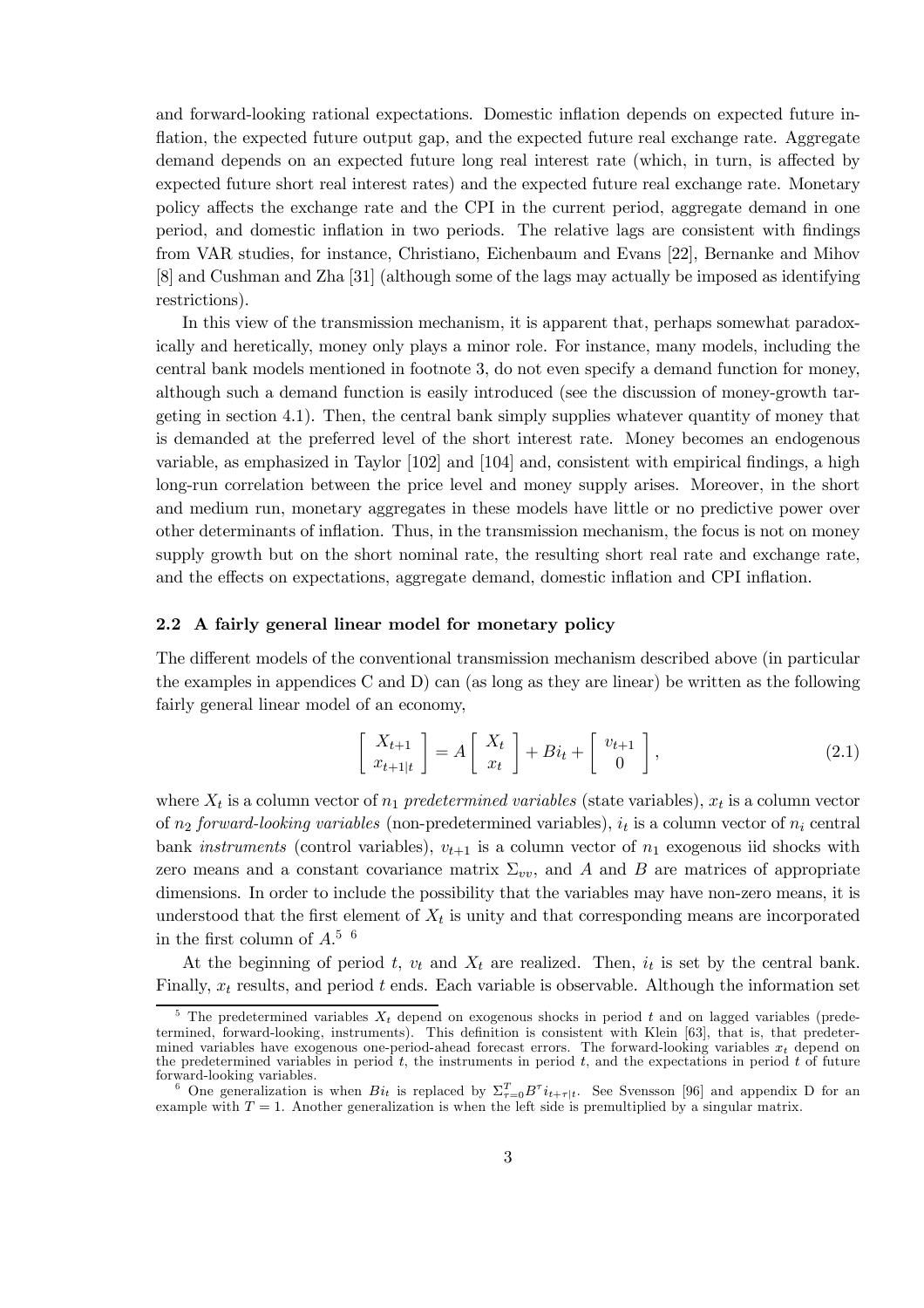at the beginning of period t is  $\{v_t, X_t, v_{t-1}, X_{t-1}, i_{t-1}, ...\}$ ,  $X_t$  is a sufficient statistic, that is, a state variable, at the beginning of period  $t$ . Hence,  $X_t$  comprises the *indicators* at the beginning of the period, that is, the prices and quantities conveying information to the central bank. The expression  $x_{t+1|t}$  denotes  $E_t x_{t+1}$ , the expectation of  $x_{t+1}$  conditional upon information available at the *end* of period t (that is,  $X_t$ ,  $i_t$  and  $x_t$ ).<sup>7</sup>

Furthermore, let  $Y_t$  be a column vector of  $n_3$  target variables, given by

$$
Y_t = C \left[ \begin{array}{c} X_t \\ x_t \end{array} \right] + Di_t,
$$
\n(2.2)

where  $C$  and  $D$  are matrices of appropriate dimension. (Intermediate target variables are discussed below.) Let  $\hat{Y}$  be a column vector of  $n_3$  target levels.<sup>8</sup> For a given positive-definite  $n_3 \times n_3$ weight matrix  $K$ , let the period loss function,  $L_t$ , be the quadratic form

$$
L_t = (Y_t - \hat{Y})' K (Y_t - \hat{Y}), \qquad (2.3)
$$

(where ' denotes the transpose) and, for a given discount factor  $\delta (0 < \delta < 1)$ , let the *intertem*poral loss function be

$$
E_t(1-\delta) \sum_{\tau=0}^{\infty} \delta^{\tau} L_{t+\tau}.
$$
\n(2.4)

For  $\delta = 1$ , the intertemporal loss function (2.4) can be interpreted as the unconditional mean of the period loss function,

$$
E[L_t] = E[(Y_t - \hat{Y})'K(Y_t - \hat{Y})].
$$
\n(2.5)

An unambiguous definition of a reaction function is convenient. Let  $a(n)$  explicit) reaction function be a single-valued mapping from the predetermined variables to the instruments. Thus, a linear reaction function can be written

$$
i_t = fX_t,\tag{2.6}
$$

where f is an  $n_i \times n_1$  matrix. The elements of f can be called *response coefficients*.

In a *commitment equilibrium for a given linear policy rule*, the model  $(2.1)$  is solved with  $(2.6)$  for a given f. The forward-looking variables will be an endogenous linear function of the state variables,

$$
x_t = HX_t,\tag{2.7}
$$

where the matrix H depends on A, B and  $f<sup>9</sup>$ . The dynamics will then be given by

$$
x_t = H X_t \tag{2.8}
$$

$$
Y_t = (C_1 + C_2H + Df)X_t \t\t(2.9)
$$

$$
X_{t+1} = G_{11}X_t + v_{t+1}, \t\t(2.10)
$$

where the matrix  $G$  is given by

$$
G = A + B \left[ f \ 0_{n_i \times n_2} \right],
$$

<sup>7</sup> Thus, this formulation abstracts from non-linearity, model uncertainty, unobservable variables, and private information.<br><sup>8</sup> The target levels may be time-dependent,  $\hat{Y}_t$ .

 $9$  See Blanchard and Kahn [15], King and Watson [61], Klein [63] and Sims [87] for different solution algorithms.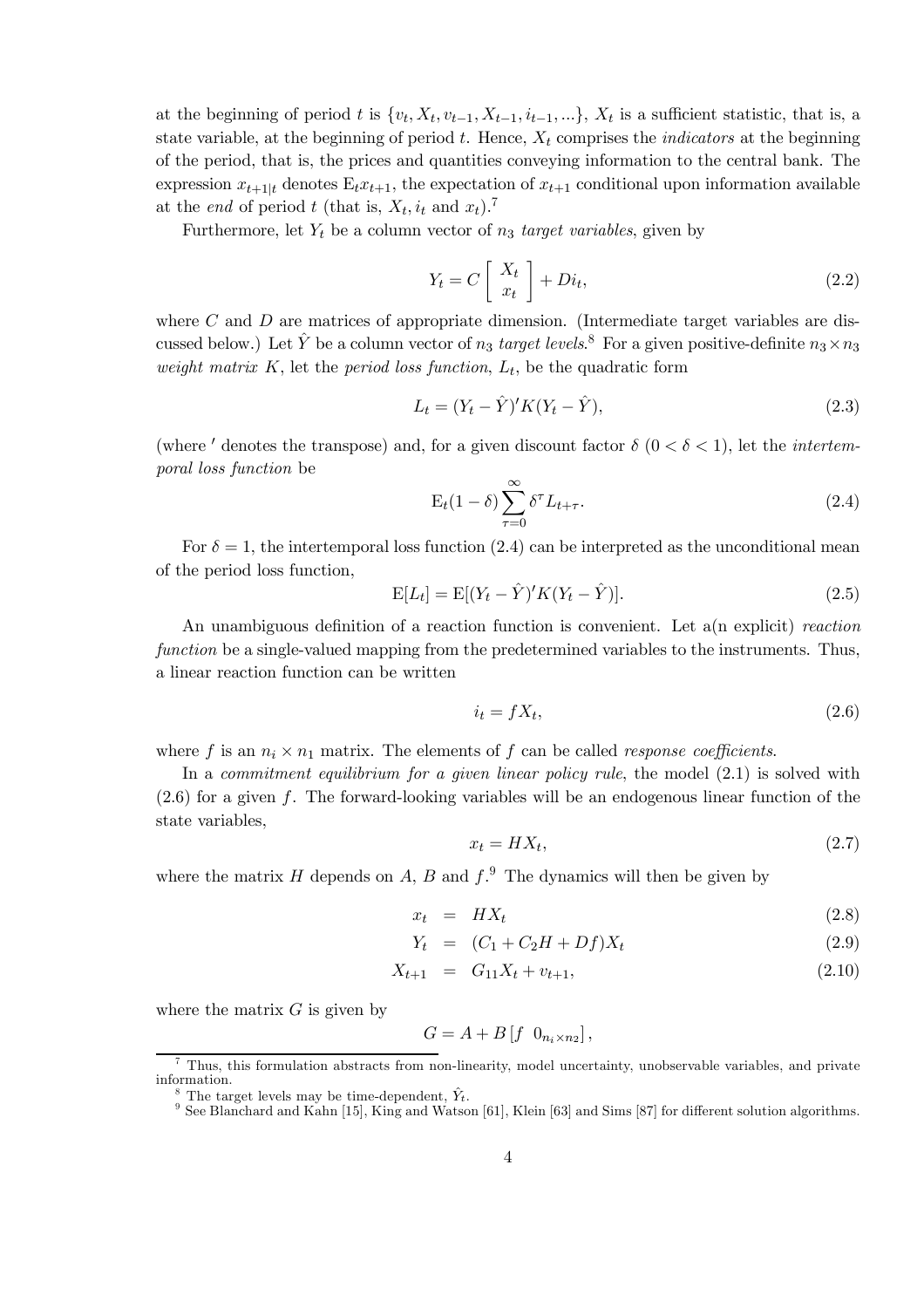where  $0_{n_i \times n_2}$  denotes an  $n_i \times n_2$  matrix of zeros, and the matrices C and G are decomposed according to  $X_t$  and  $x_t$ ,

$$
C = \left[ \begin{array}{c} C_1 \\ C_2 \end{array} \right], \ G = \left[ \begin{array}{cc} G_{11} & G_{12} \\ G_{21} & G_{22} \end{array} \right]
$$

If the instruments depend on both the predetermined variables and the forward-looking variables, we have an *implicit reaction function*, for instance,

$$
i_t = fX_t + gx_t,\tag{2.11}
$$

where q is a matrix of appropriate dimension. In order to find the (explicit) reaction function, that is, to express the instruments as a function of predetermined variables only, the model  $(2.1)$ must be solved with the restriction  $(2.11)$ , for given f and g. If a solution exists, the forwardlooking variables will fulfill  $(2.7)$  (where the matrix H depends on f and g), and in equilibrium, the instruments will obey the reaction function

$$
i_t = (f + gH)X_t.
$$
\n
$$
(2.12)
$$

In a *discretion equilibrium*,<sup>10</sup> the central bank minimizes (2.4) in each period t, subject to  $X_t$ .  $(2.1)$ ,  $(2.2)$ , and the knowledge that the policy in period  $t+1$  will be the result of reoptimization in period  $t+1$ . The *optimal reaction function under discretion* will be linear and will be denoted

$$
i_t = fX_t. \tag{2.13}
$$

As in (2.7), the forward-looking variables will in equilibrium be a linear function of the predetermined variables.

#### 2.3 Monetary policy rules

What is a monetary policy rule? I will interpret "rule" in a fairly broad sense, namely "a prescribed guide for conduct or action," which is the first definition given in Merriam-Webster [74]. Accordingly, I define a monetary policy rule as a prescribed guide for monetary policy *conduct.* 

As mentioned above, I find it useful to distinguish between two kinds of monetary policy rules, namely instrument rules and target (ing) rules.

#### 2.3.1 Instrument rules

Instrument rules are the monetary policy rules most frequently referred to in the literature and they are what is frequently meant by "rules".<sup>11</sup> An *instrument rule* expresses the instruments as a prescribed function of predetermined or forward-looking variables, or both. If the instruments are a prescribed function of predetermined variables only, that is, a prescribed reaction function, the rule is an *explicit* instrument rule. If the instruments are a prescribed function of forward-looking variables, that is, a prescribed implicit reaction function, the rule is an *implicit* 

 $1\,0$ See Oudiz and Sachs [78], Backus and Driffill [2], Curry and Levine [30], Blake and Westaway [14] and Svensson [89] for further discussions of discretion and commitment equilibria with forward-looking variables.<br><sup>11</sup> For instance, these are the kind of rules discussed by Taylor [104].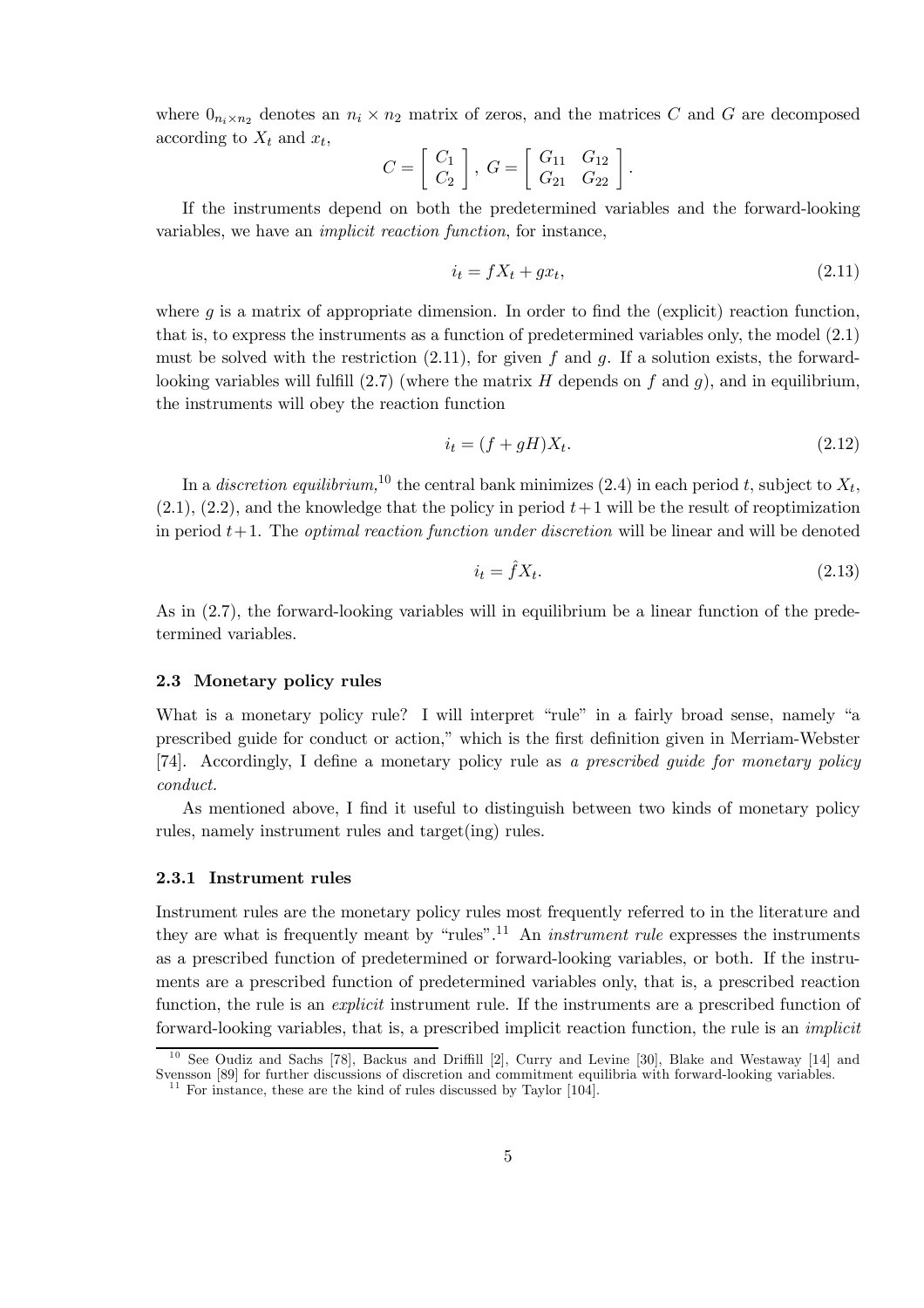instrument rule. In the latter case, the instrument rule is an equilibrium condition (there are nontrivial endogenous variables on both sides of the equation describing the instrument rule).

Thus, a linear explicit instrument rule in the above model can be written as (2.6), where f is prescribed. Similarly, a linear implicit instrument rule can be written as  $(2.11)$ , where f and g are prescribed. A *simple* instrument rule has few arguments; that is, it depends on few predetermined or forward-looking variables.

A well-known example of a simple instrument rule is the Taylor rule [100],

$$
i_t = \overline{i} + 1.5(\pi_t - 2) + 0.5y_t,
$$

where  $i_t$  is the federal funds rate in quarter t,  $\overline{i}$  is the average federal funds rate (4 percent in [100]),  $\pi_t$  is 4-quarter inflation,  $y_t$  is the output gap, and the federal funds rate responds to deviations of inflation from the 2 percent level and to the output gap with coefficients 1.5 and 0.5, respectively.<sup>12</sup> If  $y_t$  and  $\pi_t$  are predetermined in period t, the Taylor rule is an explicit instrument rule; if they are forward-looking in period t the Taylor rule is an implicit instrument rule, that is, an equilibrium condition. A second example is the Henderson-McKibbin [53], [54] rule,

$$
i_t = \overline{i} + 2(\pi_t + y_t - \widehat{\pi + y}),
$$

where  $\gamma > 0$ ,  $\bar{i}$  is the average federal funds rate, and the federal funds rate responds to deviations between the sum of inflation and output from the "target" level  $\widehat{\pi+y}$ . Again, whether it is an explicit or implicit rule depends on whether  $\pi_t$  and  $y_t$  are predetermined or forward-looking. A third example is McCallum's [69] rule for the (log) monetary base,  $b_t$ ,

$$
b_t - b_{t-1} = \widehat{\Delta x} + \frac{1}{16} [(b_{t-1} - x_{t-1}) - (b_{t-17} - x_{t-17})] - \alpha (x_{t-1} - \hat{x}_{t-1}), \tag{2.14}
$$

where  $\alpha > 0$ ,  $x_t$  is (log) nominal GDP in quarter t,  $\widehat{\Delta x}$  is a target for nominal GDP growth, and  $\hat{x}_t = \hat{x}_{t-1} + \overbrace{\hat{\Delta x}}^{\sim}$  is a corresponding target path for the level. In this explicit instrument rule, the growth rate of the monetary base responds to deviations of nominal GDP from the target path and to changes in the income velocity of the base.<sup>13</sup>

An example of an implicit reaction function is the one used in Bank of Canada's QPM model [28] and in Reserve Bank of New Zealand's Forecasting and Policy System [12],

$$
i_t = i_t^L + \gamma(\pi_{t+T|t} - \hat{\pi}), \tag{2.15}
$$

where  $i_t$  is a short nominal interest rate,  $i_t^L$  is a long nominal interest rate,  $\pi_{t+T|t}$  is a T-quarterahead "rule-consistent inflation forecast" (a  $T$ -quarter-ahead inflation forecast conditional upon the model and the implicit instrument rule (2.15); T is usually 6–8 quarters),  $\hat{\pi}$  is the midpoint

$$
i_t = \bar{r} + \pi_t + 0.5(\pi_t - \hat{\pi}) + 0.5y_t,
$$

 $12$  The Taylor rule is often equivalently written

where  $\bar{r}$  is the average real rate (2 percent in [100]) and  $\hat{\pi}$  is average inflation (or an inflation target). <sup>13</sup> McCallum has emphasized that in order to be operational, a monetary policy rule should only rely information explicitly available at the time when the instrument is set, and which takes the fact that quarterly GDP and the GDP deflator are reported with a lag into account. Therefore, his rule explicitly uses nominal GDP data from the last quarter. Alternatively, the arguments of instrument rules can be forecasts of current variables, say  $\pi_{t|t-1}$  and  $y_{t|t-1}$  for the Taylor rule. This presents no operational difficulty, although it clearly makes it more difficult for outsiders to verify whether the rule is obeyed.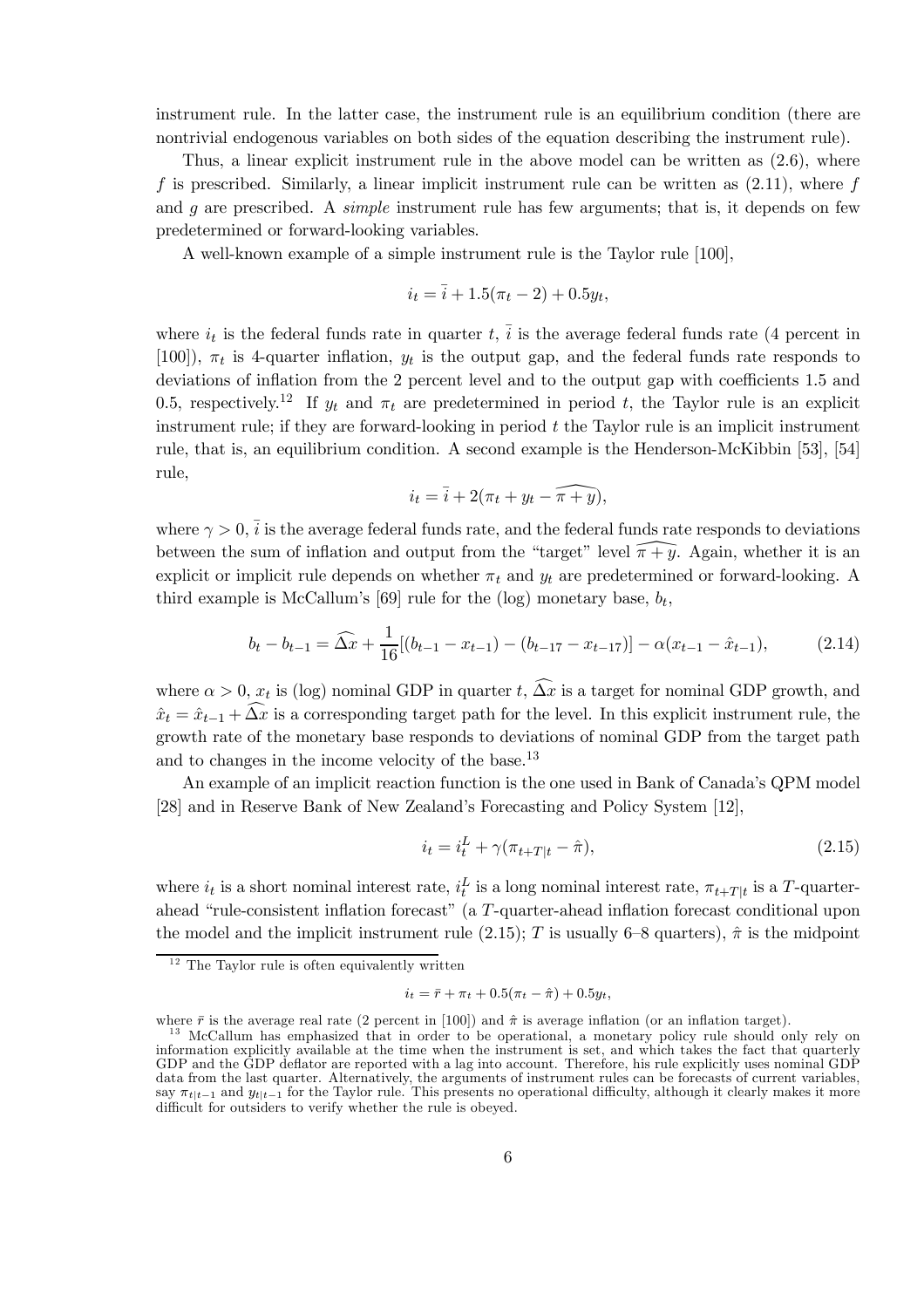of the inflation target range, and  $\gamma > 0$ . That is, the instrument  $i_t$  is adjusted such that the (reverse) slope of the yield curve,  $i_t - i_t^L$ , is proportional to the deviation of the rule-consistent inflation forecast from the inflation target. This is an example of an implicit reaction function, since both the long interest rate and the inflation forecast are forward-looking and depend on the reaction function itself.14

A variant of (2.15),

$$
i_t = \bar{i} + \gamma(\pi_{t+T|t} - \hat{\pi}),\tag{2.16}
$$

where the instrument responds directly to deviations of the rule-consistent inflation forecast from the inflation target, is discussed in Haldane [49], and further examined in Haldane and Batini [50] and Rudebusch and Svensson [83]. These implicit reaction functions would be examples of implicit instrument rules, if they were prescribed guides for monetary policy.

The implicit reaction functions (2.15) and (2.16) are simple, in the sense that few forwardlooking variables enter on the right-hand side. However, the corresponding equilibrium (explicit) reaction functions (2.12) resulting when the model is solved are complex, in that they depend on all the predetermined variables that determine the inflation forecast and, for  $(2.15)$ , the long interest rate, and in that the response coefficients are complex functions of the parameters of the model and the implicit reaction function.

From equation  $(C.13)$  in appendix C (following Svensson [91], equation  $(6.10)$ ), it is apparent that implicit reaction functions of the form (2.16) are generally not optimal, in spite of their being used by Bank of Canada and Reserve Bank of New Zealand, since other variables, for instance output, contain is additional useful information, beyond what is contained in the inflation forecast. This is also the case for strict inflation targeting, when only inflation enter the loss function. It is also demonstrated numerically in Haldane and Batini [50] and Rudebusch and Svensson [83] that (2.16) is generally not optimal.

## 2.3.2 The role of instrument rules

What is generally the role of instrument rules in monetary policy? In practice, no central bank follows an instrument rule, either explicit or implicit. Every central bank uses more information than the frequently suggested simple rules rely on, especially in open economies. In particular, no central bank reacts in a prescribed mechanical way to a prescribed information set. As is known by every student of modern central banking, the bankís Board or Monetary Policy Committee reconsiders its monetary policy decisions more or less from scratch at frequent intervals, by taking all the relevant information into account (with the possible exception of a fixed exchange rate). The bank frequently reconsiders (and, at best, reoptimizes); rather than considers (and, at best, optimizes) once and for all, and then simply applies the resulting reaction function forever after. This reconsideration of the bank's decisions means that the situation is best described as decision-making under discretion rather than commitment; there will inevitably be reconsiderations and new decisions in the future, and there is in practice no commitment mechanism to prevent this.<sup>15</sup>

 $14$  The reaction function is also used in Black, Macklem and Rose [13]. Implicit reaction functions are problematic, in that nonexistence or multiplicity of equilibria can occur, which has been demonstrated by Woodford [111] and Bernanke and Woodford [11].

 $15<sup>15</sup>$  Although one might conceive of a law mandating the central bank to follow a simple instrument rule, such an instrument rule would have to be so exceedingly simple in order to be verifiable, that it would be manifestly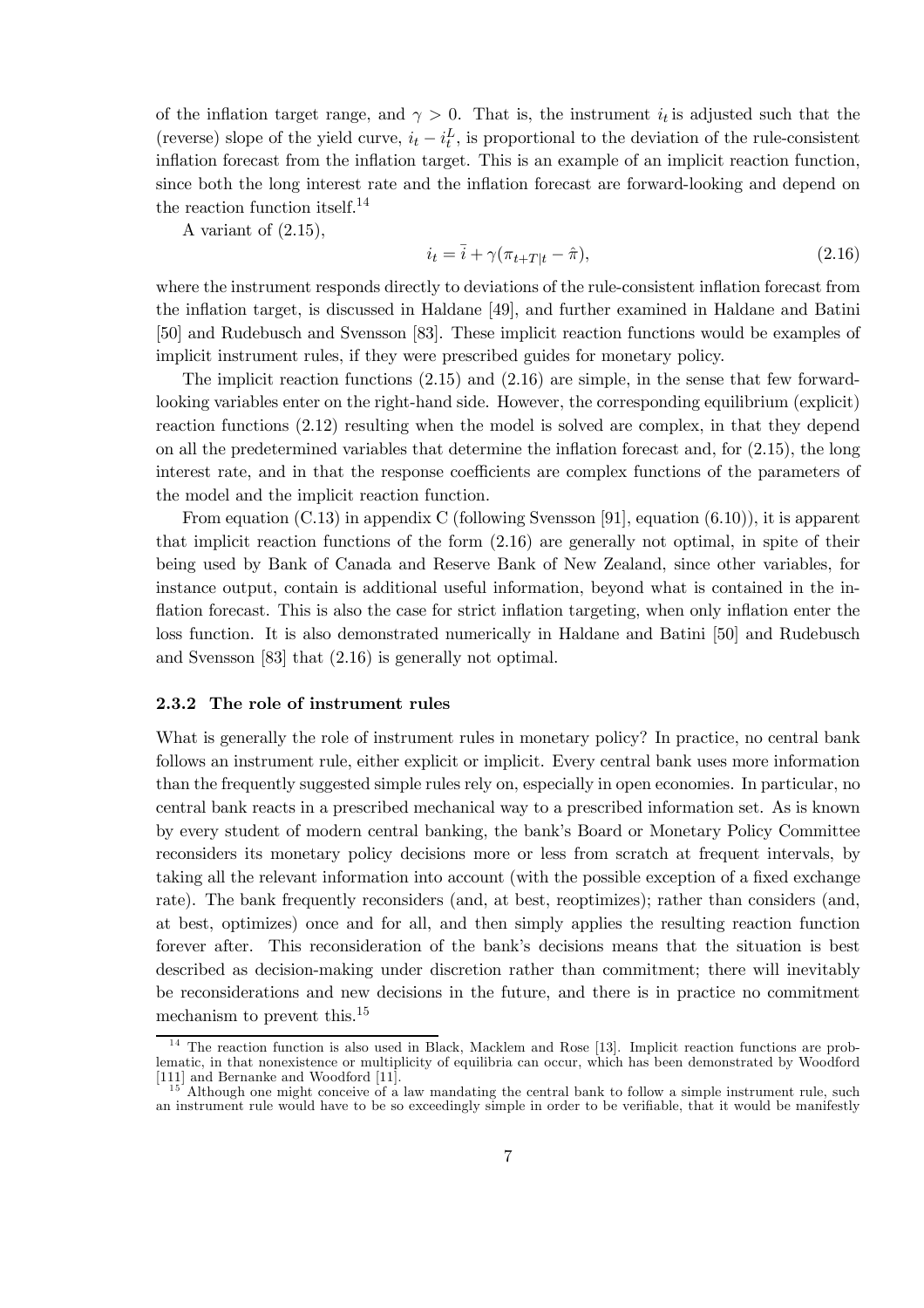Therefore, the role of simple or complex instrument rules is, in practice, never to commit the banks. Instead, they serve as base-lines, that is, as comparisons and frames of reference, for the actual policy and its evaluation. In contrast, targeting rules, as in Rogoff  $[81]$ , Walsh [108], Svensson [91] and [93], Cecchetti [21], Clarida, Gali and Gertler [25], and Rudebusch and Svensson [83], have the potential to serve as a kind of commitment (namely a commitment to a loss function, although it is still minimized under discretion), and are potentially closer to the actual practice and decision framework of (at least) inflation-targeting central banks.

## 2.3.3 Targeting rules

By a targeting rule, I mean, at the most general level, the assignment of a particular loss function to be minimized. More precisely, a *target(ing) rule* specifies a (vector of) target variable(s)  $Y_t$ , a (vector of) target level(s)  $\hat{Y}$ , and a corresponding loss function (2.3) and (2.4) (that is, a weight matrix K and a discount factor  $\delta$ ) that is to be minimized.<sup>16</sup>

At a more specific level, a targeting rule can be expressed as an equation (a system of equations) that the targets variables must fulfill. Consider the special case when (1) the central bank has perfect control over the goal variables and (2) there is no intratemporal or intertemporal tradeoff between the goal variables.<sup>17</sup> Then, there is a trivial first-order condition for a minimum of the loss function,

$$
Y_t = \hat{Y}.\tag{2.17}
$$

In this case, the targeting rule can equivalently be expressed as an equation which must be fulfilled by the target variables.

When the central bank has imperfect control over the target variables, and as long as there is no intratemporal or intertemporal tradeoff between the goal variables, the first-order condition is still trivial,

$$
Y_{t+\tau|t} = \hat{Y},
$$

for  $\tau \geq T$ , where  $Y_{t+\tau|t}$  denotes a conditional forecast of  $Y_{t+\tau}$  (to be defined below) and  $T \geq 0$ is the shortest horizon at which the instrument has an effect on the goal variables.

For the realistic case with imperfectly controlled target variables for which there is an intertemporal or intratemporal tradeo§, the situation is more complex. However, the targeting rule can still be expressed as a system of equations representing a first-order condition for a minimum of the loss function.

To show this, it is necessary to provide a more rigorous definition of conditional forecasts. More precisely, for a fixed period t, let  $X_{t+\tau|t}$ ,  $x_{t+\tau|t}$ ,  $Y_{t+\tau|t}$  and  $i_{t+\tau|t}$  for  $\tau \geq 0$  denote predetermined variables, forward-looking variables, and target variables and instrument settings, respectively, in period  $t + \tau$ , for the corresponding *deterministic* model (2.1) when the shocks after period t are all zero  $(v_{t+\tau}=0$  for  $\tau\geq 1$ ). For any variable  $\xi$ , let  $\xi^t$  denote the future path  $\xi_t$ ,  $\xi_{t+1|t}$ ,  $\xi_{t+2|t}$ , ... Since the model is linear and the shocks are additive, we realize that these paths can also be interpreted as conditionally expected paths, expected values of future

inefficient in many circumstances and therefore likely to be strongly resisted by both legislators and central bankers.<br><sup>16</sup> The target levels can be time-dependent,  $\hat{Y}_t$ .

 $17$ . The target levels can be time-dependent, independent instruments as there are target variables. Hence, if there is only one instrument, there must be only one target variable.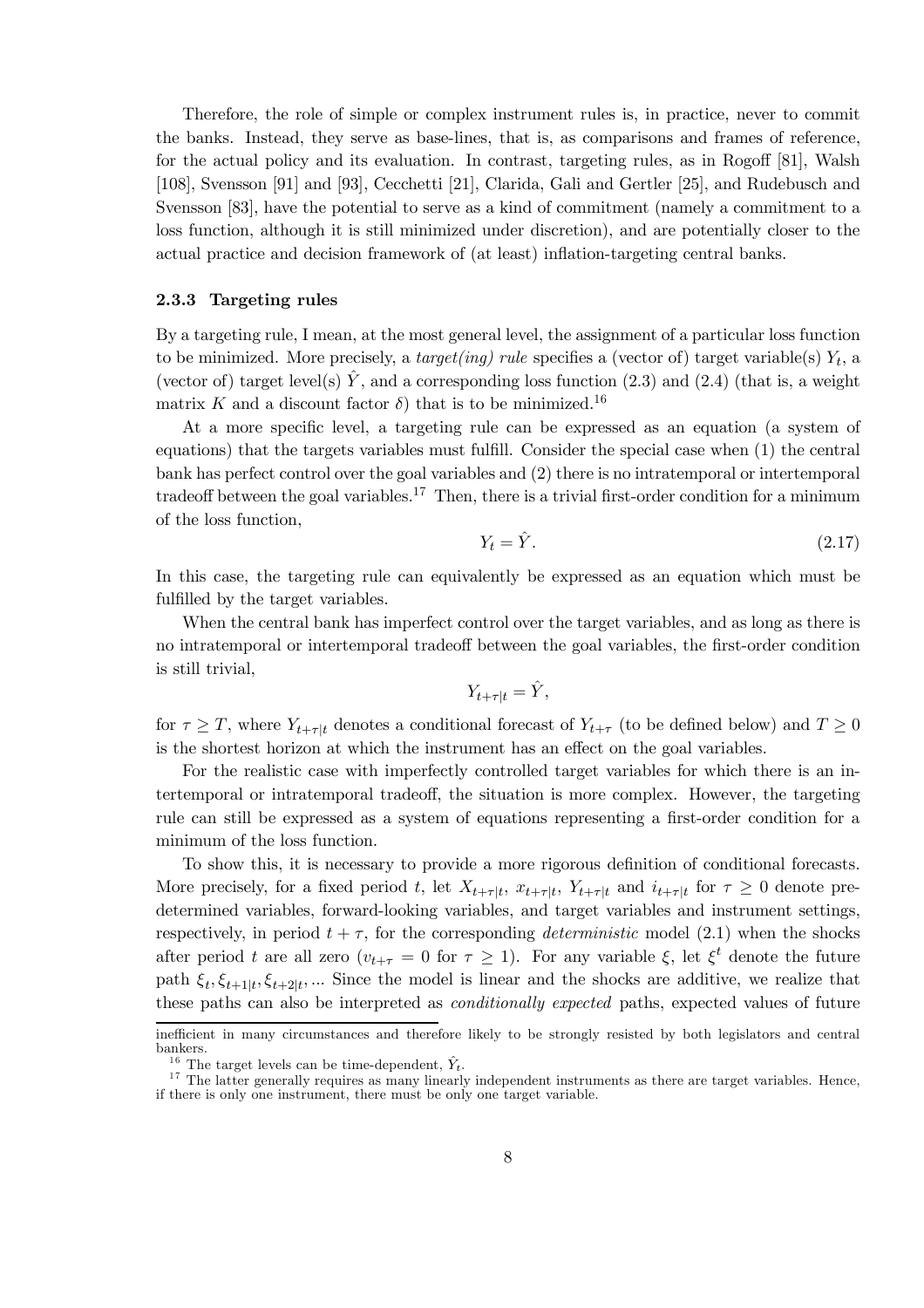random variables, conditional on the information available in period  $t$  (that is,  $X_t$ , the model (2.1) and (2.2), and the zero means of the shocks). This is why they can be called conditional forecasts.<sup>18</sup> More precisely, consider the set  $\mathcal{I}_t$  of paths  $i^t$  of instrument settings, for which there exist bounded paths  $X^t$ ,  $x^t$  and  $Y^t$  of predetermined, forward-looking and target variables, respectively. For each  $i^t \in \mathcal{I}_t$ , let  $\xi^t(i_t)$  denote the corresponding path for variable  $\xi = X$ , x and Y, and call it the corresponding *conditional forecast* (conditional on  $X_t$ ,  $i^t$ , (2.1), (2.2), and  $E[v_{t+\tau}] = 0, \tau \ge 1$ .). Accordingly, the conditional forecast of target variables is denoted  $Y^t(i^t)$ . Finally, let

$$
\mathcal{Y}_t \equiv \{ Y^t(i^t) | i^t \in \mathcal{I}_t \}
$$

denote the set of feasible conditional forecasts.

Constructing conditional forecasts in a backward-looking model (that is, a model without forward-looking variables) is straightforward. Constructing such forecasts in a forward-looking model raises some specific difficulties, which are explained and resolved in appendix A.

Due to the certainty-equivalence that holds in a linear model with a quadratic loss function and additive shocks, it is now apparent that the *stochastic* optimization problem to minimize the expected loss function over future random target variables  $(2.4)$ , subject to  $(2.1)$  and  $(2.2)$ , is equivalent to the deterministic problem to minimize the deterministic loss function over the deterministic paths of conditional forecasts of the target variables  $Y^t$ ,

$$
\sum_{\tau=0}^{\infty} \delta^{\tau} (Y_{t+\tau|t} - \hat{Y})' K (Y_{t+\tau|t} - \hat{Y}), \tag{2.18}
$$

subject to

$$
Y^t \in \mathcal{Y}_t. \tag{2.19}
$$

The first-order condition for a minimum of  $(2.18)$  subject to  $(2.19)$  can be written as the system of equations

$$
G_t(Y_t, Y_{t+1|t}, Y_{t+2|t}, \ldots) = 0,\t\t(2.20)
$$

which the conditional forecasts of the target variables must fulfill (see appendix B for details). Thus, the targeting rule for target variables under incomplete control can be formulated as the system of equations  $(2.20)$  for the conditional forecasts.

A targeting rule in a given model implies a particular reaction function, in the sense that the first-order conditions  $(2.17)$  or  $(2.20)$  can be interpreted as an implicit reaction function, in the following way. Let  $Y^t$  be the solution to the first-order condition, and let  $i^t = i_t, i_{t+1|t}, \ldots$ , be the corresponding instrument path. The first element,  $i_t$ , gives the instrument setting for period t. Obviously, it will be a function of the predetermined variables,  $X_t$ , in this period. In a linear model with a quadratic loss function, it will be a linear function of  $X_t$ , and the corresponding (explicit) reaction function can be written as (2.6).

## 2.3.4 Intermediate-targeting rules

An intermediate-targeting rule specifies an (a vector of) intermediate target variable(s),  $Z_t$ , given by · ¸

$$
Z_t = C_Z \left[ \begin{array}{c} X_t \\ x_t \end{array} \right] + D_Z i_t
$$

 $18$  Alternatively, they can be called "projections," as in the publications of the Reserve Bank of New Zealand.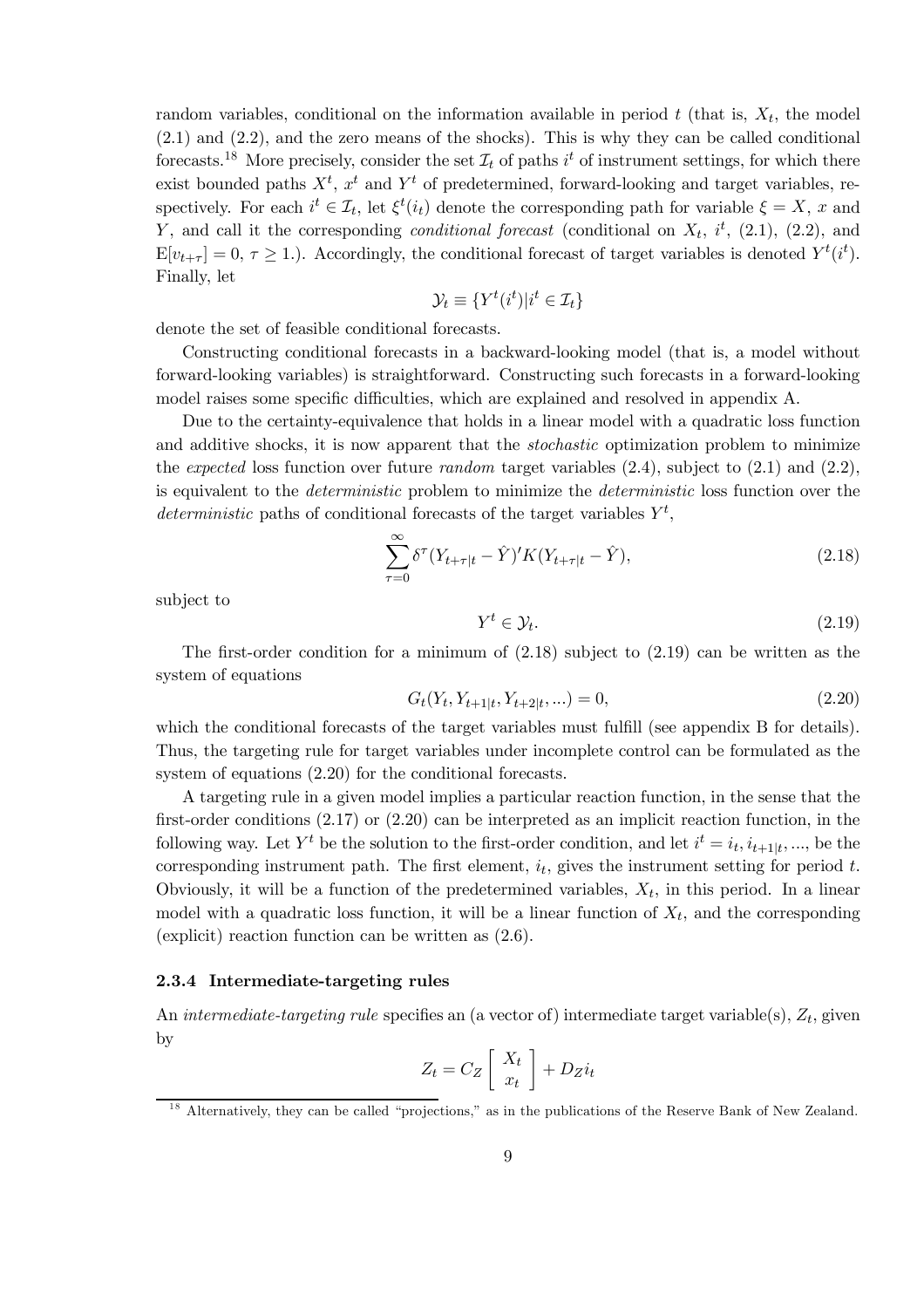where  $C_Z$  and  $D_Z$  are matrices of appropriate dimensions, a target level (vector),  $\hat{Z}_t$ , and an intermediate (intertemporal) loss function to be minimized,

$$
E_t(1-\delta) \sum_{\tau=0}^{\infty} \delta^{\tau} (Z_{t+\tau} - \hat{Z}_{t+\tau})' K_Z (Z_{t+\tau} - \hat{Z}_{t+\tau}), \qquad (2.21)
$$

where  $K_Z$  is a positive-definite weight matrix of appropriate dimension.

An "ideal" intermediate target variable is highly correlated with the goal, easier to control than the goal, easier to observe than the goal, and transparent (for instance in the sense of simplifying communication between the central bank and the general public as well as public understanding of monetary policy) (cf. the discussion in Svensson [91]). Then, the appropriate intermediate-targeting rule is efficient in minimizing the loss function  $(2.4)$ . For instance, suppose that the intermediate target variables  $Z_{t+\tau,t}$  in period t predict the goal variables in period  $t + \tau$  according to

$$
Y_{t+\tau} = M Z_{t+\tau,t} + \varepsilon_{Z,t+\tau},
$$

where  $\varepsilon_{Z,t+\tau}$  is an iid shock with zero mean which is uncorrelated with  $Z_{t+\tau,t}$  and M is a given matrix of appropriate dimension. Let the intermediate target level  $\hat{Z}$  fulfill

$$
\hat{Y} = M\hat{Z}.\tag{2.22}
$$

Then we have

$$
(Y_{t+\tau} - \hat{Y})'K(Y_{t+\tau} - \hat{Y}) = (Z_{t+\tau,t} - \hat{Z})'M'KM(Z_{t+\tau,t} - \hat{Z}) + \varepsilon'_{Z,t+\tau}K\varepsilon_{Z,t+\tau}
$$
  
\n
$$
\equiv (Z_{t+\tau,t} - \hat{Z})'K_Z(Z_{t+\tau,t} - \hat{Z}) + \varepsilon'_{Z,t+\tau}K\varepsilon_{Z,t+\tau},
$$
(2.23)

where

$$
K_Z \equiv M'KM. \tag{2.24}
$$

Since the last term on the right side of  $(2.23)$  is exogenous, we realize that minimizing  $(2.21)$ with  $\hat{Z}$  and  $K_Z$  given by (2.23) and (2.24) will be equivalent to minimizing (2.4).

Intuitively, an intermediate-targeting rule will be optimal if the instruments only affect the target variables via the intermediate target variables, schematically illustrated as

$$
i_t \to Z_{t+T,t} \to Y_{t+\tau}
$$

for  $0 \leq T \leq \tau$ .

In general, the monetary transmission mechanism is too complex, with too many channels with different relative lags, for an intermediate variable to exist (except the "canonical" intermediate variables to be discussed next).

## 2.3.5 The canonical intermediate target

We immediately realize that a natural and optimal intermediate target, the "canonical" intermediate target, arises if the intermediate target variables  $Z_{t+\tau,t}$  are identified with the conditional forecast of the target variables  $Y_{t+\tau|t}$ , the intermediate target levels  $Z_{t+\tau,t}$  with the target levels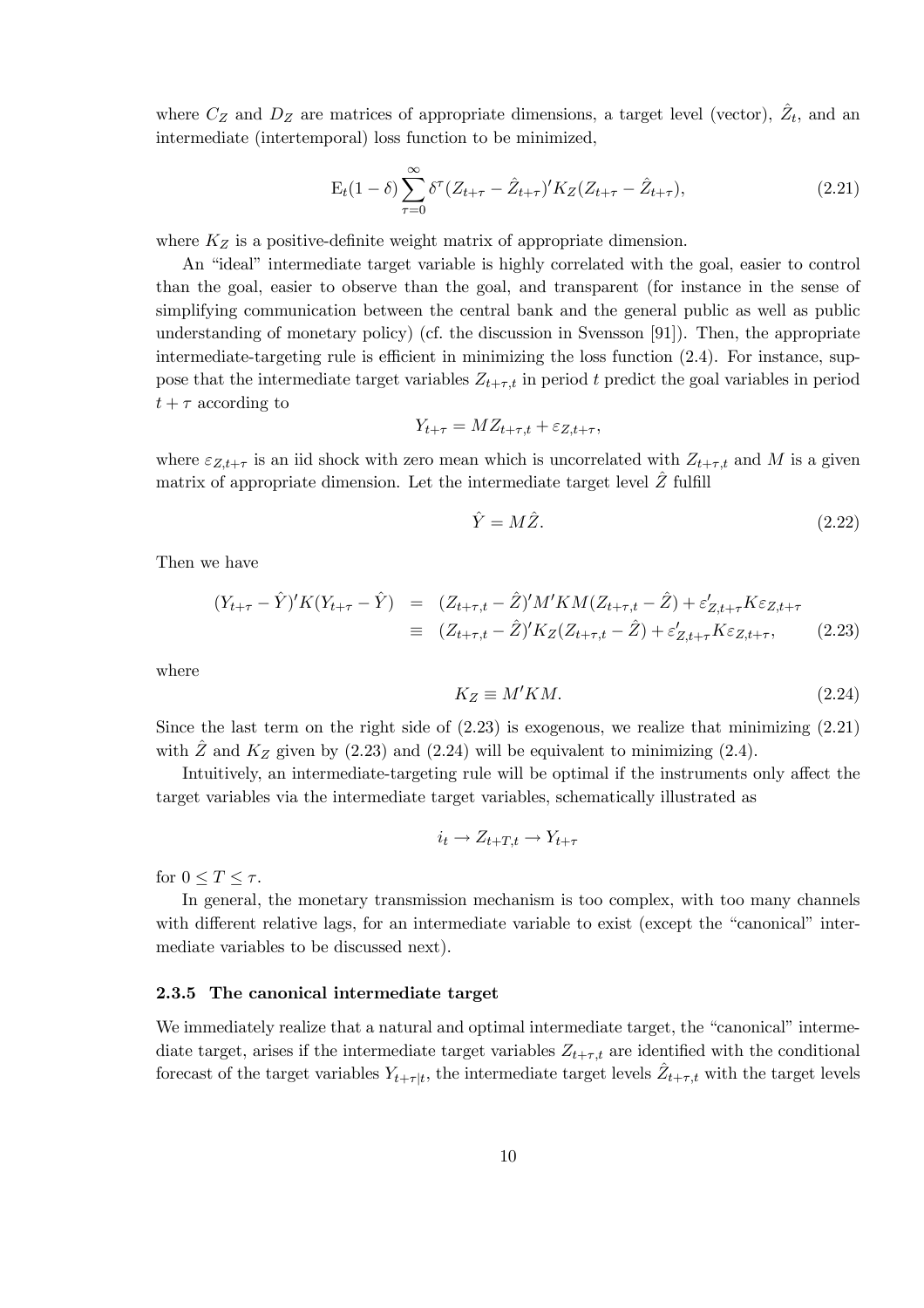$\hat{Y}$ , and the intermediate weight matrix  $K_Z$  with the weight matrix K (that is, the matrix M above is the identity matrix)

$$
Z_{t+\tau,t} \equiv Y_{t+\tau|t}
$$
  

$$
\hat{Z}_{t+\tau,t} \equiv \hat{Y}
$$
  

$$
K_Z \equiv K.
$$

This intermediate-targeting rule obviously leads to the same equilibrium as the original targeting rule.

Thus, it appears that using conditional forecasts as intermediate target variables is optimal. In this case, the intermediate target variables are synthetic; they are theoretical constructions. Whether conditional forecasts are ideal intermediate targets depends on their being easily observed and transparent, an issue that I shall return to in the discussion of inflation targeting in section 3.

#### 2.3.6 An example of a targeting rule

In Svensson [91], a simple backward-looking model (that is, there are no forward-looking variables  $x_t$  in  $(2.1)$  is presented, where the first two elements of the vector of predetermined variables are inflation,  $\pi_t$ , and the output-gap,  $y_t$  (see appendix C). The instrument, a short interest rate,  $i_t$ , affects the output gap with a one-period control lag, and inflation with a twoperiod control lag. The target variables are also ináation and the output gap, and the period loss function is

$$
L_t = \frac{1}{2} [(\pi_t - \hat{\pi})^2 + \lambda y_t^2],
$$

where  $\lambda \geq 0$  is the relative weight on output-gap stabilization. Hence, the vector of target variables is  $Y_t = (\pi_t, y_t)'$ , with target levels  $\hat{Y} = (\hat{\pi}, 0)'$  and a diagonal weight matrix K with diagonal  $\frac{1}{2}(1,\lambda)$ .

The first-order condition can be written in several different ways. One is

$$
\pi_{t+2|t} - \hat{\pi} = c(\lambda)(\pi_{t+1|t} - \hat{\pi}),
$$
\n(2.25)

where the coefficient  $c(\lambda) \geq 0$  is increasing in  $\lambda$ , with  $c(0) = 0$  and  $\lim_{\lambda \to \infty} c(\lambda) = 1$ , the oneperiod-ahead conditional inflation forecast  $\pi_{t+1|t}$  is predetermined, and the two-period-ahead conditional inflation forecast  $\pi_{t+2|t}$  depends on the predetermined variables and the instrument in period  $t$ . Thus, the targeting rule can be formulated as "adjust the instrument such that the deviation of the two-year-ahead conditional inflation forecast from the inflation target is a fraction  $c(\lambda)$  of the same deviation of the one-year-ahead forecast."

Alternatively, the targeting rule can be expressed as an intermediate-targeting rule. Let the intermediate-target variable in period  $t$  be the two-period-ahead conditional inflation forecast,  $Z_t \equiv \pi_{t+2|t}$ , and let the intermediate-target level be time-dependent and fulfill

$$
\hat{Z}_t \equiv \hat{\pi} + c(\lambda)(\pi_{t+1|t} - \hat{\pi}).
$$

Then, the same equilibrium can be reached with an intermediate-targeting rule with the intermediate loss function

$$
\frac{1}{2}(Z_t - \hat{Z}_t)^2,
$$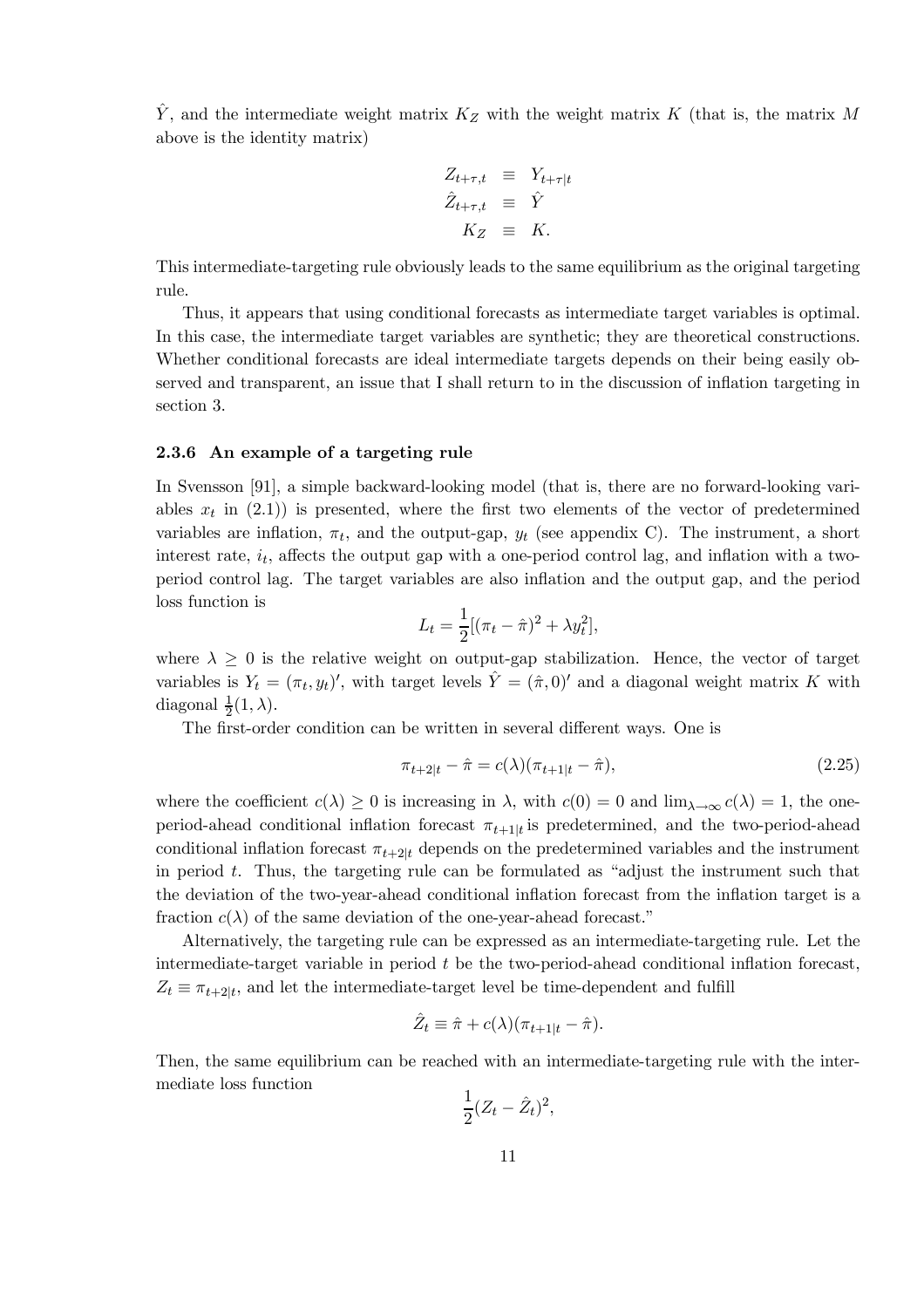or, equivalently, with the intermediate target fulfilling the first-order condition

$$
Z_t = \tilde{Z}_t
$$

Appendix C shows several other ways of expressing the targeting and intermediate-targeting rules for this example and derives the corresponding reaction function.

#### 2.4 Some confusing terminology

In the taxonomy outlined above, target variables are variables that appear in the loss function, while the variables that appear in the reaction function are indicators, predetermined variables (that cause and/or predict the target variables and therefore convey information). This terminology seems logical and consistent to me.

In the literature, "targeting variable  $Y_t$ " or "having a target  $\hat{Y}$  for variable  $Y_t$ " sometimes implicitly or explicitly refers to a situation with a reaction function that is restricted in a particular way.<sup>19</sup> Thus, the instrument is restricted to only respond to deviations between the target variable and the target level (and possibly to lagged instrument levels, to incorporate instrument smoothing), for instance,

$$
i_t = \overline{i} + g(Y_t - \hat{Y}),\tag{2.26}
$$

**or** 

$$
i_t = (1 - \rho)\bar{i} + \rho i_{t-1} + g(Y_t - \hat{Y}).\tag{2.27}
$$

I find this use of the term "targeting" confusing and misleading, for several reasons. First, it is simply *unrealistic*. "Inflation targeting" in the real world does not correspond to central banks having reaction functions of the form

$$
i_t = \overline{i} + g(\pi_t - \hat{\pi}).\tag{2.28}
$$

Inflation-targeting central banks simply use much more information when setting their instrument than only the deviation of current inflation from the inflation target.<sup>20</sup>

Second, reaction functions of the form  $(2.26)$  or  $(2.27)$ , where the instrument responds only to the deviation of a target variable from its target level, are generally *inefficient*, in the sense that they do not minimize relevant loss functions. Even though they may succeed in making the mean of the target variable equal to the target level, they generally lead to high variability in the target variable compared to other reaction functions. For instance, in Rudebusch and Svensson [83], the reaction function  $(2.28)$  preforms so badly in stabilizing inflation and output that we do not even report its results. It follows that any central bank trying to implement a reaction function like  $(2.26)$  or  $(2.27)$  would have strong incentives to deviate from it; the reaction function is not incentive-compatible.

*Third*, I find the above use of the term *misleading*, because a moment's thought makes it obvious that the appropriate policy is for the instrument to respond to the *determinants* of the

<sup>&</sup>lt;sup>19</sup> For examples, see, especially, Bryant, Hooper and Mann [19], chapter 1, but also Judd and Motley [57], McCallum [70] and Bernanke and Woodford [11].<br><sup>20</sup> For reasons explained at the end of section 2.3.1, inflation targeting in the real world does hardly imply

 $i_t = \overline{i} + g(\pi_{t+T|t} - \hat{\pi})$  either.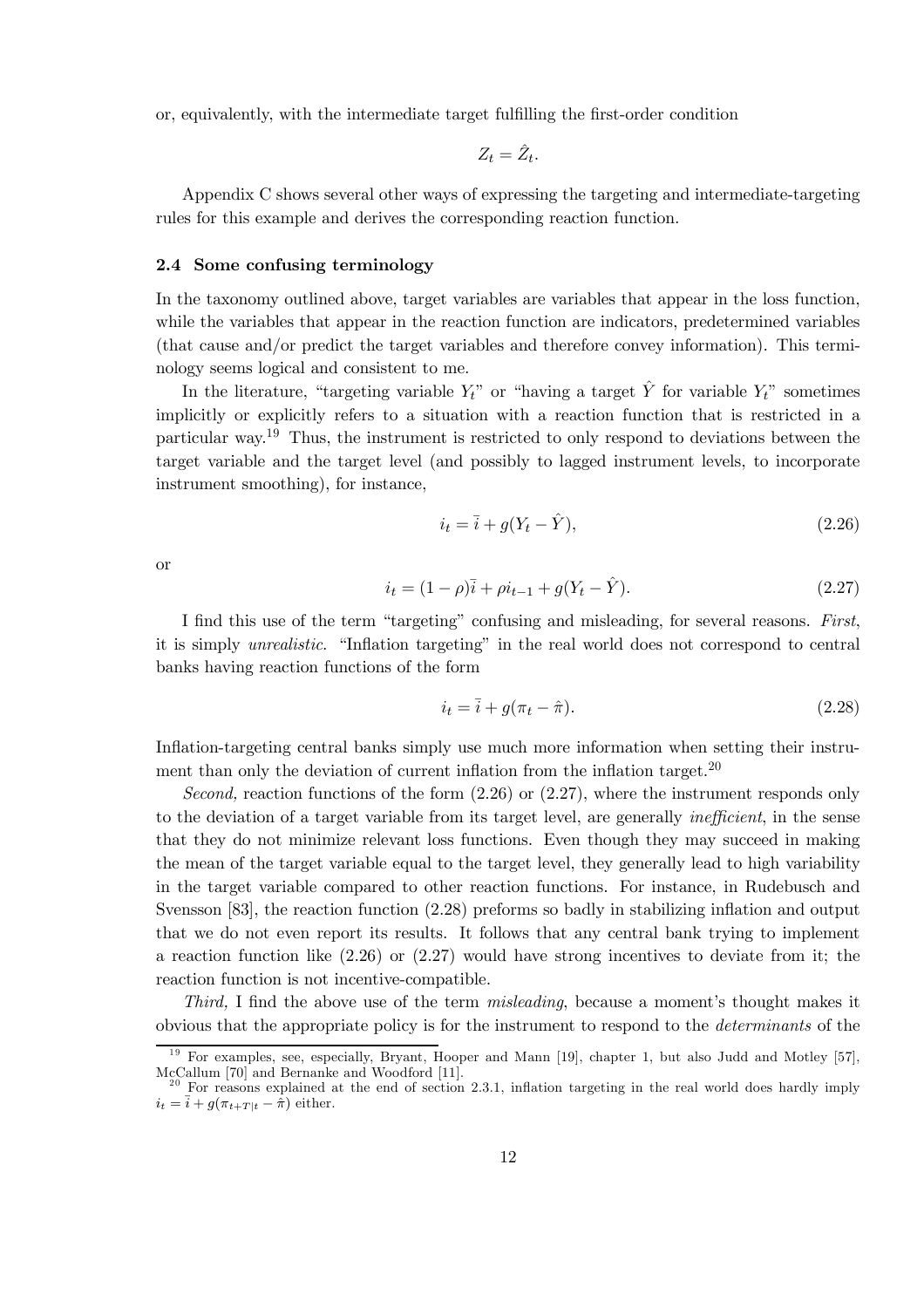target variables, the *indicators* that cause or predict the target variables, rather than to respond to the target variables themselves (see Svensson [94] for further discussion and a few examples). This is, obviously, the reason why reaction functions of the form  $(2.26)$  and  $(2.27)$  are inefficient in stabilizing target variables around their target levels. Normally, target variables and indicator variables do not coincide. For instance, as shown in Svensson [91] and [93], even under strict inflation targeting (when the central bank is only concerned with stabilizing inflation around the inflation target), it is best for the central bank to respond to both inflation and output, since both are useful for predicting future inflation. Similarly, as discussed in Svensson [94], if the central bank wants to stabilize nominal GDP growth around a target growth rate, it is better to respond separately to the determinants of nominal GDP growth than just to respond to the deviation between nominal GDP growth and the target growth rate. Or, if the central bank wants to stabilize M3 growth around a target growth rate, it is better to respond to the determinants of M3 growth rather than to just respond to the deviation of M3 growth from the target growth rate (see section 4.1 below). $21$ 

Generally, what is in the loss function is generally not what is best to respond to, and what is best to respond to need not be in the loss function. It therefore seems better to describe the reaction function (2.26) more neutrally as "responding to  $Y_t - \hat{Y}$ " than as "targeting  $Y_t$ ."<sup>22</sup>

## 3 Inflation targeting

The main points in this section are the following: First, real-world inflation targeting can be interpreted as a targeting rule, with a relatively explicit loss function to be minimized. Uncontroversially (by now), this loss function also contains concerns about the stability of the real economy, for instance, output variability. That is, it corresponds to "flexible" rather than "strict" inflation targeting. Second, the targeting rule can also be expressed as an intermediatetargeting rule, which I shall call "inflation-forecast targeting" (although arguably a more precise but somewhat clumsy name would be "inflation-forecast-and-output-gap-forecast targeting"). Then the conditional inflation forecast is an intermediate target variable (or both the conditional inflation and output-gap forecast are intermediate target variables). Third, inflation targeting appears to be a commitment to a systematic and rational (that is, optimizing for the given loss function) monetary policy to a greater extent than any other monetary policy regime so far. This is because the operating procedure under inflation targeting, inflation-forecast targeting, can be interpreted as a way of ensuring that first-order conditions for a minimum of the loss function are (approximately) fulfilled. Also, the high degree of transparency and accountability associated with inflation targeting allows outsiders to monitor that those first-order conditions are fulfilled and creates strong incentives for the central bank not to deviate.

#### 3.1 Characteristics

During the 1990's, New Zealand, Canada, U.K., Sweden and Australia have shifted to a new monetary policy regime, inflation targeting.<sup>23</sup> This regime is characterized by

 $^{21}$  It is optimal to respond only to lagged values of the target variables and to the instrument only in the special case when the target variables depend only on lags of themselves and the instrument.

<sup>&</sup>lt;sup>22</sup> For a defense of "targeting  $Y_t$ ," see McCallum and Nelson [73], appendix A.

<sup>&</sup>lt;sup>23</sup> Finland and Spain also have an explicit inflation target. However, since they participate in ERM, they also have an exchange rate target. Since both countries have been very anxious to qualify for membership in the EMU,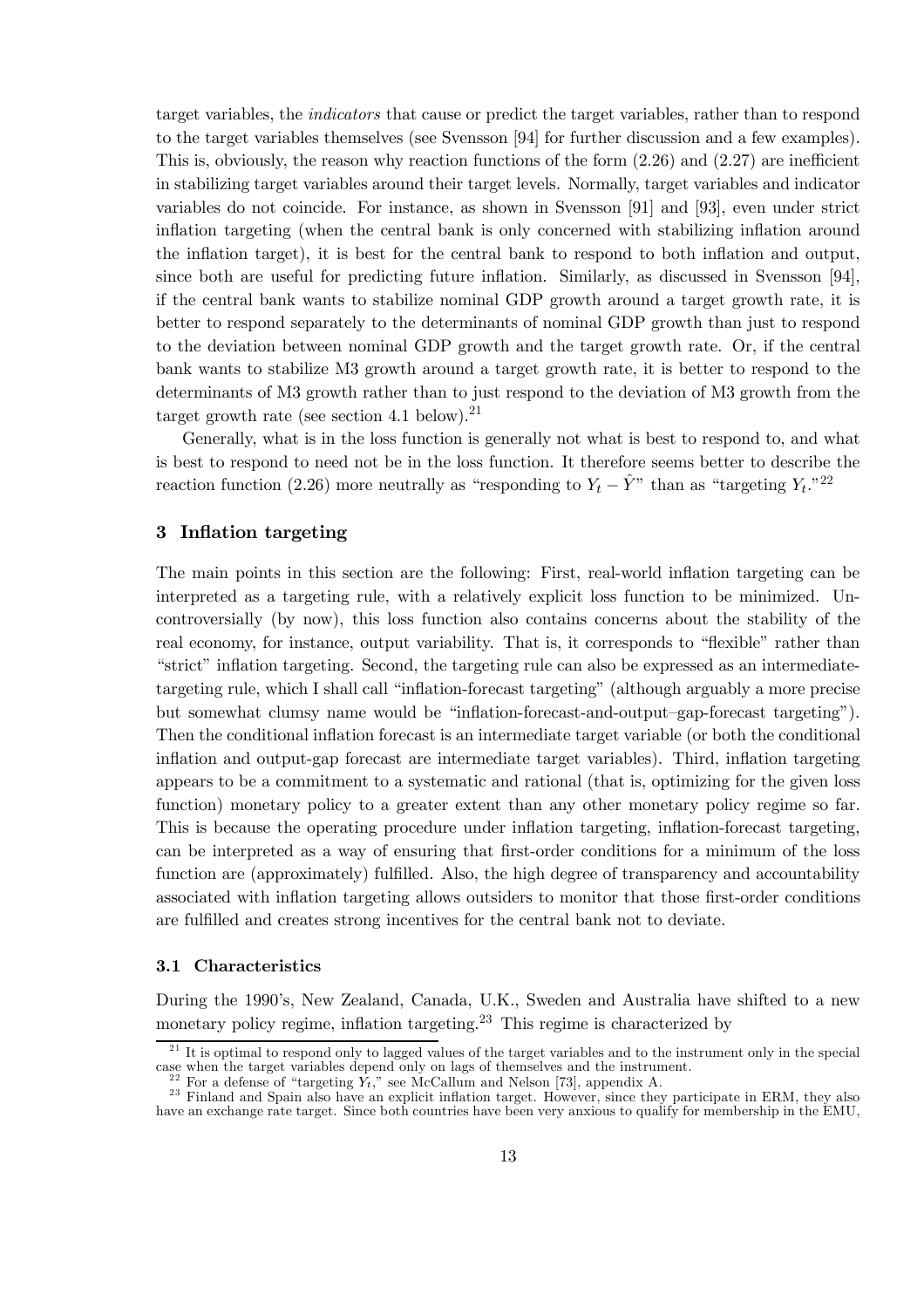- 1. an explicit quantitative inflation target,
- 2. an operating procedure, inflation-forecast targeting, which uses an internal conditional inflation forecast as an intermediate target variable,
- 3. a high degree of transparency and accountability. $24$

The explicit inflation target is either in the form of an interval or a point target, where the center of the interval or the point target currently varies across countries from 1.5 to 2.5 percent. The target refers to the Consumer Price Index or a variant of this that excludes some transitory components. For instance, mortgage costs or credit services may be excluded (to eliminate contradictory short-run effects of monetary policy on the CPI), or taxes and subsidies (to eliminate short-run effects of fiscal policy). Alternatively, a list of factors to be disregarded in the evaluation of monetary policy may be specified in advance.

The remaining part of this section discusses the loss function under ináation targeting, the operating procedure (inflation-forecast targeting), transparency and, finally, issues related to model uncertainty and model-robustness.

## 3.2 The loss function

Which loss function is then associated with inflation targeting? As reported below, there seems to be considerable agreement among academics and central bankers that the loss function is of the conventional form £ §

$$
L_t = \frac{1}{2} \left[ (\pi_t - \hat{\pi})^2 + \lambda y_t^2 \right],
$$
\n(3.1)

where  $\pi_t$  is the inflation in period t,  $\hat{\pi}$  is the inflation target (or the midpoint of the target range),<sup>25</sup>  $y_t$  is the output gap, and  $\lambda \geq 0$  is the relative weights on stabilizing the output gap. In terms of the general framework in section 2, the vector of target variables is given by  $Y_t = (\pi_t, y_t)'$ , the vector of target levels is given by  $\hat{Y} = (\hat{\pi}, 0)'$ , and the weight matrix K is the diagonal matrix with the diagonal  $\frac{1}{2}(1,\lambda)$ . As in Svensson [93] and [96], the case when  $\lambda = 0$  and only inflation enters the loss function is called *strict* inflation targeting, whereas the case when  $\lambda > 0$  and the output gap (or concern about stability of the real economy in general) enters the loss function is called *flexible* inflation targeting.<sup>26</sup>

Inflation targeting obviously always involves an attempt to minimize deviations of inflation from the explicit inflation target, corresponding to the first term in  $(3.1)$ . Whereas there may previously have been some controversy about whether ináation targeting involves concern about real variability, represented by output-gap variability and corresponding to the second term in  $(3.1)$ , there is now considerable agreement in the literature that this is indeed the case. Inflation targeting central banks are not what King [60] called "inflation nutters." For instance, Fischer

it is likely that the exchange rate target would receive priority if a conflict between the inflation target and the exchange rate target were to arise.<br><sup>24</sup> The rapidly increasing literature on inflation targeting includes the conference volumes Leiderman and

Svensson [65], Haldane [47], Federal Reserve Bank of Kansas City [40], Lowe [67], and Macklem [68]. See also the surveys by Bernanke and Mishkin [10] and Bernanke, Laubach, Mishkin and Posen [7].<br><sup>25</sup> For a symmetric unimodal probability distribution, the probability of falling within the target range is

maximized if the mean is set equal to the midpoint of target range. This provides some rationale for selecting the midpoint of a target range as the point target of a quadratic loss function.

 $26<sup>26</sup>$  As inflation-targeting central banks, like other central banks, also seem to smooth instruments, the loss function (3.1) may also includes a term  $\nu (i_t - i_{t-1})^2$  with  $\nu > 0$ .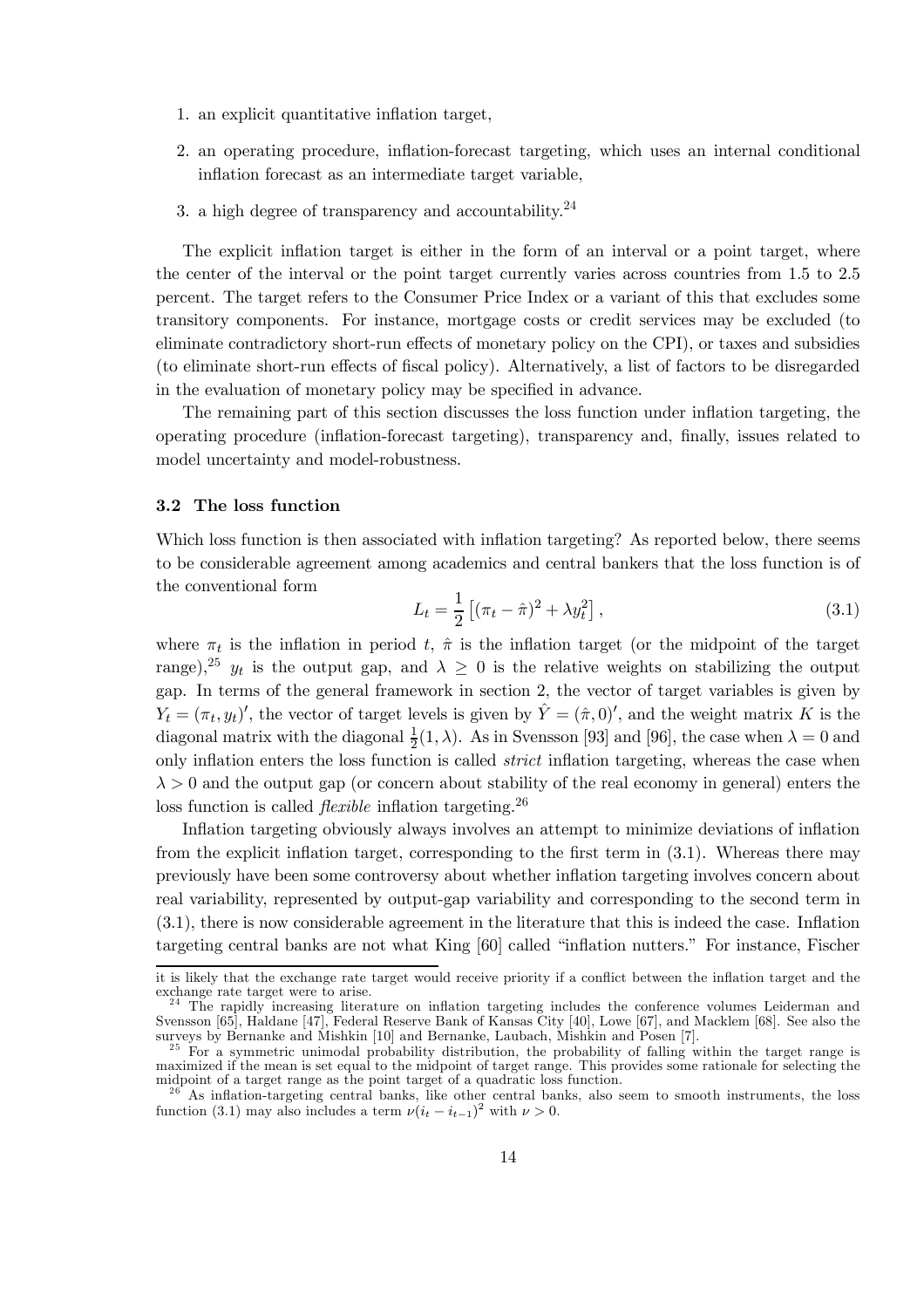[41], King [59], Taylor [101] and Svensson [90] in Federal Reserve Bank of Kansas City [40] all discuss inflation targeting with reference to a loss function of the form  $(3.1)$  with  $\lambda > 0$ . As shown in Svensson [91] and Ball [3], concern about output-gap stability translates into a more gradualist policy. Thus, if inflation is away from the inflation target, it is brought back to target more gradually. Equivalently, inflation-targeting central banks lengthen their horizon and aim at meeting the inflation target further in the future. As further discussed in Svensson [93], concerns about output-gap stability, model uncertainty, and interest rate smoothing all have similar effects under inflation targeting, namely a more gradualist policy. Sveriges Riksbank [98] has explicitly expressed very similar views.<sup>27</sup> The Minutes from Bank of England's Monetary Policy Committee [5] are also explicit about stabilizing the output gap.<sup>28</sup> Several contributions and discussions by central bankers and academics in Lowe [67] express similar views. Ball [4] and Svensson [92] give examples of a gradualist approach of the Reserve Bank of New Zealand. Thus, it is seems noncontroversial that real-world inflation targeting is actually flexible inflation targeting, corresponding to  $\lambda > 0$  in (3.1).

The loss function above does not induce an average inflation bias, since the implicit output target is taken to be capacity output and therefore consistent with the natural-rate hypothesis (that monetary policy cannot systematically affect average unemployment/capacity utilization). Indeed, motivations for inflation targeting, by governments, parliaments and central banks, put much emphasis on the natural-rate hypothesis, and it can be argued that the hypothesis constitutes one of the foundations of inflation targeting. The high degree of transparency and accountability in inflation targeting may then ensure that any concern about the real economy is consistent with the natural-rate hypotheses and therefore reduces, or eliminates, any inflation bias, which arguably translates into an output level target in (3.1) which is given by capacity output.

This highlights a fundamental asymmetry between inflation and output in inflation targeting. There is both a level goal and a stability goal for inflation, and the level goal, that is the inflation target, is subject to choice. For output, there is only a stability goal and no level goal. Or, to put it differently, the level goal is not subject to choice; it is given by the capacity of the output level. Therefore, I believe it is appropriate to label minimizing  $(3.1)$  as "(flexible) inflation targeting" rather than "inflation-and-output-gap targeting," especially since the label is already used for the monetary policy regimes in New Zealand, Canada, U.K., Sweden and Australia.<sup>29</sup> For convenience, I shall consequently use the term "inflation-forecast targeting" below, rather than the somewhat clumsy "inflation-forecast-and output-gap-forecast targeting."

## 3.3 Inflation-forecast targeting

The greatest problem with inflation targeting is arguably the central bank's imperfect control of inflation. Inflation control is imperfect due to lags in the transmission mechanism, uncertainty about the transmission mechanism, the current state of the economy and future shocks to the

<sup>&</sup>lt;sup>27</sup> See box on p. 26 in Sveriges Riksbank [98].<br><sup>28</sup> See Bank of England [5], para. 40: "... [I]n any given circumstances, a variety of different interest rate paths could in principle achieve the inflation target. What factors were relevant to the preferred profile of rates?... There was a broad consensus that the Committee should in principle be concerned about deviations of the level of output from capacity."<br><sup>29</sup> However, admittedly the label "inflation targeting" seems inappropriate if  $\lambda$  is very large, so it is understood

that the label refers to (3.1) with a  $\lambda$  of at most moderate size.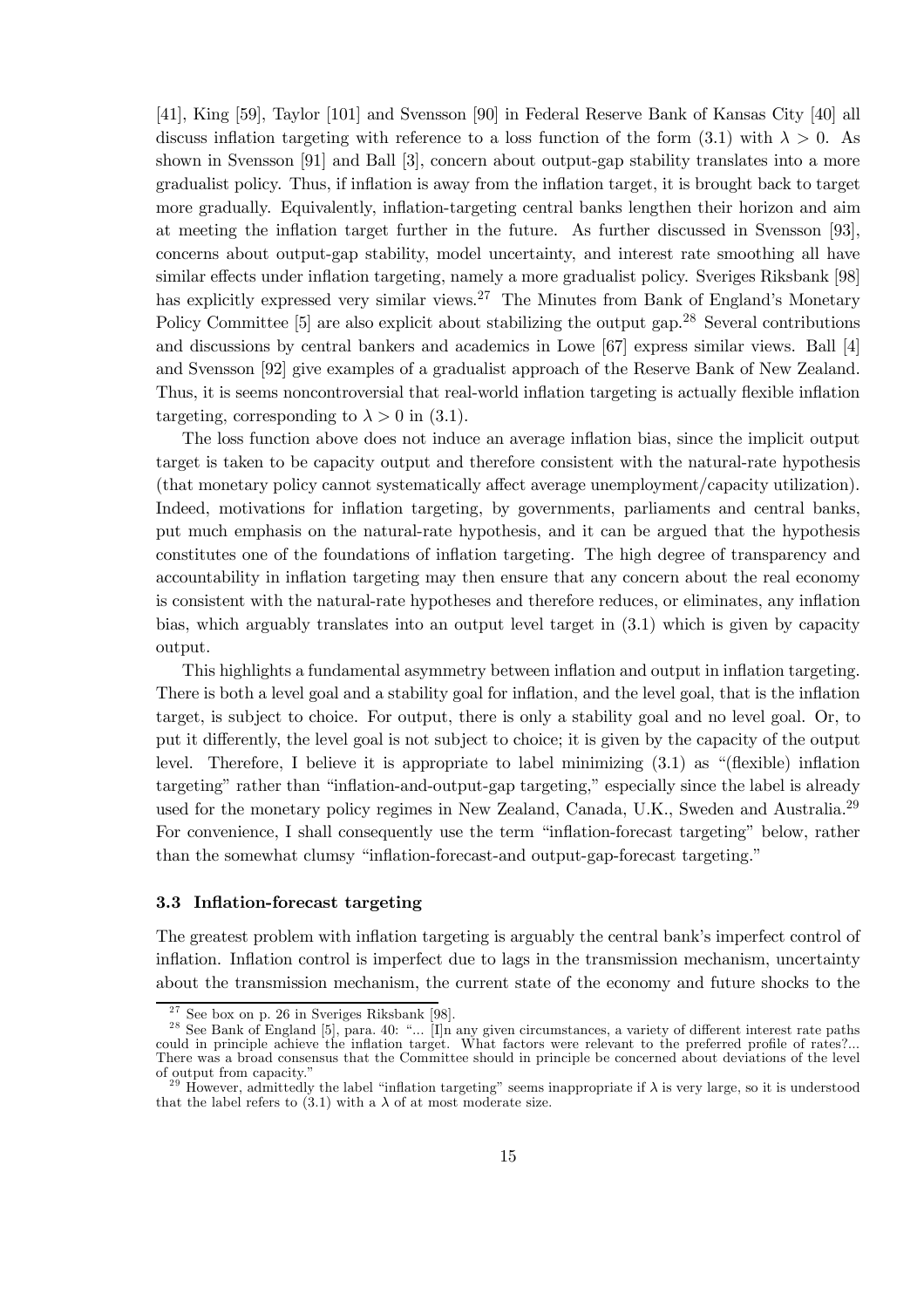economy, and the influence of other factors than monetary policy on inflation, in particular shocks that occur within the control lag. The imperfect control makes the implementation of inflation targeting hard. It also makes the monitoring of inflation targeting difficult, since it is hard to extract how much of observed inflation is due to monetary policy some two years ago rather than to shocks and other factors having occurred during the control lag. With monitoring made difficult, the accountability and transparency of inflation targeting is reduced, and many potential benefits of inflation targeting may not materialize.

In Svensson [91], it is argued that there is a solution to this formidable problem, namely to use a conditional inflation forecast as an intermediate target variable.<sup>30</sup> As emphasized in section 2, using conditional forecasts as intermediate target variables is arguably the most efficient way of implementing monetary policy, since it can be interpreted as implementing first-order conditions for a minimum of the loss function, using all the relevant information.

With this view, inflation-forecast targeting can be seen as an optimal intermediate-targeting rule. In short, it can be interpreted as a way for the central bank of implementing first-order conditions for an optimum, and as a way for outsiders of monitoring and verifying that those first-order conditions are fulfilled.<sup>31</sup>

In terms of the analysis in section 2, according to  $(3.1)$  the target variables (inflation and the output gap) are given by the vector  $Y_t = (\pi_t, y_t)'$ . The corresponding "canonical" intermediate target variables in period t are given by  $Z_{t+\tau,t} \equiv Y_{t+\tau|t} = (\pi_{t+\tau|t}, y_{t+\tau|t})'$ . The task for the central bank is then to find a future path for the instrument,  $i^t = (i_t, i_{t+1|t}, ...) \in \mathcal{I}_t$  such that the corresponding paths for inflation and the output gap,  $Y^t = (Y_t, Y_{t+1|t}, ...) \in \mathcal{Y}_t$ , are optimal, that is, to minimize the intermediate loss function  $(2.4)$  and thereby fulfill the first-order conditions  $(2.20).$ 

How can this be achieved in practice? The staff at the central bank can generate a collection of feasible inflation and output gap paths for different instrument paths for the MPC (or the Board). In this way, the staff shows the set feasible conditional forecasts,  $\mathcal{Y}_t$ , to the MPC. The MPC then selects the conditional forecasts of inflation and the output gap that "look best," that is, that return inflation to the inflation target and the output gap to zero at an appropriate rate. If this selection is done in a systematic and rational way, it is approximately equivalent to minimizing a loss function like (3.1) over the set of feasible conditional forecasts,  $\mathcal{Y}_t$ . The corresponding instrument path is then the basis for the current instrument setting.

This operating procedure implies that all relevant information is used in conducting monetary policy. It also implies that there is no explicit instrument rule, that is, the current instrument setting is not a prescribed explicit function of current information. Instead, the procedure results in an endogenous implicit reaction function, where the instrument ends up as an implicit function of the relevant information. The reaction function will, in general, not be a Taylor-type reaction function (where a Taylor-type reaction function denotes a reaction function rule which is a linear

 $30$  As far as I know, the idea that the inflation forecast becomes an intermediate target under inflation targeting was first expressed in print by King [58], p. 118: "The use of an inflation target does not mean that there is no intermediate target. Rather, the intermediate target is the expected level of ináation at some future date chosen to allow for the lag between changes in interest rates and the resulting changes in inflation. In practice, we use a forecasting horizon of two years."

 $\frac{31}{31}$  As is emphasized in Svensson [91] and [93], it is important that the forecast is the central bank's *internal* structural forecast, and not an external forecast or market expectation. If the central bank instead lets the instrument react to market expectations in a mechanical way, there may be instability, nonuniqueness or nonexistence of equilibria, as has been shown by Woodford [111] and further discussed in Bernanke and Woodford [11]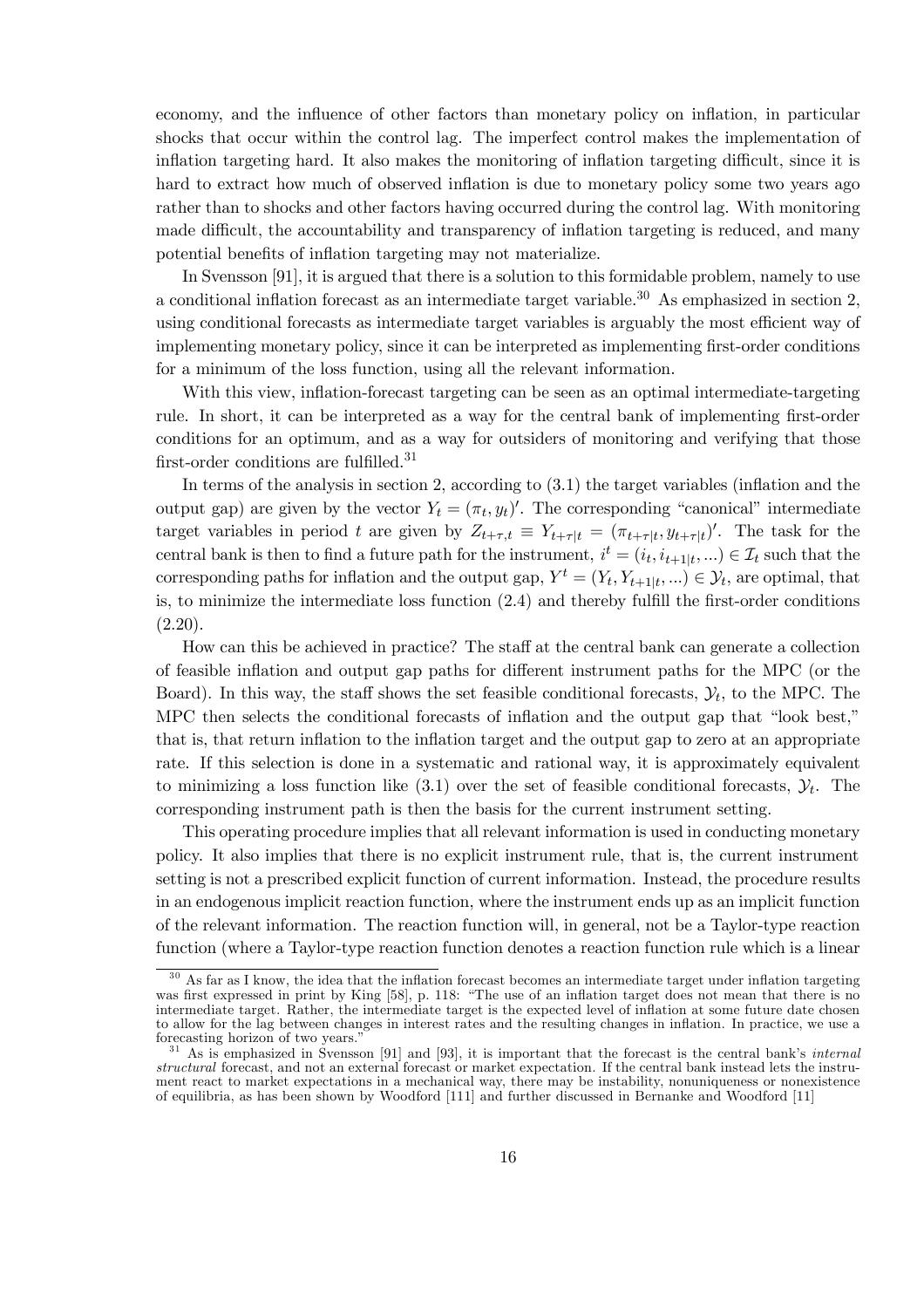function of current inflation and output only), except in the special case when current inflation and output are sufficient statistics for the state of the economy. Typically, it will be dependent on much more information; indeed, on anything affecting the central bank's conditional inflation and output forecasts. Especially, the more open the economy, the more the reaction function will depend on foreign variables, for instance foreign inflation, output and interest rates, since these will then have effects on the conditional inflation and output forecasts.

As an alternative to selecting the conditional inflation and output forecast that "look best". the staff and the MPC can choose to follow a more specific targeting-rule in the form of an equation that the relevant forecasts must fulfill. In the example in appendix C, one such targeting rule is the first-order condition  $(C.6)$ ,

$$
\pi_{t+2|t} - \hat{\pi} = -\frac{\alpha_y c(\lambda)}{1 - c(\lambda)} y_{t+1|t},\tag{3.2}
$$

"select the instrument such that deviation between the two-year conditional inflation forecast is  $\frac{\alpha_y c(\lambda)}{1-c(\lambda)}$  times the negative of the one-year output-gap forecast."

This example involves both inflation and output forecasts. What about targeting rules that involve only inflation forecasts? Within the same example, one such trivial rule arises under strict inflation targeting, when  $\lambda = c(\lambda) = 0$ ,

$$
\pi_{t+2|t} = \hat{\pi},
$$

"set the instrument such that the conditional inflation forecast at the two-year horizon (or, more generally, at the shortest horizon at which inflation can be affected) equals the inflation target." Under more realistic flexible inflation targeting, the targeting rule can be written as  $(C.9)$ ,

$$
\pi_{t+2|t} - \hat{\pi} = c(\lambda) \left( \pi_{t+1|t} - \hat{\pi} \right), \tag{3.3}
$$

"set the instrument such that the two-year conditional inflation forecast's deviation from the inflation target is the fraction  $c(\lambda)$  of the one-year conditional inflation forecast's deviation."<sup>32</sup>

Another targeting rule for flexible inflation targeting is "set the instrument such that the conditional inflation forecast hits the inflation target in quarter  $T$ ," where  $T$  is selected to be larger than the minimum control lag (the shortest horizon at which inflation can be affected). Note that this targeting rule, "aiming at the inflation target  $T$  quarters ahead," does not mean that, in the absence of future shocks, inflation is actually likely to hit the inflation target  $T$ quarters ahead. Instead, it implies a gradual approach, much like (3.3), since after one quarter, the central bank will still be aiming T rather than  $T-1$  quarters ahead. In order to see this, assume for simplicity that the inflation forecast is predetermined up to 4 quarters ahead but can be controlled from 5 quarters ahead and that the inflation forecast is a straight line from quarter 4 to quarter  $T > 5$ . This means that the deviation of the inflation forecast 5 quarters ahead from the inflation target is the fraction  $\frac{T-5}{T-4}$  of the deviation of inflation 4 quarters ahead, that is.

$$
\pi_{t+5|t} - \hat{\pi} = \frac{T-5}{T-4} (\pi_{t+4|t} - \hat{\pi}),
$$

<sup>&</sup>lt;sup>32</sup> Note that if (3.2) and (3.3) are used to eliminate  $\hat{\pi}_{t+2|t} - \hat{\pi}$ , the following targeting rule for the output-gap forecast arises:  $y_{t+1|t} = -\frac{1-c(\lambda)}{\alpha_y} (\pi_{t+1|t} - \hat{\pi}).$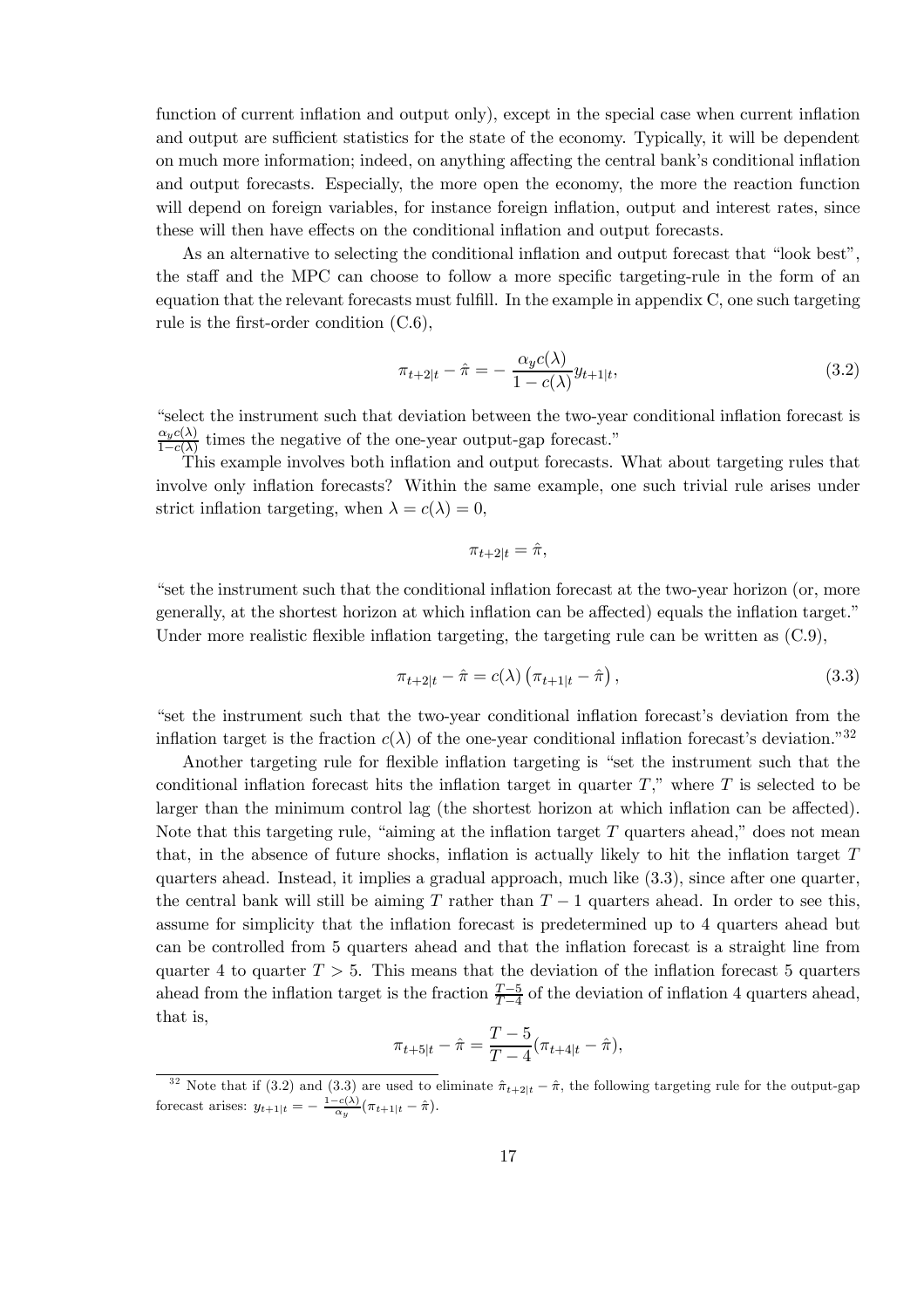which with appropriate choice of T is similar to  $(3.3)$ .<sup>33</sup>

Another targeting rule, that can arguably be inferred from the minutes of Bank of England's MPC (see footnote 28), is to "select the instrument path such that the deviations of output from capacity output are minimized, subject to the inflation forecast hitting the inflation target eight quarters ahead."

These examples of specific inflation-forecast targeting rules (with or without involving explicit conditional output-gap forecasts) can be seen as "rules of thumb" that may simplify the selection of the optimal path of forecasts for the MPC. They can also serve a role in simplifying communication with the private sector, as discussed in the next section. However, they are of course only optimal for the loss function (3.1) under special circumstances (for instance, if the model is similar to the model in appendix C). The performance and robustness of these and other speciÖc targeting rules for other models remain an unexplored issue.

Inflation-targeting central banks will no doubt continue to develop and experiment with different specific targeting rules, both in order to simplify the selection of the optimal paths of the target variables and in order to simplify communication with the private sector; in this way developing and improving the practice of inflation targeting.

von Hagen [107] emphasizes that an intermediate target provides a focal point in the monetary policy discussion and defines the admissible arguments in the discussion preceding monetary policy decisions. Thus, using a conditional forecast as an intermediate target makes the forecast the focal point in the discussion. One aspect of this is that the advantage of relying on conditional inflation forecasts is that this induces some discipline when applying judgements and extra-model information. In order to allow judgements and extra-model information to affect the current instrument setting, a coherent and convincing argument for why such judgements or information affect the conditional inflation forecast at the appropriate horizon must be presented. Only if the conditional forecast can be shown to be thus affected, can any corresponding current instrument adjustment be motivated.

Generally, practical monetary policy, especially forecasting, cannot rely on models alone (at least not yet). It seems that judgemental adjustments and extra-model information will always be necessary and constitute a natural part of practical monetary policy. It is far from obvious how to make judgemental adjustments of models and their results, and how to include extramodel information, in reasonably consistent ways. $34$  Still, in terms of the forward-looking model used in section 2, judgemental adjustments can be incorporated by adjusting the coefficients of matrices  $A$  and  $B$  in  $(2.1)$ , for instance by shifting intercepts of model equations (so-called ìadd-factorsî in the jargon of modelers and forecasters). As a result, the matrices become timedependent. The algorithms used to calculate conditional forecasts and discretion equilibria, cf. appendix A, are easily adapted to time-varying matrices.

The above examples of targeting rules also generally show how the central bank should respond to new information, for instance to various shocks: Decide whether the shock affects the conditional forecasts at the relevant horizon. If so, adjust the instrument to counter (wholly or partially, depending upon the desire to smooth interest rates) the effect of the shocks on the forecast.<sup>35</sup>

<sup>&</sup>lt;sup>33</sup> Note that under the assumptions made,  $\pi_{t+\tau|t} = \hat{\pi} + \frac{T-\tau}{T-4} (\pi_{t+4|t} - \hat{\pi}), \tau = 4, 5, ..., T$ .

 $34$  See Reifschneider, Stockton and Wilcox [80] for further discussion of judgemental adjustements.<br> $35$  Freedman [42] provides an insightful and more detailed discussion of the implementation of inflation targeting.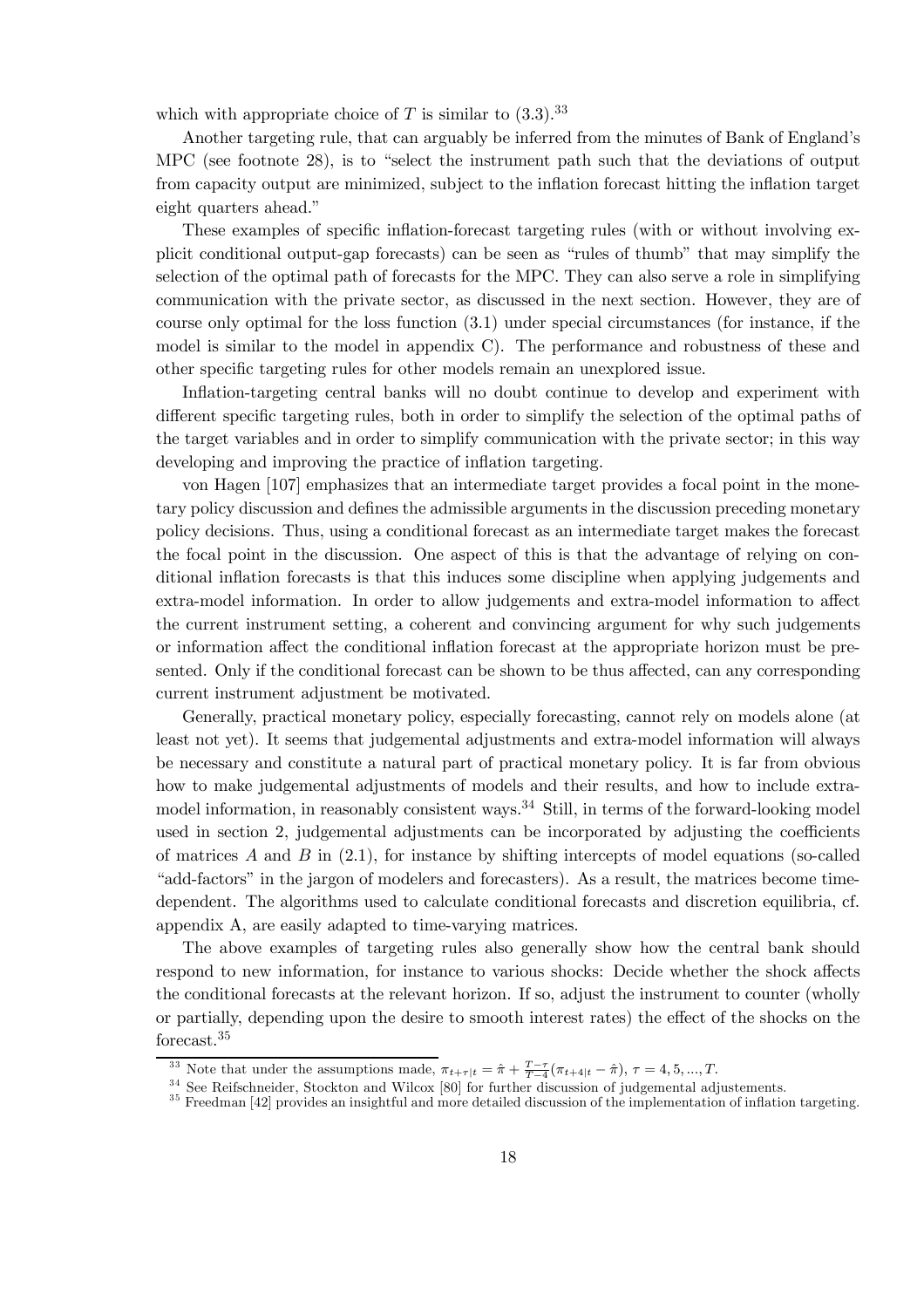#### 3.4 Transparency

Real-world inflation-targeting regimes are characterized by a high degree of transparency and accountability. Inflation-targeting central banks issue regular reports explaining and motivating their policy to the general public. The Reserve Bank of New Zealand, the Bank of England and Sveriges Riksbank publish graphs of a conditional inflation forecast. Bank of England publishes the minutes of the meeting of its Monetary Policy Committee within six weeks of each meeting. In New Zealand, the Reserve Bank Governor's performance will be evaluated by the Reserve Bank's Board of Directors, and his job potentially at risk, if inflation moves outside the 0 3 percent target range. In the U.K., the Chancellor of Exchequer has announced the "Open Letter System": If inflation deviates more than 1 percentage point from the 2.5 percent inflation target, the Governor of the Bank of England shall explain in an open letter why the divergence has occurred and what steps the Bank is taking to deal with it.

Which is the role of transparency in monetary policy in general, and in inflation targeting in particular? Building on previous work by Cukierman and Meltzer [29], Faust and Svensson [39] have recently examined the general role of transparency in monetary policy. They examine a model with a central bank that is tempted to deviate from an announced inflation target due to fluctuations in an idiosyncratic employment target. The employment target is private information to the central bank and unobservable to the private sector. For instance, it represents changes in the composition of the MPC/Board, or the response of the bank to external pressure from various special interests. The private sector observes the macroeconomic outcome and imperfectly infers the central bank's employment target, which gives rise to the bank's reputation in the private sector and corresponding private-sector ináation expectations.

Increased transparency allows the private sector to infer the bank's employment target with greater precision, which makes the bank's reputation and corresponding private-sector inflation expectations more sensitive to the bank's actions. This, in turn, increases the cost for the bank of deviating from the announced ináation target and pursuing its idiosyncratic employment target. Consequently, increased transparency induces the bank to follow the announced policy more closely. It simply provides an implicit commitment mechanism.

Whereas society almost always prefers more transparency to less, the central bank often prefers less transparency, since it allows the bank to pursue its idiosyncratic goals with less cost to its reputation. An obvious conclusion from this Önding is that society, rather than the bank, should decide on the degree of transparency.

I believe these results from Faust and Svensson [39] to be consistent with the general view that transparency facilitates public understanding of monetary policy and increases the incentives for the central bank to pursue the announced goals for monetary policy and thereby to improve credibility for those goals. Consider the three-part scheme of efficient delegation of monetary policy: (1) society announces goals for monetary policy, (2) the central bank receives instrument independence to pursue the goals,  $(3)$  the central bank is accountable to society for fulfilling the goals for monetary policy. Transparency is then crucial for the accountability of the central bank, that is, for society's monitoring of monetary policy.

Under inflation targeting, reporting the central bank's conditional inflation and output forecasts (including the information, assumptions, models and judgements used in its construction) allows outsiders to monitor and scrutinize the conditional forecasts, both with regard to their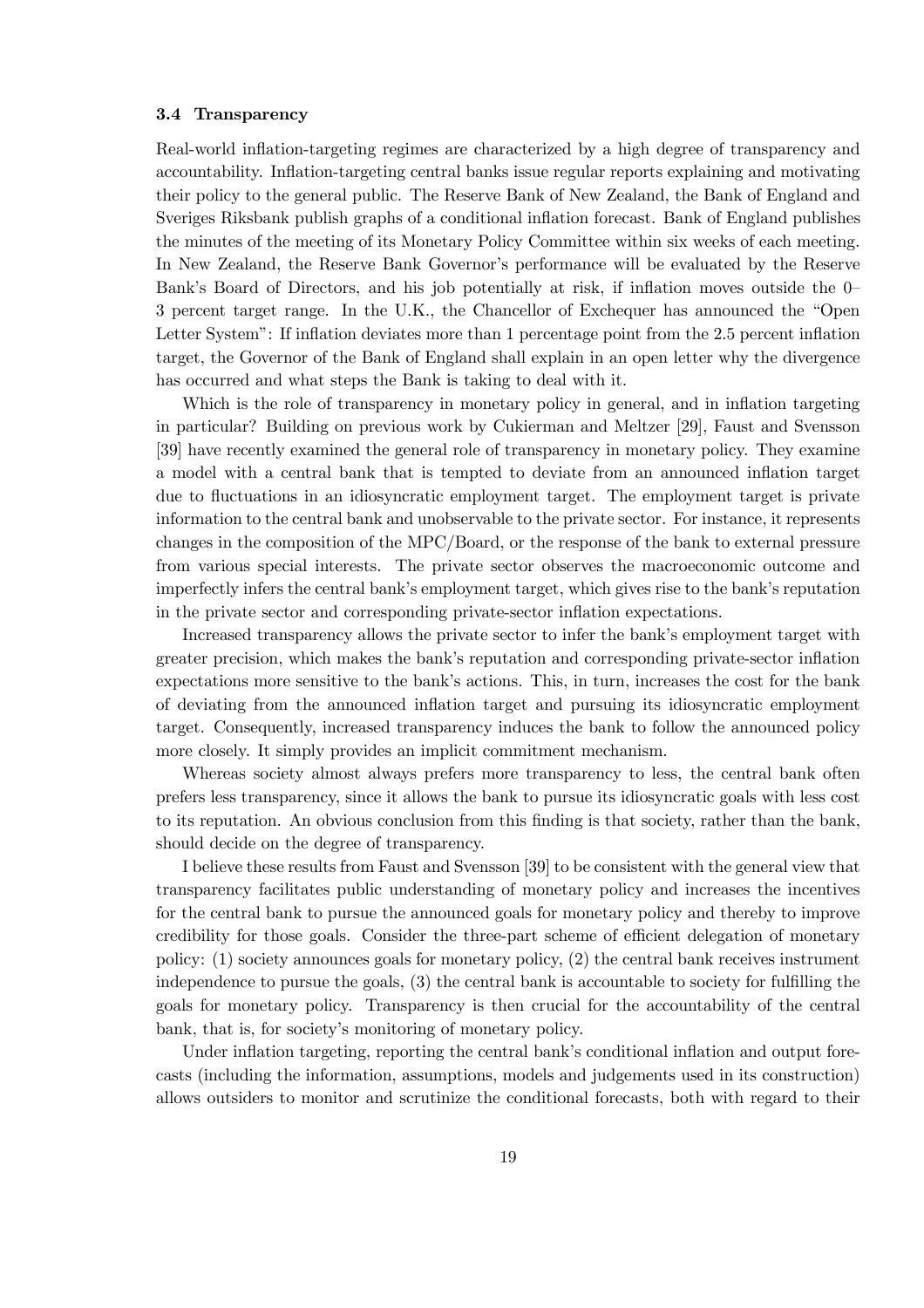being consistent with the ináation target, and their having been constructed in a professional and unbiased way (for instance, by comparison with reputable outsiders' competing forecasts). In particular, the evaluation of monetary policy does not have to be postponed some two years for inflation to be observed, instead evaluation can be made almost in real time. The more explicit the bank is about the applied targeting rule, the easier it is for the outsiders to monitor the extent to which it is fulfilled, and the stronger the incentives for the bank to actually fulfill it.

The inflation-targeting central banks explain and motivate their policy in regular Inflation Reports or Monetary Policy Statements. Three of the inflation-targeting banks, Reserve Bank of New Zealand, Bank of England, and Sveriges Riksbank, publish graphs of conditional inflation forecasts, such that outside observers can check whether the targeting rule, that is, the firstorder conditions, are fulfilled. Reserve Bank of New Zealand comes closest to plotting optimal conditional forecasts for the crucial variables. It plots paths for ináation, the output gap, a three-month interest rate and the exchange rate (including nominal and real MCI paths) for the next three years.

Bank of England (since its first *Inflation Report* in February 1993) and Sveriges Riksbank (since its Inflation Report of December 1997) plot a conditional inflation forecast for a constant unchanged interest rate,  $i_{t+\tau|t} = i_t$  ( $\tau \ge 0$ ). Since November 1997, Bank of England also plots a corresponding forecast for output. The role of an unchanged-interest-rate forecast is, of course, to illustrate the likely future outcome if interest rates are held constant, and in this way motivate any required interest rate adjustment. If the corresponding forecasts are not consistent with the inflation target, this indicates both that an adjustment of the interest rate is warranted and in which direction this adjustment should be made. If the forecasts are consistent with the inflation target, this indicates that no immediate change in the interest rate is required.

Furthermore, Bank of England stands out by publishing minutes of the MPC meetings, including voting records. These minutes provide an exceptional opportunity for outsiders to monitor the quality and the appropriateness of the information and the arguments presented during the monetary policy discussion. The published voting records assign individual responsibility to MPC members. I believe it fair to say that never before in monetary history has an incentive system been set up with such strong incentives for optimal monetary policy decisions.<sup>36</sup>

I believe that the characteristics of inflation targeting imply that it is a much stronger commitment to a systematic and rational optimizing monetary policy than other monetary policy regimes. The explicit target implies a relatively explicit loss function. The operating procedure is a rational way of minimizing that loss function. The operating procedure can be interpreted as a way of ensuring that first-order conditions for minimizing the loss function are approximately fulfilled. The high degree of transparency and accountability allows outsiders to monitor whether monetary policy is indeed optimizing and thereby reinforces the incentives to such policy. The Inflation Reports can be interpreted as reports on whether first-order conditions are approximately fulfilled. $37$ 

<sup>&</sup>lt;sup>36</sup> A problem with publishing MPC minutes is that the discussion might be inhibited and that crucial discussions might be moved outside the MPC meetings. Bank of England's minutes do not state what was said by whom and only present summaries of the arguments, which should mitigate the first problem. Members with sufficient<br>personal integrity not to consent to moving crucial discussions elsewhere should mitigate the second.

 $37$  Sometimes I have met the objection that, when modeled as minimizing a loss function, inflation targeting is no different from any other kind of monetary policy. So what is new? I believe that the false inference in such objections is that any other monetary policy is always adequately modeled as optimizing. Indeed, I would like to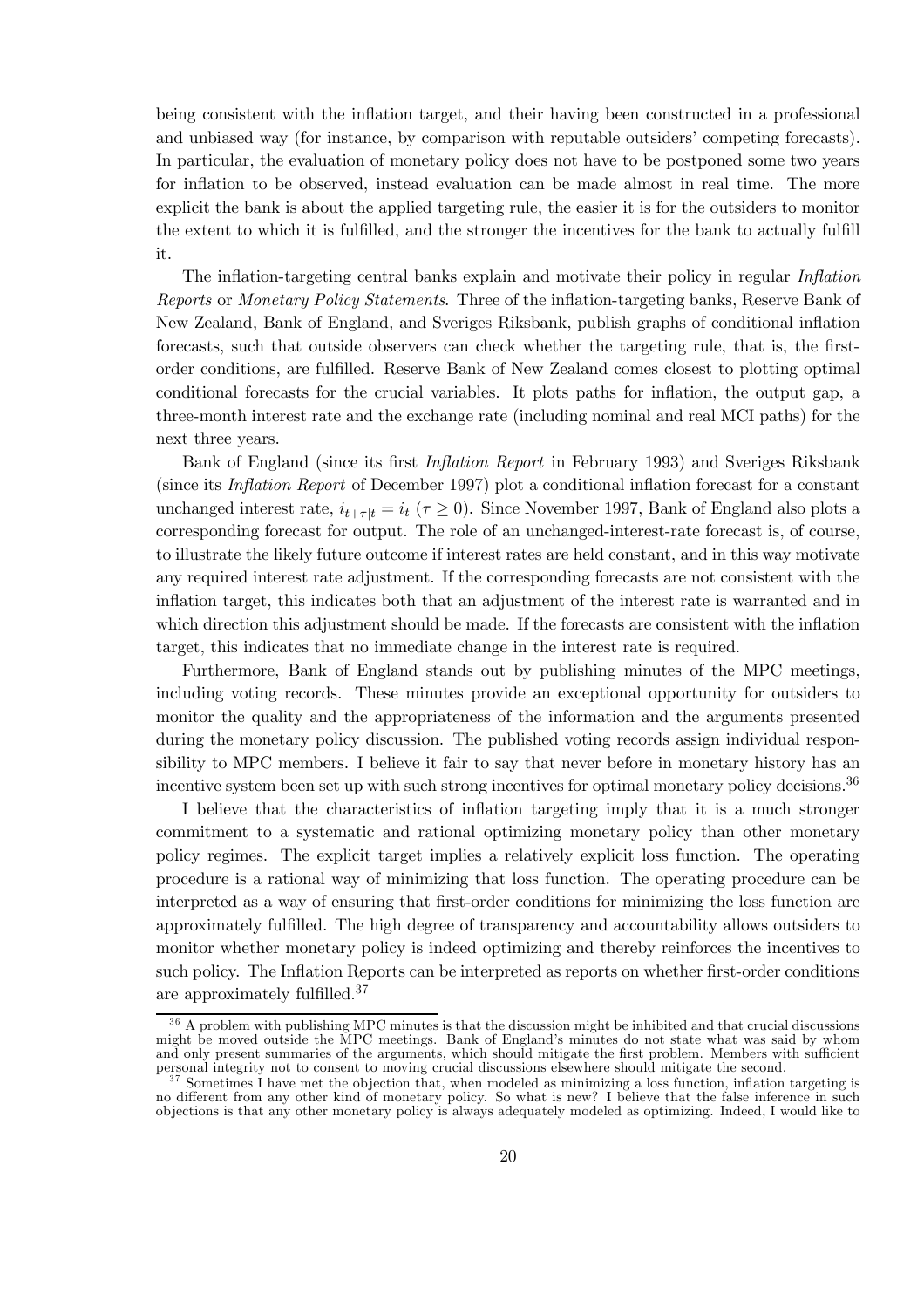## 3.5 Model uncertainty and model robustness

So far, the discussion has assumed that the model is known, and that there is only additive uncertainty with shocks with known stochastic properties. With additive uncertainty in a linear model with a quadratic loss function, certainty equivalence holds.

The consequences of parameter uncertainty in the form of exogenous random parameters were analyzed early in Brainard [17]. As is by now well-known, parameter uncertainty implies multiplicative rather than additive uncertainty, and certainty-equivalence breaks down. In many cases, the optimal policy is then characterized by increased caution and less aggressive responses. In the context of inflation targeting, this implies a more gradual approach of inflation towards the inflation target and has similar effects as more weight on stabilizing output-gap variability (a higher  $\lambda$ ) (see Svensson [93]). However, different patterns of covariance between random parameters can overturn this result and lead to more aggressive responses.

In situations when model parameters are stable or serially correlated but unknown to the central bank, the central bankís learning, for instance in the form of accumulating more data, allows the central bank to estimate the unknown parameters with greater precision (see for instance Sargent [85]). As demonstrated by Wieland [109] and [110], the central bank may then have an incentive to experiment and in the short run pursue a policy that generates more informative data in order to achieve a better policy in the long run. Then the variance and covariance of parameters are endogenous and not exogenous as in the Brainard case. The optimal response seems to be a compromise between the certainty-equivalent policy and the cautious Brainard policy.

Naturally, the optimal reaction function generally depends on the precise model structure. With uncertainty about the model structure, one possibility is to look for robust policy rules that are not necessarily optimal in any given model but perform reasonably well in a set of potential models. McCallum has, in several papers, developed his monetary-base instrument rule (2.14) as a potentially robust rule (see McCallum [70] for a summary of this work). Recently, Levin, Wieland and Williams [66] examined robust instrument rules in a set of different models used at the Federal Reserve Board. Their results indicate that optimal instrument rules are not very robust, whereas some simple instrument rules may be relatively robust. Furthermore, for the models examined, the optimal unrestricted instrument rules provide only little gain over the optimal simple instrument rules.

Work on so-called robust control under model uncertainty (Hansen and Sargent [52]) uses a

argue that other kinds of monetary policy have often not been optimizing. Instead, behind a thick veil of central bank secrecy and mystique, it has often been unsystematic and ad hoc, without stable explicit or implicit goals, or with contradictory or arbitrarily shifting goals.

For instance, the Humphrey/Hawkins bill arguably lists contradictory goals for the Federal Reserve System, and any move towards a more consistent bill about the goals of monetary policy seems stalled. FOMC members are sometimes reported to have different objectives and different perceived models of the economy. Kohn [64] notes that FOMC members need not necessarily agree on what monetary policy strategy to pursue. Some FOMC members have expressed sympathy for the so-called opportunistic approach to disináation. Speeches by the current Fed Chairman are often ambiguous. The result is a considerable uncertainty about the goals of the FOMC, also among insiders.

For a few years, it seemed as if the hypothesis of the FOMC having a 3 percent per year inflation target could not be rejected. Now, when ináation has fallen below 2 percent per year, there is uncertainty (also expressed by insiders) about whether the FOMC will take 2 percent inflation as an implicit target, or whether the FOMC will let inflation drift up to 3 percent again. "One doesn't know whether the FOMC wants inflation to move up or down," as Alan Blinder expressed it during the conference.

Faust [38] documents and formalizes a historical and political-economy argument that the Fed's structure nevertheless was an efficient response to public conflict over inflation's redistribution effects.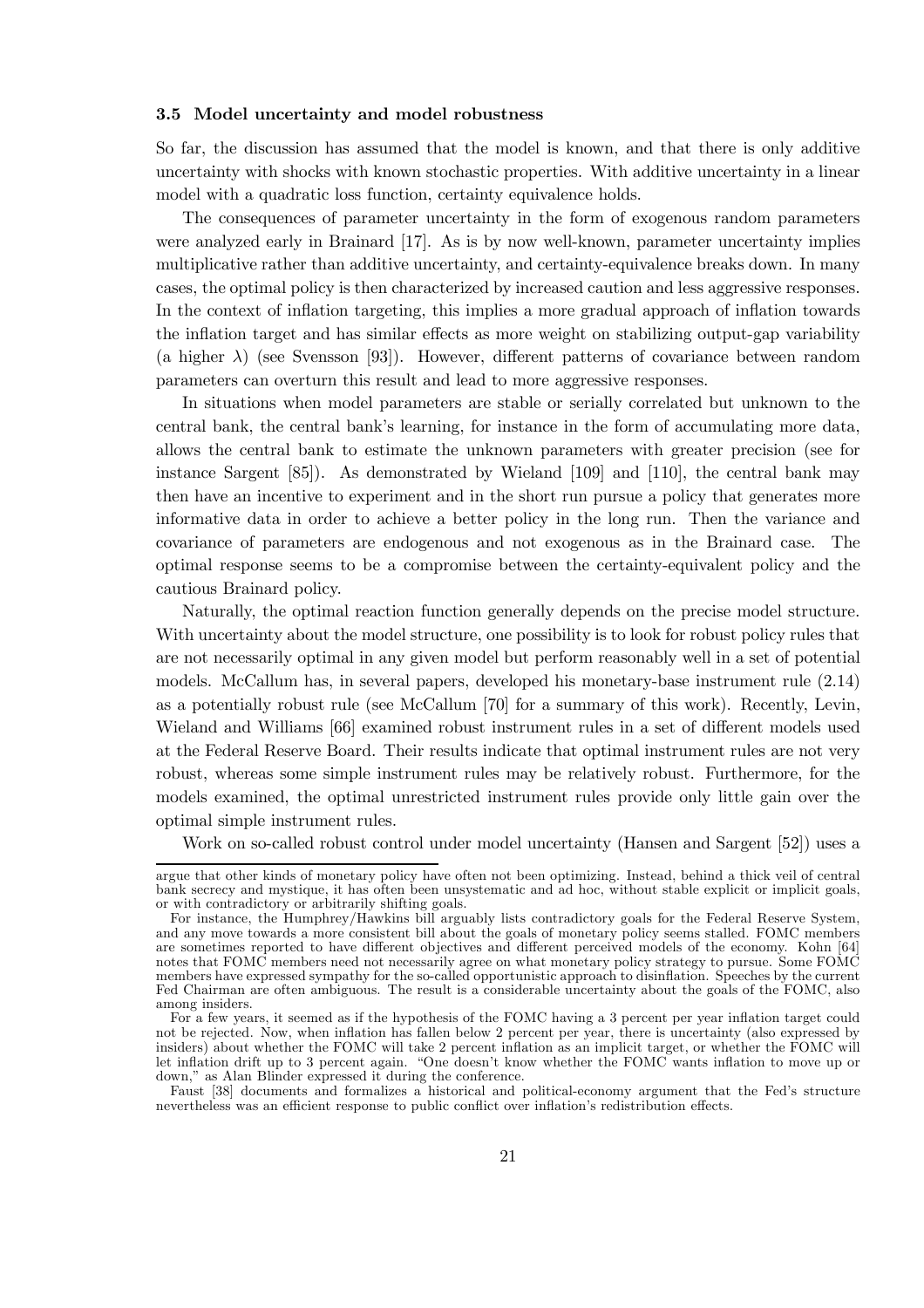minimax criterion for choosing the robust instrument rule. Then the reaction function is chosen so as to minimize the loss function for the least favorable model in the set of potential models. As Sargent [86] and Stock [88] show, this criteria may imply more aggressive responses than under model certainty, counter to standard result of Brainard [17].

As concerns the difference between targeting rules and instrument rules, the optimal instrument rules generally depend on all model parameters, whereas even rather specific targeting rules are arguably more model-robust than instrument rules in that they may depend on only parts of the model. For instance, the different targeting rules that arise in the model of appendix C depend only on the parameters of the aggregate supply equation and the loss function, and they are, in contrast to the corresponding instrument rule, independent of the parameters of the aggregate demand equation. In general, a targeting rule like "aim for the inflation target 8quarters aheadî could be relatively model-robust, in the sense that it provides good performance in several different potential models. However, the construction of the relevant conditional inflation forecast of course depends also on the aggregate demand equation and generally on the whole model of the economy.

It goes without saying that more research on model uncertainty and model-robustness should be both of considerable theoretical and practical interest.

## 4 Other monetary policy strategies

This section discusses two other monetary policy strategies. In the discussion in Europe about the monetary policy strategy of the ESCB, the main competitor to ináation targeting is monetary targeting or, more precisely, money-growth targeting. In the United States, there are many proponents of nominal-GDP targeting. Hence, I will briefly discuss money-growth targeting and nominal-GDP targeting, as well as provide some comparisons with inflation targeting. Another alternative, namely the absence of an explicit monetary strategy, which is one way of characterizing the monetary policy of the Federal Reserve System, will not be discussed here.<sup>38</sup>

Both money-growth targeting and nominal-GDP targeting are interpreted as intermediatetargeting rules, that is, the assignment or adoption of an intermediate loss function with money growth or nominal GDP as a target variable. Since the purpose of an intermediate-targeting strategy is to fulfill some final loss function, the performance of the intermediate-targeting rule must be evaluated according to that final loss function rather than to the intermediate loss function. The final loss function is taken to be  $(3.1)$  and hence corresponds to (flexible) inflation targeting.

## 4.1 Money-growth targeting

The main point in this subsection is that money-growth targeting, seen as a strategy for achieving price stability by stabilizing inflation around a given inflation target, faces an unpleasant choice between being either inefficient and transparent or efficient and nontransparent.

Money-growth targeting would be the optimal way of fulfilling an inflation target, if money growth were the sole predictor of future inflation. More specifically, and with reference to the

<sup>&</sup>lt;sup>38</sup> See, for instance, Blinder [16], Bernanke, Laubach, Mishkin and Posen [7] and Rudebusch and Walsh [84] for the few pros and the many cons incurred by the absence of an explicit monetary strategy.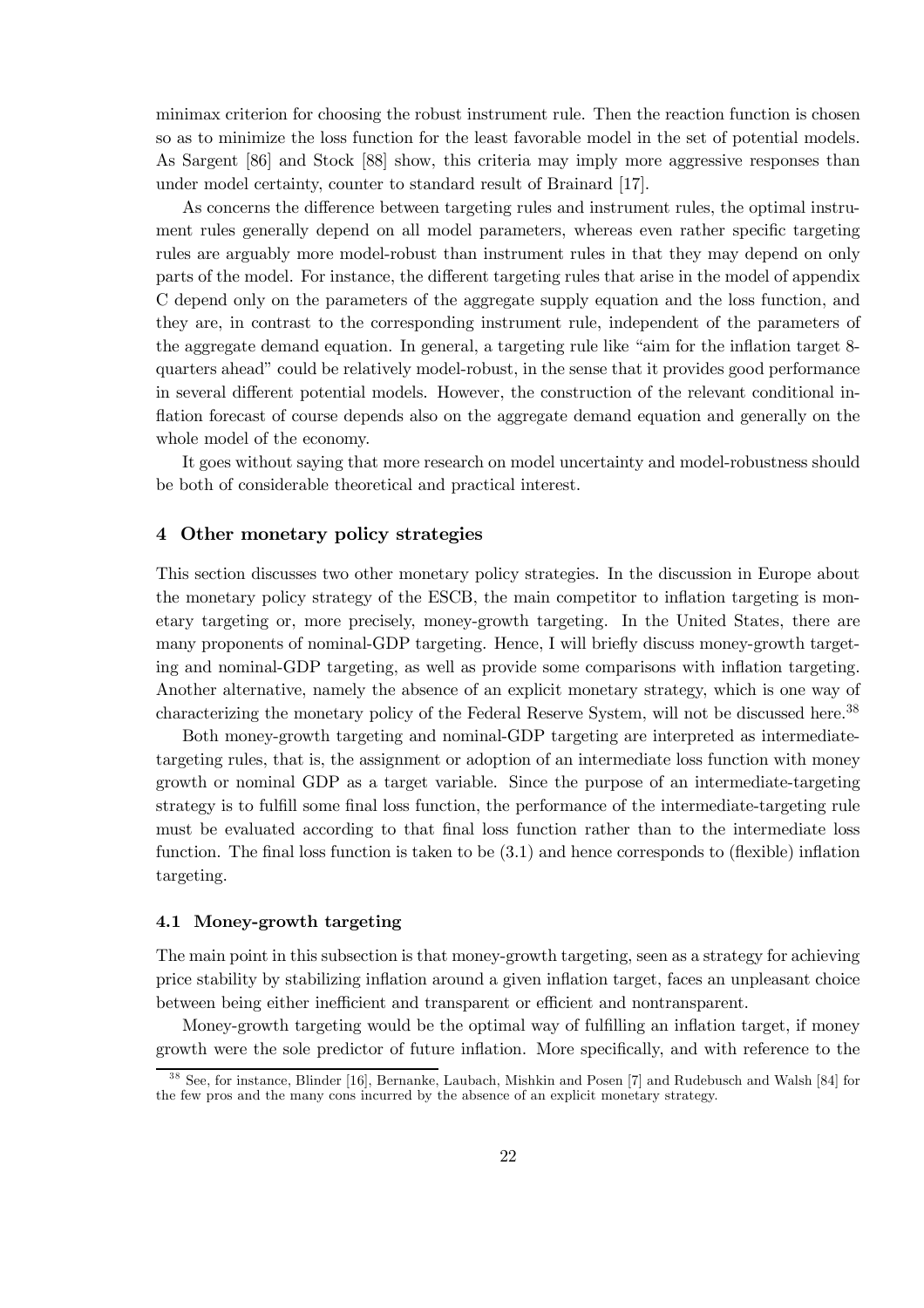discussion in section 2.3.4, for money growth to be the ideal intermediate target, the monetary policy instrument should affect the future price level only via its effect on money, schematically represented as

$$
i_t \to m_{t+1} \to \pi_{t+2}.
$$

That is simply not the case. The increasingly dominating conventional wisdom about the transmission mechanism of monetary policy, outlined in section 2.1, heretically only assigns a minor role to monetary aggregates. Accordingly, money growth is generally not an ideal intermediate target. Money-growth targeting must be conditional to be efficient, in the sense that the money-growth target is frequently revised in a complex way, where the role of the money-growth target is simply to generate an instrument level corresponding to a complex reaction function. Alternatively, the money-growth target is left unconditional, but must then be frequently and intentionally missed. The complex reasons for target revisions, or for target misses, thus make money-growth targeting non-transparent. It is then simply "inflation targeting in disguise".

Let  $\mu_t \equiv m_t - m_{t-1}$  denote money growth, where  $m_t$  is the (log) quantity of a given monetary aggregate, say M3. Let  $\hat{\mu}$  denote the target level for money growth, and interpret money-growth targeting as implying an intertemporal loss function (2.4) with the period loss function

$$
L_t = \frac{1}{2}(\mu_t - \hat{\mu})^2.
$$
\n(4.1)

That is, the target variable and the target level are given by  $Y_t \equiv \mu_t$  and  $\hat{Y}_t = \hat{\mu}$ . Thus, moneygrowth targeting can be interpreted as a targeting rule: "Use all available information to bring money growth  $\mu_t$  as close to  $\hat{\mu}$  as possible.<sup>739</sup>

Under perfect control of money growth, the first-order condition for a minimum of  $(4.1)$  is trivial,

$$
\mu_t = \hat{\mu}.
$$

Under more realistic imperfect control of money growth, the first-order condition can be written

$$
\mu_{t+T|t} = \hat{\mu},\tag{4.2}
$$

where  $T \geq 0$  is the (shortest) control lag for money growth. That is, the T-period-ahead conditional forecast of money growth,  $\mu_{t+T|t}$ , should equal the money growth target. As observed in Svensson [91], under imperfect control, money-growth targeting is indeed money-growthforecast targeting, and can be stated as the targeting rule: "Set the instrument so as to bring the conditional money-growth forecast at the appropriate horizon equal to the target.<sup>"</sup>

In order to see the implications, assume, for example, a simple money demand equation with a one-period lag,

$$
m_{t+1} - p_{t+1} = \varphi_y y_t - \varphi_i (i_t - \bar{i}) - \zeta_{t+1},
$$
\n(4.3)

where  $\varphi_y > 0$ ,  $\varphi_i > 0$ ,  $i_t$  is a short nominal interest rate,  $\overline{i}$  is the steady state level of the nominal interest rate that, with  $y_t = \zeta_t = 0$ , results in  $m_t - p_t = 0$ , and  $\zeta_t$  is an iid shock to demand (and velocity) with zero mean and variance  $\sigma_{\zeta}^{2.40}$ . This money-demand equation should

<sup>39</sup> Note that we could consider "flexible" money-growth targeting corresponding to  $L_t = \frac{1}{2} [(\mu_t - \hat{\mu})^2 + \lambda y_t^2]$ .

$$
w_{t+1} = y_{t+1} - \varphi_y y_t + \varphi_i (i_t - \overline{i}) + \zeta_{t+1}.
$$

<sup>&</sup>lt;sup>40</sup> Note that velocity,  $w_{t+1} \equiv p_{t+1} + y_{t+1} - m_{t+1}$ , then fulfills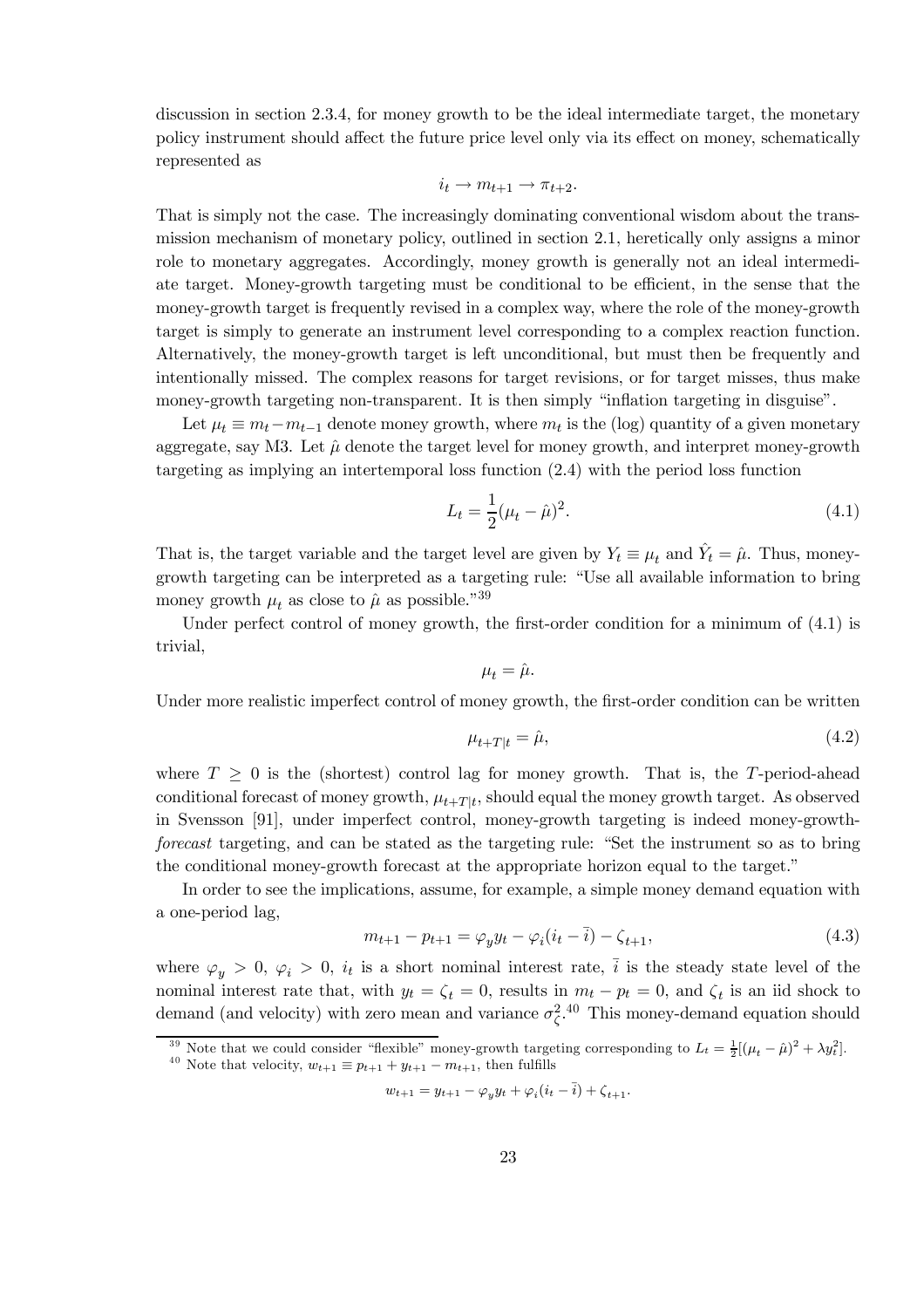be interpreted as referring to a broad money aggregate, say M3, which is an endogenous variable and not under perfect control by the central bank. Instead, the central bank uses its instrument, the short nominal rate  $i_t$ , to affect the demand for real balances,  $m_t - p_t$ . Real-balances are considered to be demand-determined and adjust to the output gap and the interest rate with a one-period lag. That is, the control lag, T, fulfills  $T = 1$ .

With this money-demand equation, money growth is given by

$$
\mu_{t+1} \equiv m_{t+1} - m_t = \pi_{t+1} + \varphi_y(y_t - y_{t-1}) - \varphi_i(i_t - i_{t-1}) - (\zeta_{t+1} - \zeta_t). \tag{4.4}
$$

Hence, the one-period-ahead conditional money-growth forecast is

$$
\mu_{t+1|t} \equiv \pi_{t+1|t} + \varphi_y(y_t - y_{t-1}) - \varphi_i(i_t - i_{t-1}) + \zeta_t.
$$
\n(4.5)

The first-order condition (4.2) for  $T = 1$ , the targeting rule for money-growth targeting, then results in the reaction function

$$
i_t - i_{t-1} = \frac{1}{\varphi_i} (\pi_{t+1|t} - \hat{\mu}) + \frac{\varphi_y}{\varphi_i} (y_t - y_{t-1}) + \frac{1}{\varphi_i} \zeta_t
$$
\n(4.6)

(it is assumed that  $\pi_{t+1|t}$  is predetermined, as in the models in appendices C and D).

Thus, as discussed in Taylor [102], money-growth targeting implies a particular reaction function for the interest rate. We note that very little information about the economy is used in the construction of this reaction function. The instrument only depends on the parameters of the money-demand function, the money-growth target and the information predicting money demand. No other information about the model is used, for instance the equations for aggregate supply and demand, nor is any other information about the state of the economy that predicts future inflation. $41$ 

We immediately realize that, relative to a loss function like  $(3.1)$ , the reaction function  $(4.6)$ is generally inefficient, notwithstanding if  $\lambda = 0$  or  $\lambda > 0$ , . If the money-growth target is set equal to the inflation target,

$$
\hat{\mu} = \hat{\pi},\tag{4.7}
$$

we realize that the average inflation will equal the inflation target,  $E[\pi_t]=\hat{\pi}$ , but (3.1) will not be minimized. The variability of inflation or of the output gap, or of both, will be unnecessarily large.

We also note that money-growth targeting in the above sense does not imply

$$
i_t - i_{t-1} = \gamma(\mu_t - \hat{\mu}).
$$
\n(4.8)

Thus, it does not necessarily follow from the empirical observation that money or money growth does not enter Bundesbank's reaction function, that Bundesbank is not targeting money growth (in the sense of minimizing (4.1)), counter to the apparent conclusion in Clarida, Gali and Gertler [24]. Additional (easily available) evidence is needed for this conclusion, for instance, that Bundesbank has systematically and intentionally missed its money growth target (in the sense that it has accepted conditional money-growth forecasts at the appropriate horizon, in order to deviate from the money-growth target). The difference between  $(4.6)$  and  $(4.8)$  is

<sup>&</sup>lt;sup>41</sup> For instance, compared with the optimal reaction function (C.11) in appendix C, there is no reaction to  $z_t$ .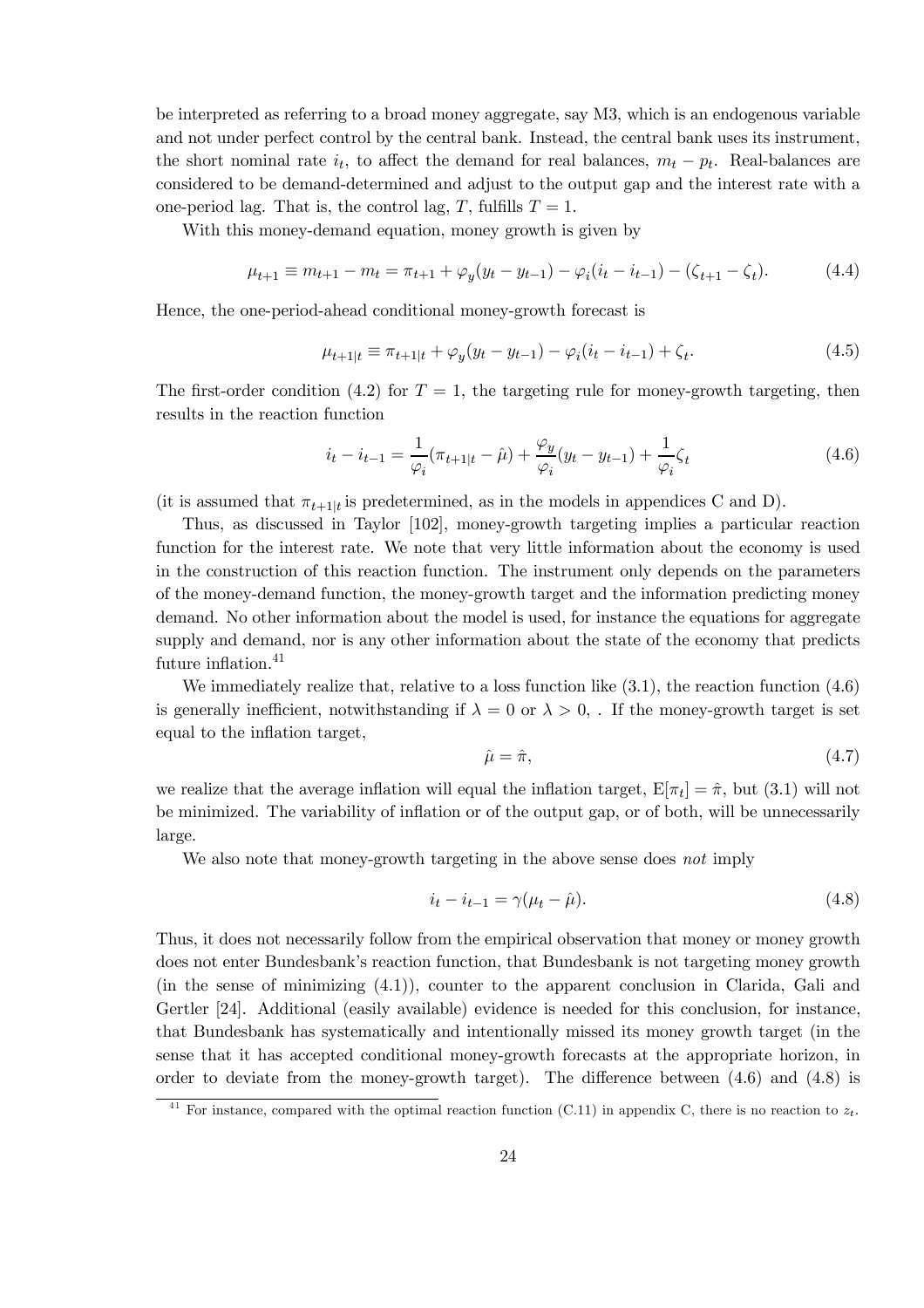another example of the result that it is better to respond to the determinants of target variables than to the target variables themselves, as is further discussed in Svensson [94].

As discussed in Svensson [91], money-growth targeting can be efficient relative to  $(3.1)$ , if it is "conditional", such that the money-growth target level is conditional on period-t information.<sup>42</sup> Let  $\hat{\mu}_{t+1|t}$  denote this conditional money-growth target, so that the first-order condition and targeting rule is

$$
\mu_{t+1|t} = \hat{\mu}_{t+1|t}.
$$

The conditional money-growth target  $\hat{\mu}_{t+1|t}$  can be set such that the resulting reaction function (4.6) with  $\hat{\mu}$  replaced by  $\hat{\mu}_{t+1|t}$  coincides with the optimal reaction function for minimizing (3.1), namely (2.13). Then,  $\hat{\mu}_{t+1|t}$  is simply given by the right side of (4.5), where (2.13) is substituted for  $i_t$ . For instance, in the model laid out in appendix C, with the optimal reaction function  $(C.11), \hat{\mu}_{t+1|t}$  should fulfill

$$
\hat{\mu}_{t+1|t} = \pi_{t+1|t} + \varphi_y(y_t - y_{t-1})
$$
\n
$$
-\varphi_i \left[ \bar{r} + \hat{\pi} + \left( 1 + \frac{1 - c(\lambda)}{\alpha_y \beta_r} \right) (\pi_{t+1|t} - \hat{\pi}) + \frac{\tilde{\beta}_y}{\beta_r} y_t + \frac{\beta_z}{\beta_r} z_t - i_{t-1} \right] + \zeta_t
$$
\n
$$
= \hat{\pi} + \left[ 1 - \varphi_i \left( 1 + \frac{1 - c(\lambda)}{\alpha_y \beta_r} \right) \right] (\pi_{t+1|t} - \hat{\pi}) + \left( \varphi_y - \varphi_i \frac{\tilde{\beta}_y}{\beta_r} \right) y_t - \varphi_y y_{t-1}
$$
\n
$$
- \varphi_i \frac{\beta_z}{\beta_r} z_t + \varphi_i [i_{t-1} - (\bar{r} + \hat{\pi})] + \zeta_t.
$$

However, this complex conditional money-growth target is hardly transparent. In addition, it requires very precise information about the money demand function.

Therefore, money-growth targeting seems to face the unpleasant choice between being either unconditional, inefficient and transparent or conditional, efficient, and non-transparent. The difficulty with money-growth targeting is apparently that money growth is not the sole predictor of inflation. In the models in appendices C and D, in particular, money growth has no additional predictive power beyond that of the other predetermined variables. For the simple model in C, causality is schematically:

$$
i_t \rightarrow i_t - \pi_{t+1|t} \rightarrow y_{t+1} \rightarrow \pi_{t+2}
$$
  
\n
$$
\searrow
$$
  
\n
$$
m_{t+1}
$$

The only role of the money-growth target is to generate the appropriate reaction function for the instrument.<sup>43</sup>

It is sometimes argued that monetary targeting should have the advantage over inflation targeting that it avoids reactions to one-time price level disturbances, and instead focuses on the trend rate of inflation. As far as I can see, no inherent feature in inflation targeting necessarily

 $42$  This is consistent with the discussion in von Hagen [107] about the observational equivalence of closed-loop monetary strategies.<br><sup>43</sup> The so-called  $P^*$ -model (see, for instance, Hallman, Porter and Small [51]) is often used in discussions of

monetary targeting (for instance, von Hagen [106], Neumann [76] and Tödter and Ziebarth [105]). This may create the impression that the  $P^*$  model gives some rationale for monetary targeting. As is examined in Svensson [95], the P<sup>\*</sup>-model implies a conventional Phillips curve with an interest term added, which, by itself, does not provide any specific rationale for monetary targeting.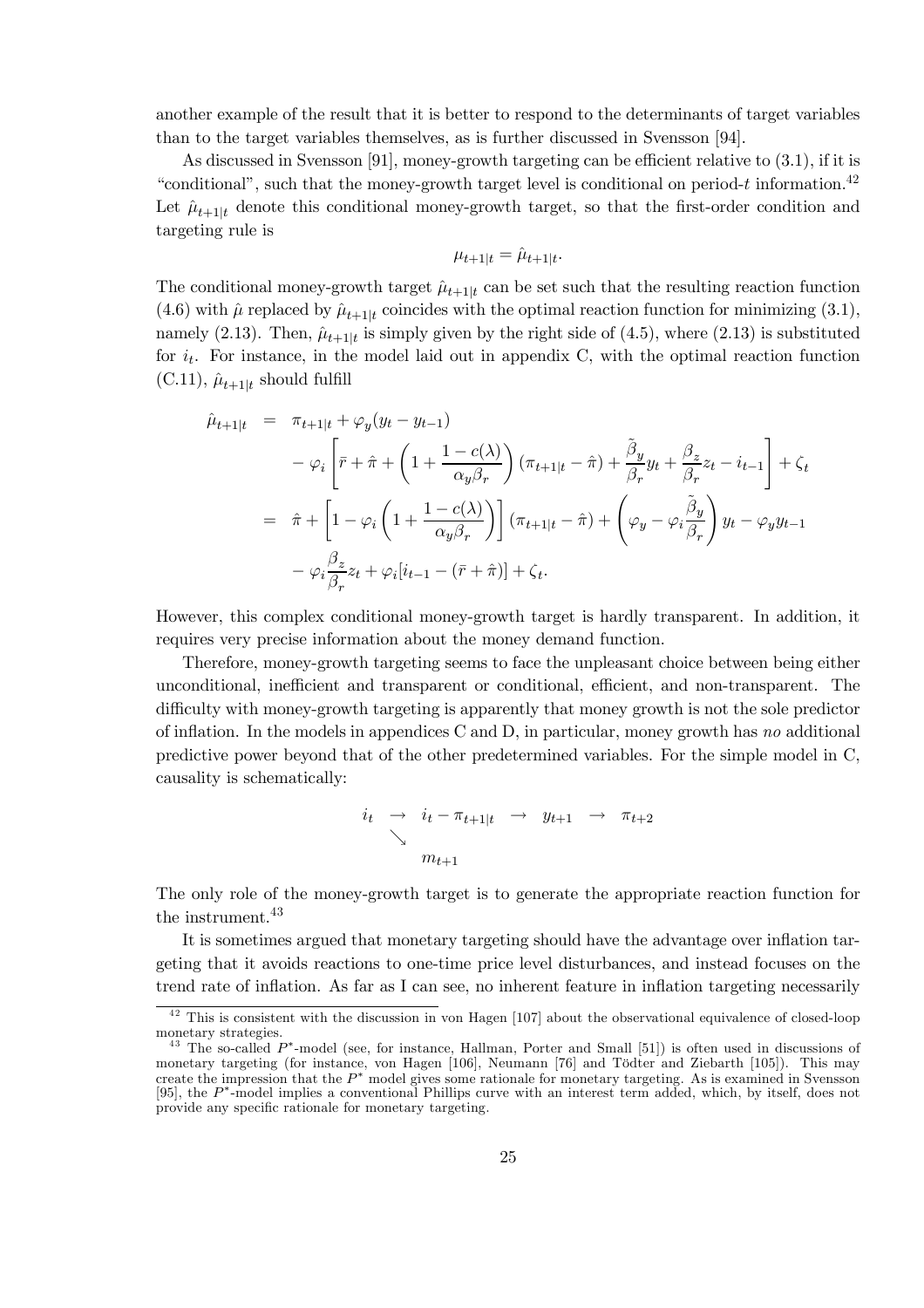implies reactions to such one-time disturbances. The forward-looking nature of inflation targeting, for instance a two-year horizon, means that short term price-changes are ignored unless they affect inflation two years ahead. Furthermore, nothing prevents the index of inflation to focus on trend inflation. This can easily be done, and has already been done by some inflation-targeting central banks, by excluding some transitory components like mortgage costs, taxes and subsidies from the index, or by having an explicit index of trend inflation, "underlying" inflation.

How does the above discussion relate to Bundesbank monetary targeting? First, one must distinguish between stylized Bundesbank monetary targeting and the actual practice. In the above framework, stylized Bundesbank money-growth targeting corresponds to unconditional money-growth targeting, setting the money-growth target equal to the inflation target,  $(4.7)$ . Each year, Bundesbank sets its money-growth target equal to the sum of an inflation target,  $\hat{\pi}$  $\alpha$  (called a price norm, "normative" inflation, or a "medium-term price assumption," previously 2 percent per year, currently  $1.5-2$  percent per year), a forecast of the growth of potential output, and an estimated trend in velocity. In the above framework, the growth of potential output is zero, and by (4.3) the trend in velocity is also zero.

In practice, Bundesbank has frequently deviated from its money-growth targets (see the graph on p.  $69$  in Bundesbank  $[34]$ . It appears that when a conflict has arisen between the money-growth target and the inflation target, Bundesbank has given priority to the latter. Indeed, Bundesbank's credibility and reputation definitely appears to be due to its inflation performance, and not to its money-growth performance.<sup>44</sup> Thus, Bundesbank's monetary policy indeed appears to have been inflation targeting in disguise.<sup>45</sup>

## 4.2 Nominal GDP-growth targeting

Nominal-GDP targeting comes in two variants, level targeting and growth targeting. The discussion here refers to nominal GDP-growth targeting, but it is easily adapted to nominal GDP-level targeting.

The main points in this subsection are that nominal GDP-growth targeting does not seem to have any advantages relative to inflation targeting. There is no apparent rationale for the implicit constant unitary marginal rate of substitution between ináation and output growth. One possibility is that nominal GDP targeting is a left-over from a previous, somewhat simplistic, view of the transmission mechanism for monetary policy. According to this view, monetary policy only determines nominal GDP, but cannot affect the distribution of nominal GDP between inflation and output growth.

Thus, consider nominal GDP-growth targeting. Assume that the natural output level is constant, so that output varies with the output gap. Let

$$
g_t \equiv \pi_t + y_t - y_{t-1} \tag{4.9}
$$

denote nominal GDP growth. Interpret nominal GDP-growth targeting as involving a period loss function

$$
L_t = \frac{1}{2}(g_{t+\tau} - \hat{g})^2,\tag{4.10}
$$

<sup>&</sup>lt;sup>44</sup> Cf. von Hagen [106], p. 108: "As Issing [56] emphasizes, the Bank's credibility depends on its performance with regard to price stability, i.e. the inflation target."

 $^{45}$  See Bernanke and Mihov [9] and Clarida and Gertler [26].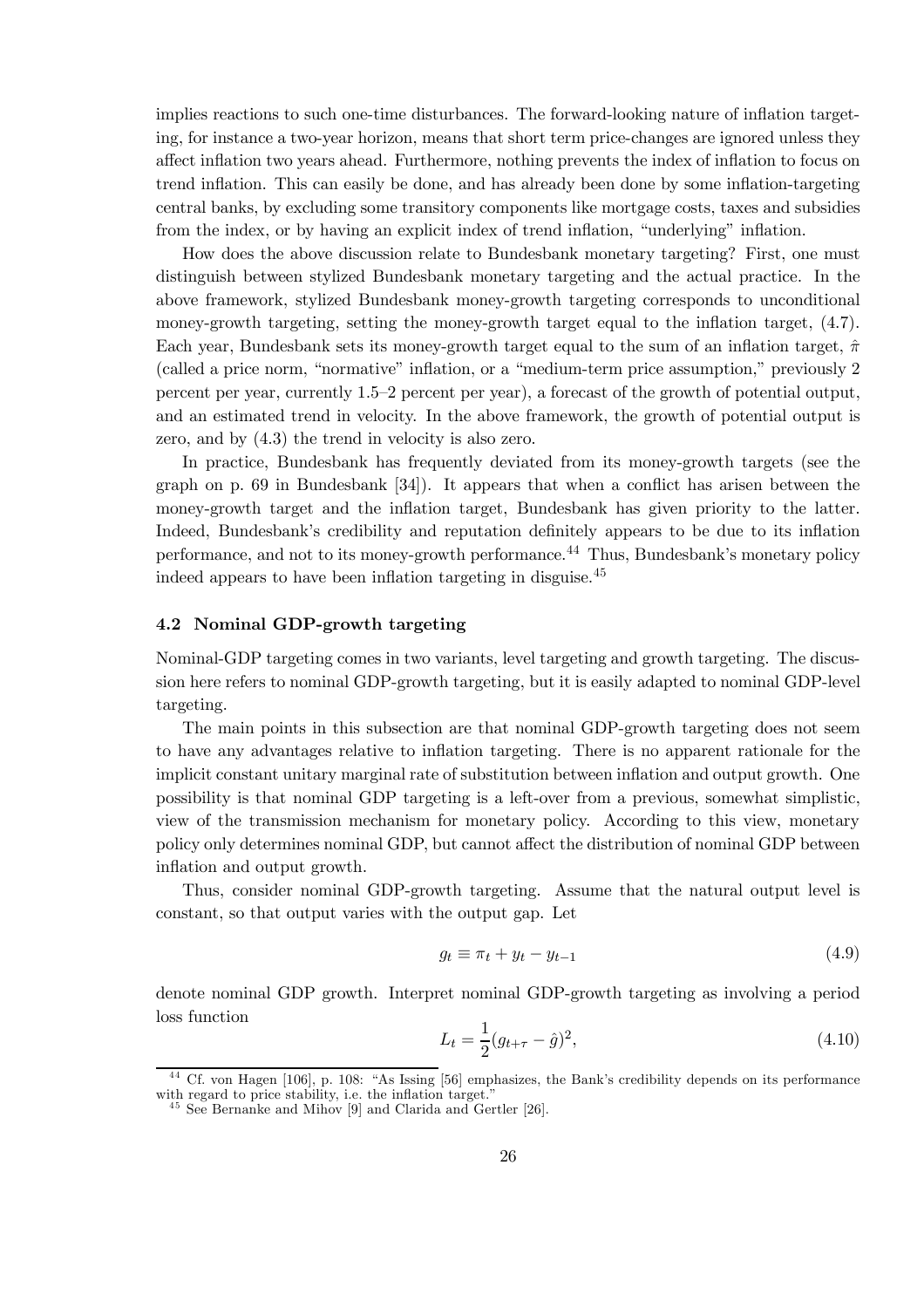where  $\hat{g}$  is the nominal GDP-growth target. That is, the target variable and the target level are given by  $Y_t \equiv g_t$  and  $\hat{Y} \equiv \hat{g}$ . (The "reaction-function" interpretation of nominal GDP-growth targeting, where the reaction function is restricted to be (similar to)

$$
i_t = \overline{i} + \gamma (g_t - \hat{g})
$$

is examined below.)

First, relate the period loss function  $(4.10)$  to the loss function under inflation targeting  $(3.1)$ . We can write  $(4.10)$  as

$$
L_t = \frac{1}{2}(\pi_t + y_t - y_{t-1} - \hat{g})^2 = \frac{1}{2}[(\pi_t - \hat{g})^2 + y_t^2] + \frac{1}{2}y_{t-1}^2 - y_t y_{t-1} + (\pi_t - \hat{g})\Delta y_t.
$$
 (4.11)

If  $\hat{g} = \hat{\pi}$ , the term within brackets on the right side corresponds to the inflation-targeting loss-function (3.1), with  $\lambda = 1$ . Furthermore, the two loss functions differ by the other terms on the right side of  $(4.11)$ . Intuitively, the loss function for inflation targeting has a variable "decreasing" intra-temporal marginal rate of substitution between inflation and the output gap, dy<sup>t</sup>  $\frac{dy_t}{d\pi_t}$   $\bar{L}_t$  =  $-\frac{\pi_t}{\lambda y_t}$ , whereas the loss function for nominal GDP-targeting has a unitary intratemporal marginal rate of substitution between inflation and output growth  $\frac{d(y_t-y_{t-1})}{d\pi_t}|_{\bar{L}_t} = -1$ .

The first-order condition for a minimum of  $(2.4)$  with  $(2.3)$  is

$$
g_{t+T|t} = \hat{g},\tag{4.12}
$$

where  $T \geq 1$  is the control lag (the shortest horizon at which the central bank can affect nominal GDP).

Thus, under realistic imperfect control, nominal GDP-growth targeting is nominal GDPgrowth *forecast* targeting, and can be formulated as the targeting rule: "Set the instrument so as to bring the conditional nominal-GDP forecast at the appropriate horizon in line with the  $tareet.$ <sup> $,46$ </sup>

Generally, nominal GDP-growth targeting results in an optimal reaction function of the form,

$$
i_t = fX_t,
$$

that results from inverting (4.12). Generally, the optimal reaction function will not imply responding only to the deviation of nominal GDP-growth from the target, for instance,

$$
i_t = \overline{i} + \gamma(g_t - \hat{g}).\tag{4.13}
$$

As further discussed in Svensson [94], the optimal reaction function does not imply a response to this deviation at all. Instead, it involves responding to the different determinants of nominal GDP-growth.

The current framework does not seem to provide any rationale for the "reaction-function" interpretation of nominal GDP,  $(4.13)$ . This reaction function is inefficient for stabilizing inflation and output according to  $(3.1)$ , as well as (perhaps somewhat surprising) being inefficient for stabilizing nominal GDP growth around the target according to  $(4.10).<sup>47</sup>$ 

 $46$  As shown in Ball [3] and further discussed in Svensson [93], (4.12) leads to instability with a backward-looking model and lag structure as in Svensson [91]. As shown in [93], the lag structure with a shorter control lag for aggregate demand than for inflation seems necessary for this instability result. McCallum [71] and Dennis [35] emphasize the sensitivity of Ball's instability result.

<sup>&</sup>lt;sup>7</sup> See McCallum and Nelson [73] for arguments in favor of reaction-function nominal income targeting.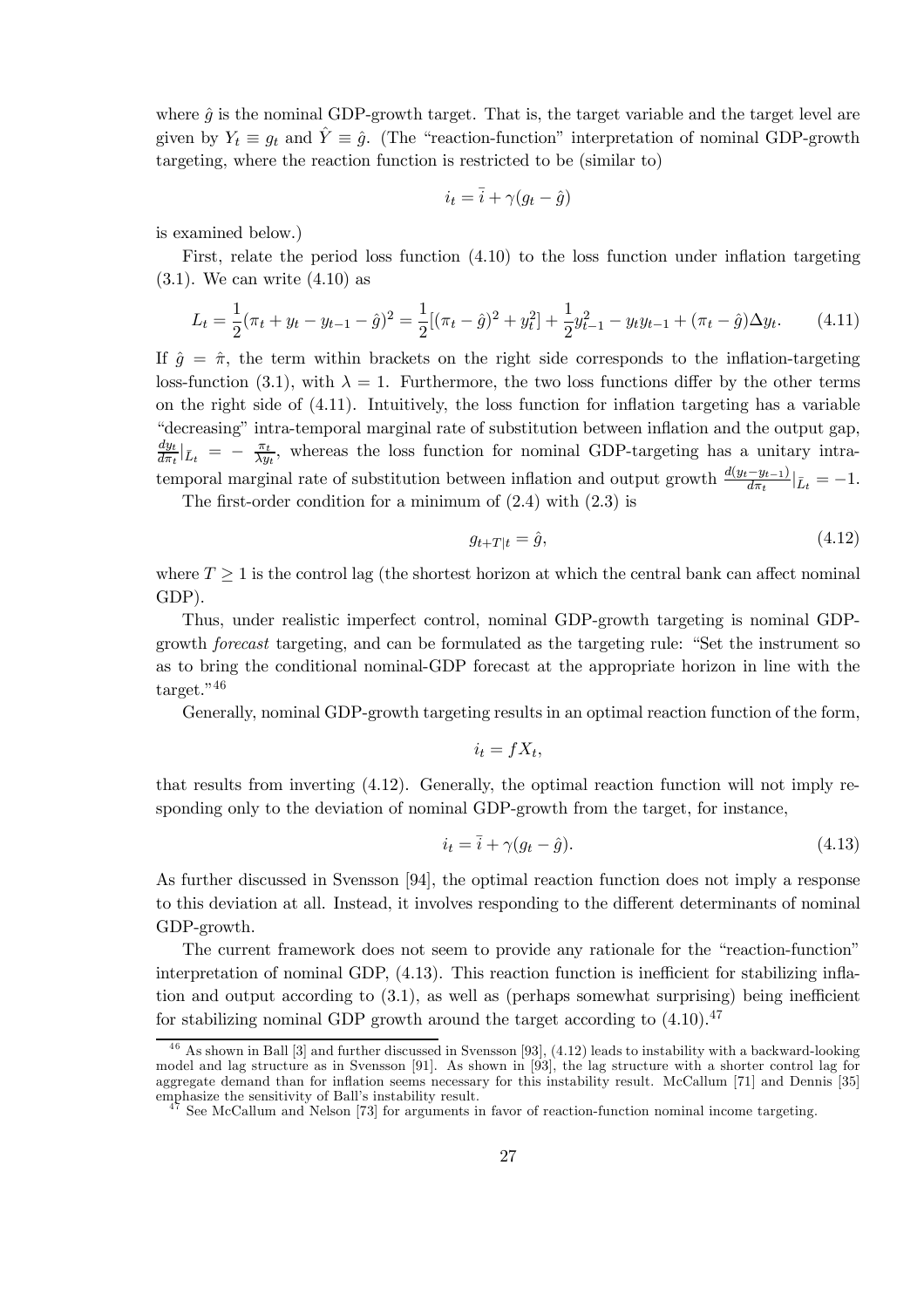As noted in Svensson [93], a sometimes-mentioned rationale for nominal GDP targeting is that monetary policy can only determine nominal GDP growth, but not the decomposition of nominal GDP growth into inflation and real GDP growth. It is sometimes claimed that little is understood about the determinants of that decomposition. Given such lack of understanding, it is considered safer for the central bank to achieve a certain nominal GDP growth rate, rather than to attempt to control inflation and/or output separately. Interestingly, the increasingly dominant conventional wisdom about the transmission mechanism outlined in section 2.1 is very different. There, the transmission mechanism of monetary policy goes via aggregate demand to inflation, with a longer control lag for inflation. Hence, in this model, the knowledge about the separate effects of the instrument on aggregate demand and inflation is substantial, in particular the different lags of those effects, and the *nominal* aggregate demand does not play any role in the transmission of monetary policy by itself.

## 5 Monetary policy in the ESCB

The European System of Central Banks (ESCB), consisting of the European Central Bank in Frankfurt (ECB) and the national central banks in the EMU (NCBs), faces some formidable problems, technical as well as political, for its monetary policy. The technical problems involve defining operational targets (specifying the loss function) that correspond to the goals stated in the Maastricht treaty, specifying operational procedures to find the feasible set of future paths for target variables (conditional forecasts of target variables, the set  $\mathcal{Y}_t$  in section 2) and selecting the optimal path for the target variables and the corresponding instrument path. These technical problems are made much more difficult by the unavoidable uncertainty about the transmission mechanism for monetary policy in the new EMU and the resulting imperfect control of inflation. Also, and not least important, the ECB's Executive Board and Council and the staff of the ECB and the NCBs must have incentives to fulfill the goals of the institution.

The political problems include what legitimacy (for instance, the degree of public acceptance) the institution will receive, and what credibility and reputation the institution will have with regard to its commitment and ability to achieve its goals. These political problems are made more difficult by the possible (and even likely) conflict between national and EMU-wide interests. I will first discuss the technical problems and then proceed to the political ones.

#### 5.1 Technical problems

According to Article  $105(1)$  in the Maastricht Treaty, "The primary objective of the ESCB shall be to maintain price stability. Without prejudice to the objective of price stability, the ESCB shall support the general economic policies in the Community with a view to contributing to the achievement of the objectives of the Community as laid down in Article 2..." According to Article 2, the Community shall have as its task "to promote throughout the Community a harmonious and balanced development of economic activities, sustainable and non-inflationary growth respecting the environment, a high degree of convergence of economic performance, a high level of employment and of social protection, the raising of the standard of living and quality of life, and economic and social cohesion and solidarity among Member States.<sup>"</sup>

EMI [36] and the newly appointed Executive Board of the ECB [37] have defined price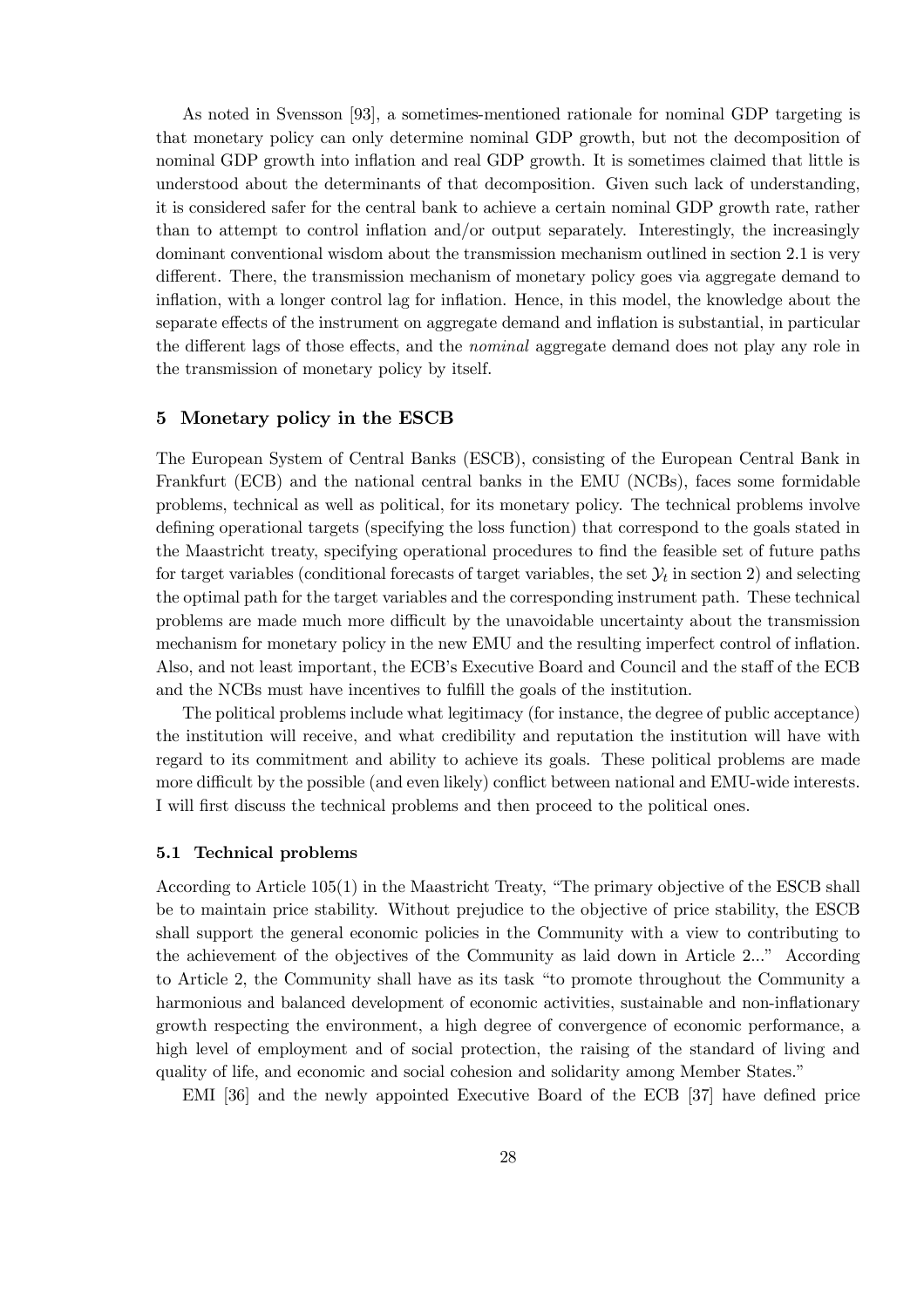stability as an inflation rate between  $0$  and  $2$  percent per year. This can be interpreted as a target range for an EMU-wide inflation of  $0-2$  percent per year, or as a point inflation target of 1 percent per year with a tolerance interval of  $\pm 1$  percentage point.<sup>48</sup>

The second sentence in Article  $105(1)$  can arguably be interpreted as including stabilization of real variables around their natural levels, that is, áexible rather than strict ináation targeting. This can be represented by an ESCB period loss function that includes stabilization of the output gap, as in (3.1) with  $\lambda > 0$ . As emphasized above, this translates into a gradual adjustment of ináation towards the ináation target, and aims at the ináation target at a longer horizon. Furthermore, a loss function, as above, implies that the conditional ináation forecast will become an intermediate target at an appropriate horizon, say  $2-2.5$  years ahead. The task of the ECB is then to set its instrument, an EMU-wide short nominal interest rate, such that the corresponding conditional inflation forecast  $2-2.5$  years ahead hits the inflation target of 1 percent per year.

This is easier said than done. The main technical challenge for the ESCB will be to compute reliable and unbiased conditional forecasts for EMU-wide ináation, conditional upon the current state of the European economy, the ESCB's view of the transmission mechanism for EMU monetary policy, and given instrument paths, in order to find an instrument path that is consistent with meeting the ináation target. The lack of experience of an EMU-wide transmission mechanism for monetary policy and the corresponding unavoidable uncertainty about the transmission mechanism will then present a formidable difficulty. The introduction of the new common currency is obviously a major structural change in the economic structure of the EMU area. What are the consequences for the EMU transmission mechanism?

Interestingly, the view of the transmission mechanism outlined in section 2.1 de-emphasizes the role for money in the transmission mechanism; instead the focus is on the short real interest rate and aggregate demand and supply.<sup>49</sup> A crucial issue then is the extent to which aggregate demand and supply relations change with the introduction of the new currency. One possibility is to think in terms of national transmission mechanisms, that is, with a common short nominal interest rate but different aggregate demand and aggregate supply relations in each country, giving rise to national inflation and output gaps (obviously with strong spill-over effects between countries, effects that should be stronger with a common currency). EMU inflation and output gaps will then be weighted averages of national ones. It is possible that the national aggregate demand and supply relations only change moderately with the new currency, and that previous relations continue to hold to a considerable extent. Constructing conditional national inflation forecasts may then be less difficult than one might at first think. In general, constructing national forecasts and then adding up to EMU-wide forecasts seems to be a more efficient use of national information, rather than trying to construct an EMU-wide forecast directly.

Thus, one possibility is that each national central bank is responsible for making conditional inflation forecasts for its national inflation, with the ECB being responsible for scrutinizing these forecasts as well as providing its own competing national forecasts. These forecasts can then be added up by ECB to provide EMU forecasts. ECB scrutiny in order to detect any bias in national forecasts may of course be rather important.<sup>50</sup>

<sup>&</sup>lt;sup>48</sup> Alternatively, the 0–2 statement might be interpreted in the way that any point inflation target  $\hat{\pi}$  in the range 0–2 percent would be consistent with price stability.

 $49$  Since EMU as a whole will be a less open economy than the individual countries, the open-economy aspects discussed in section 2.1 are arguably of less importance for EMU than for a small open economy.

 $\frac{50}{11}$  It is an irony of history that the two European central banks with explicit inflation targeting and the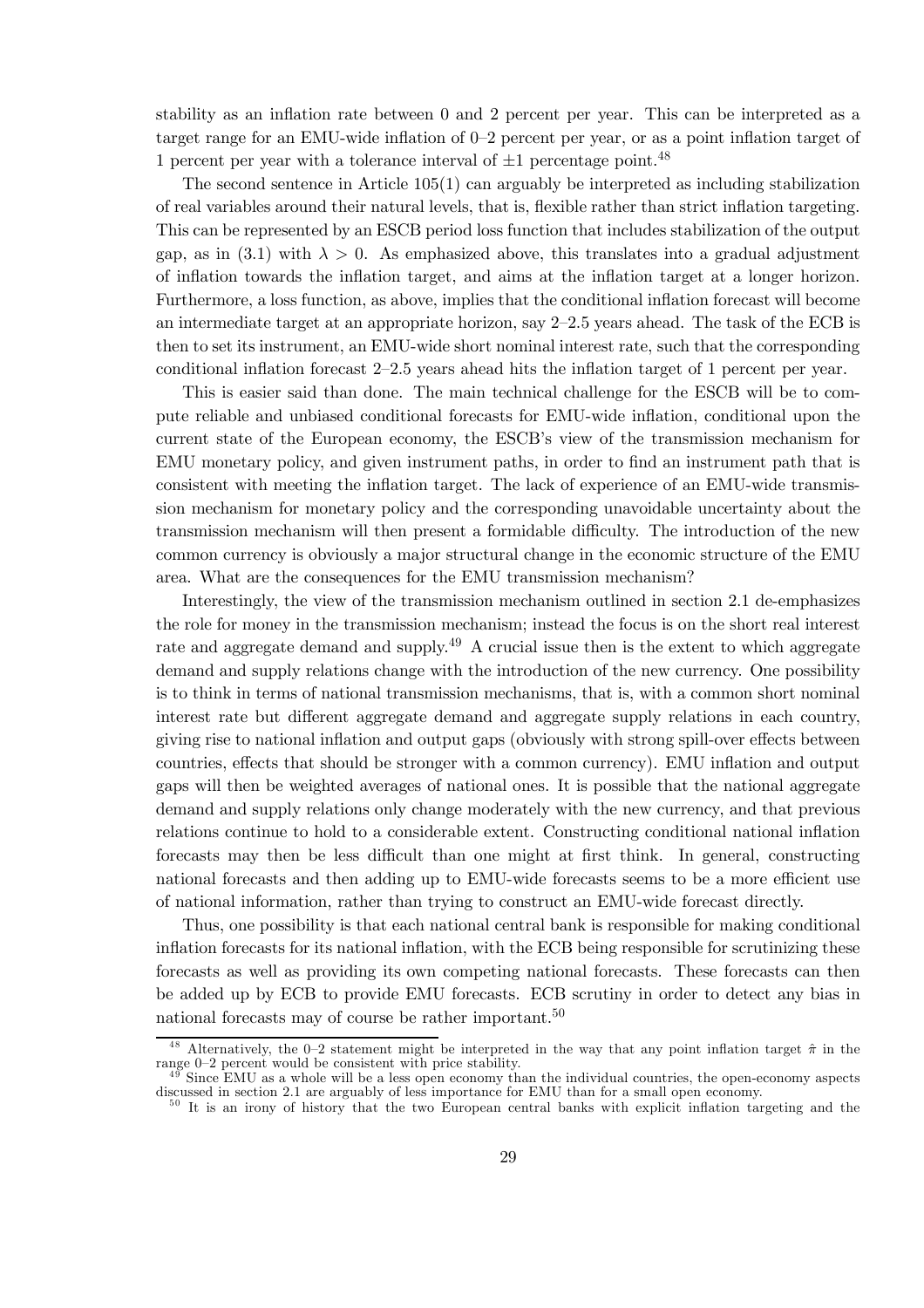In order to ensure sufficient independence from the national central banks, and in order to be able to effectively scrutinize the national forecasts, the ECB will also need to develope its own forecasting capacity, either by having a set of models for each country in the EMU, or by having an aggregate model for the EMU, or perhaps both. One possible advantage with an aggregate model is that some spillover effects between countries may cancel, and that errors in national forecasts may cancel in the aggregate forecast. Competition between the ECB and the national central banks may improve the total quality of the forecasts.

The ECB's Executive Board and Council, as well as the staff of the ECB and the NCBs, must also have the right incentives to fulfill the monetary goals. Such incentives are provided by peer pressure, and by a high degree of accountability to the European Parliament and to the general public. Transparency, with regular reports modeled on those of the Reserve Bank of New Zealand, Bank of England and Sveriges Riksbank, clear and explicit motivations for policy decision, and perhaps published minutes and voting records of the Council, are likely to be necessary. (A good name for the regular report may be *Price Stability Report*.) Accountability and transparency may also be crucial for dealing with the potential political problems of the ESCB.

#### 5.2 Political problems

By all likelihood, a sustained successful monetary policy by the ESCB requires acceptance and legitimacy of the institution and its goals by politicians and the general public in the EMU. Monetary policy is also much more likely to be successful if it has credibility, that is, if market participants, politicians and the general public expect the ESCB to achieve its primary goal, that is, price stability. A high degree of transparency is likely to be essential for this purpose.

By having an explicit inflation target, and by issuing a regular *Price Stability Report* with an explicit conditional ináation forecast (as well as the analysis and assumptions behind it), the ESCB can increase its accountability, simplify outside monitoring of monetary policy, improve its own incentives to achieve its goals, and increase public understanding of monetary policy. By providing a good analysis and sound motivation for its policy, including a convincing explanation for ex post deviations from the inflation target, it should be able to convince the public of its having both the means and the desire to achieve its goals and in this way increase its credibility, that is, bring inflation expectations in line with the inflation target.

Published minutes and voting records of ECB Council meetings are also important both for outside monitoring whether monetary policy is conducted in a professional way and for giving Council members personal responsibility for their decisions.

A considerable risk, and a likely source of limited legitimacy and credibility, is that Council decisions will be, or will be suspected to be, influenced by strong national interests rather than EMU-wide interests. The spectacle surrounding the appointment of the Executive Board on May 2, 1998, has not contributed to reducing that risk. Thus, suspicions may arise that influential members of the Executive Board or the Council may pursue national rather than

corresponding considerable experience and competence in making conditional forecasts will not participate in the EMU from the start. Some other participating national central banks, due to membership in the ERM and the absence of a crucial role for inflation forecasts under exchange rate targeting, may suffer from considerable lack of competence and experience in making such forecasts. Crash programs to learn the skill and estimate the essential relations may therefore be a wise investment for those NCBs before the end of 1998.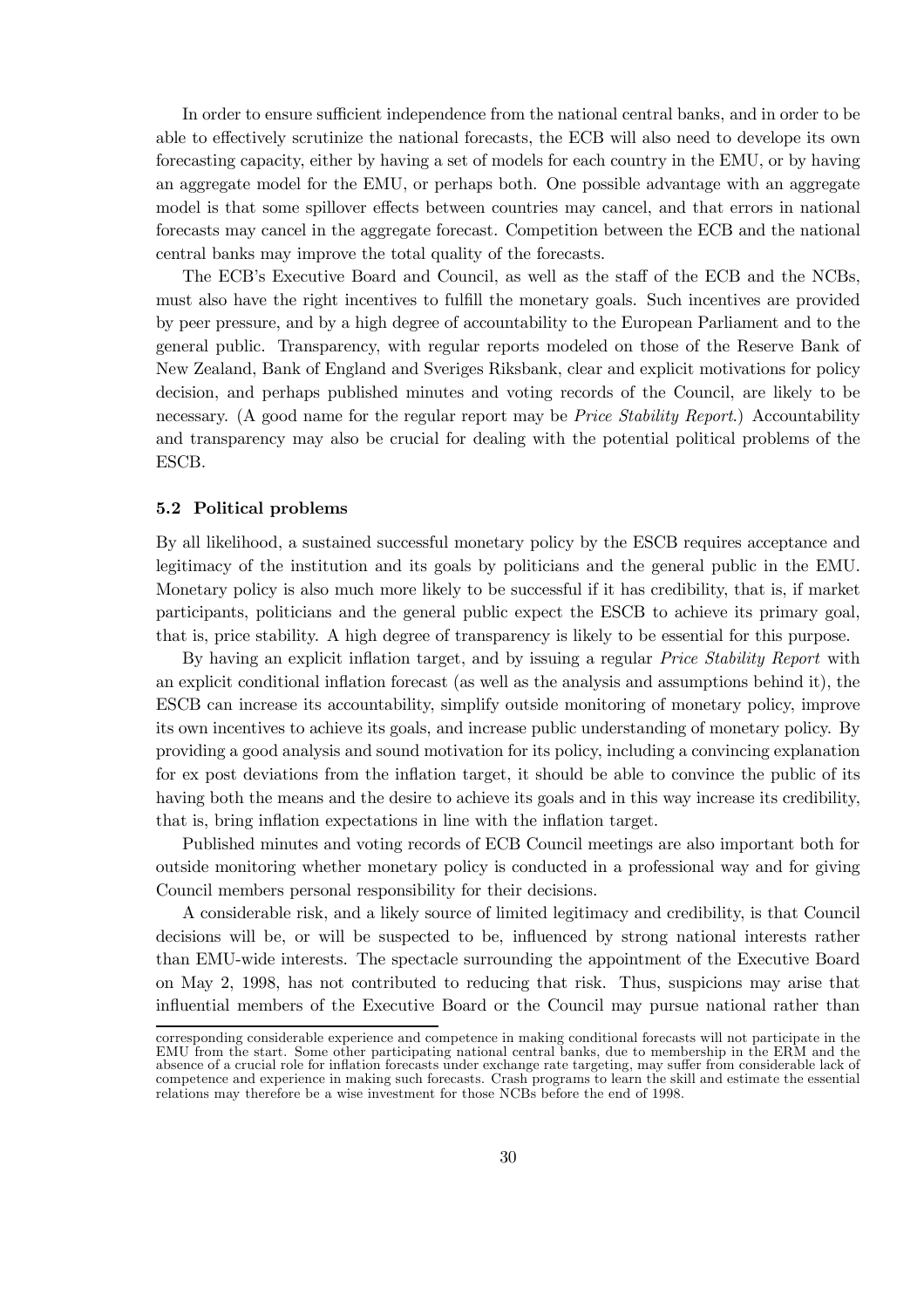European interests. Peer pressure in the Executive Board and the Council may dampen such behavior. However, an explicit inflation target, an explicit use of a conditional inflation forecast as an intermediate target, and a high degree of transparency may be the most effective ways of deterring from such behavior.

As emphasized by von Hagen [107], and as discussed in section 3.3, one role of an intermediate target is to serve as a focal point in the policy discussion, and to define what arguments are admissible in the discussion preceding the policy decision. With an EMU-wide conditional inflation forecast as an intermediate target, the policy discussion naturally focuses on the quality of the forecast, the appropriate horizon, and the position of the forecast relative to the ináation target. Thus, in order to argue that a particular piece of information has implications for the ECB's instrument setting, a member of the Council must provide a convincing argument that this information has an effect on the EMU-wide inflation forecast at the relevant horizon. This requirement should provide considerable discipline to the discussion, and exclude many vacuous cases for instrument changes (or for no change in the instrument).

Within such a framework, it seems appropriate to publish minutes of the Council meetings, where the main arguments for instrument adjustments are summarized. This way, outsiders can monitor the quality and the appropriateness of the discussion, and spot any weak or irrelevant arguments. The argument against publishing minutes is that it may inhibit honest and frank discussions in the Council. In order to avoid that, it seems appropriate to publish summaries of the main arguments and discussion points, without attributing these to individual Council members.<sup>51</sup> It may also be appropriate to publish voting records, to give individual responsibility to Council members to vote for achieving the EMU inflation target, and to allow the deviations from such voting to be spotted.

However, with regard to voting records, one has to admit the possibility that Council members, in particular the NCB governors, may be subject to considerable pressure in their home countries if published voting records reveal that they have voted against the national interest in favor of the EMU-wide interest. Nevertheless, with a high degree of transparency, clear analyses and explicit ináation forecasts in the ESCB, Council members can easily defend their position with reference to their EMU-wide responsibility. But, in the unfortunate case that the ESCB announces ambiguous targets, provides fuzzy analyses and does not publish explicit inflation forecasts, the resulting ambiguity may arguably make it much more difficult for national governors to defend their position in the face of domestic pressure. Keeping voting records secret may then be the appropriate second-best solution.<sup>52</sup>

One might wish that central banks in general, and the ECB in particular, would choose openness and transparency as the default case, and only resort to secrecy and obfuscation when the arguments for this are strong. Unfortunately, central bank tradition is usually the other way around. In case the ECB should chose secrecy and obfuscation rather than transparency and accountability, the best solution for outside monitoring, as suggested by Tabellini [99], seems to be that the European Parliament and the general public evaluate monetary policy performance as if the ECB had an explicit ináation target. In particular, if the ECB chooses not to publish conditional inflation forecasts, monetary policy can be monitored by comparing reputable outside

 $51$  This is the alternative chosen for the MPC meetings of Bank of England, see [5].<br> $52$  However, voting records will most likely still be known by national governments, so this does not shield NCB governors from pressure from governments and Önance ministries.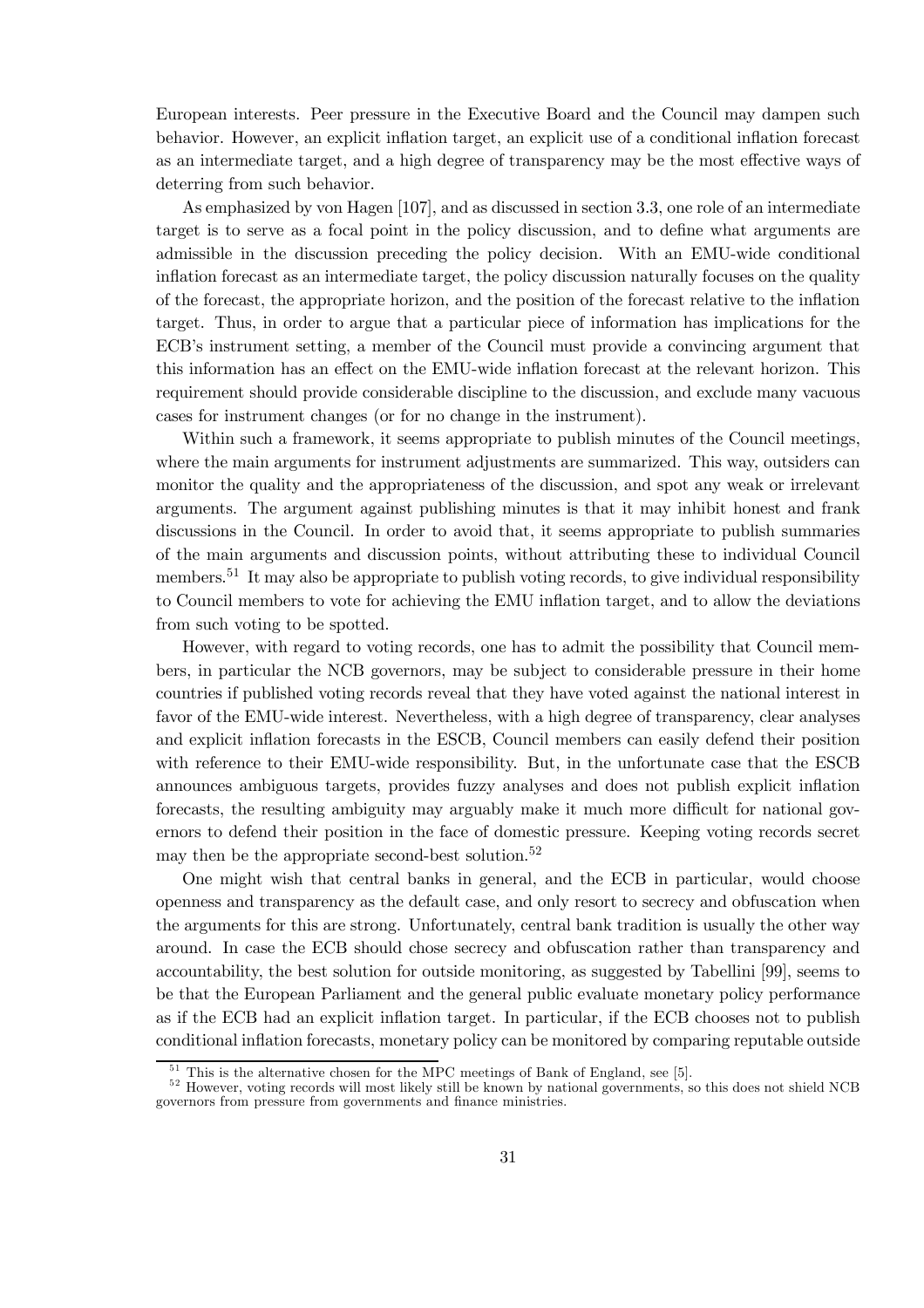forecasters' forecasts with the inflation target. In any case, independent bodies of experts will play a crucial part in scrutinizing and evaluating ECB monetary policy, and there will certainly be several such bodies publishing competent evaluations.

#### 5.3 The role of monetary aggregates and money-growth targeting

What is the role of different monetary aggregates and money-growth targeting in ESCB monetary policy? A rational role for monetary aggregates seems simply to be one set of indicators among many others, whose usefulness depend exclusively on their performance in predicting inflation. Due to the major structural change that the introduction of a new common currency means, and the potential instability of money demand functions during such a change, it is obvious that any such performance is likely to be extremely tenuous, and cannot be assessed and estimated until several years of data have been collected.

In particular, money-growth targeting does not provide any solution to the formidable problem of the uncertainty about the transmission mechanism in the EMU. As emphasized above, and as thoroughly documented in the literature, a most pragmatic application of money-growth targeting, which is best described as inflation targeting in disguise and corresponds to conditional money-growth targeting as discussed in section 4.1, lies behind the success of Bundesbank's monetary policy. The success of this policy is dependent on exploiting the transmission mechanism and, in particular, intentionally deviating from money-growth targets when inflation forecasts reveal that money-growth targets conflict with the inflation target. Inflation targeting in disguise requires the same information about the transmission mechanism as explicit inflation targeting. In practice, the difference seems to be the degree of transparency, that is, that the true circumstances are not explicitly revealed to the public.

Money-growth targeting does not seem to provide a short-cut to credibility for ESCB. As argued above, Bundesbank's credibility is apparently due to its inflation performance, and in spite of its frequent money-growth misses rather than thanks to monetary targeting. The ESCB will, in all likelihood, be obliged to earn its credibility by good inflation performance. And the best inflation performance arises from setting the instrument such that the conditional inflation forecast approaches the inflation target at the appropriate rate.

Indeed, according to the discussion in section 4.1, efficient money-growth targeting is inherently non-transparent, since the frequent revisions of the conditional money-growth target or the frequent misses of an unchanged money-growth target require complex explanations that are difficult to verify. Therefore, the main role of money-growth targeting would seem to be to shroud ESCB monetary policy in an opaque veil, by turning explicit ináation targeting into inflation targeting in disguise.

The alternative kind of money-growth targeting is unconditional money-growth targeting, that is, sticking to a constant money-growth target regardless of the consequences. According to section 4.1, this is transparent but inefficient. As mentioned above, it is possible that the introduction of a common currency may have less drastic effects on the transmission mechanism than one might first think if, as suggested in the conventional wisdom, money is not essential to the transmission mechanism. However, the introduction of a common currency will certainly have drastic effects on the financial structure and on the demand for money. In particular, money demand will naturally be quite unpredictable with such a drastic structural change.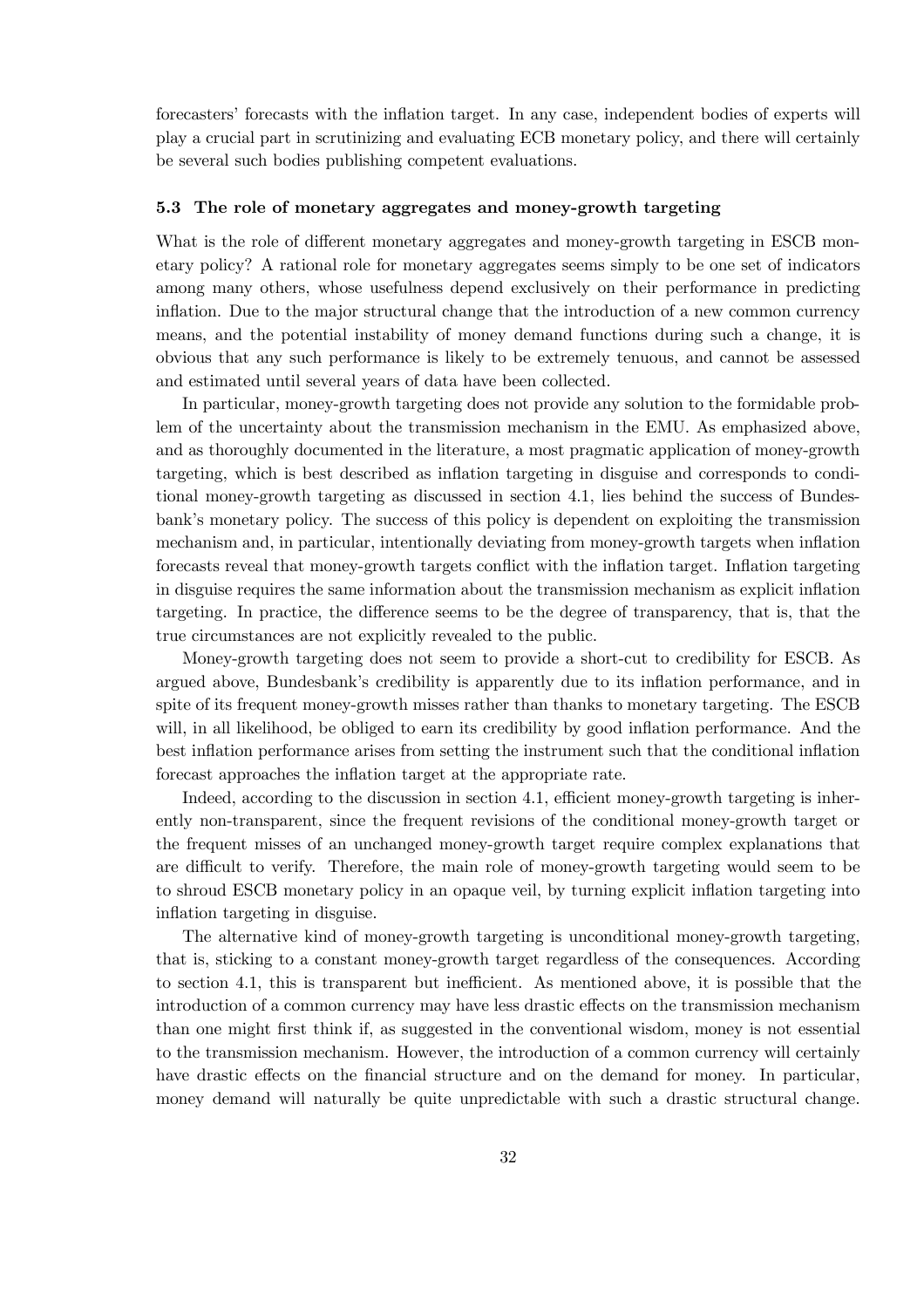Furthermore, money demand could also be quite unstable, when economic agents learn their ways in the new environment. Both circumstances imply that any unconditional money-growth targeting, where ináation performance is totally dependent on the predictability and stability of money demand, is likely to cause considerable instability and have dire consequences for EMU price stability.

#### 6 Summary and conclusions

The purpose of this paper is to discuss inflation targeting in the context of monetary policy rules. It provides a general conceptual framework for monetary policy rules, clarifies the essential characteristics of ináation targeting, compares ináation targeting to money-growth targeting and nominal-GDP-growth targeting, and draws some conclusions for the monetary policy of the ESCB.

The discussion of the conceptual framework for monetary policy rules starts by recalling the increasingly dominant conventional wisdom about the transmission mechanism of monetary policy, in which the monetary policy instrument, a short nominal interest rate, affects inflation and output via several channels with different lags. This transmission mechanism emphasizes the role of the short nominal and real interest rates. The money stock becomes an endogenous variable which, in the long run, is highly correlated with the price level, but it only plays a minor role in the transmission mechanism, and it has little or no predictive power for inflation beyond other determinants of inflation. The discussion provides definitions of crucial concepts concerning monetary policy rules. Importantly, target variables are variables that enter the loss function to be minimized, rather than, as in some of the literature, variables that enter the reaction function.

In particular, the paper distinguishes between instrument rules and targeting rules, the former being the kind of monetary policy rules mostly discussed in the literature. In practice, however, there appears to be no commitment mechanism by which central banks can be committed to follow a particular instrument rule (or any conceivable commitment mechanism would require such a simple instrument rule that the rule would be manifestly inefficient). They are, at best, guidelines for monetary policy decisions and frames of reference for monetary policy evaluation. Targeting rules, in contrast, provide potential commitment mechanisms, in the sense of commitment to a particular loss function, whereas the actual decision about the instrument, by necessity, remains discretionary.

This framework is consistent with a principal-agent view of monetary policy, where society is seen as the principal and the central bank as its agent, and where society can achieve efficient delegation of monetary policy and improve monetary policy performance by assigning an appropriate loss function to the central bank and creating an institutional framework, with, for instance, instrument independence and appropriate accountability of the central bank.

The unavoidable lags in the effects of monetary policy create a crucial rule for conditional forecasts of target variables. Conditional forecasts can be interpreted as intermediate target variables. Targeting rules for these conditional forecasts can be interpreted as first-order conditions for minimizing the assigned loss functions.

Inflation targeting, as practiced in New Zealand, Canada, U.K., Sweden and Australia is characterized by  $(1)$  an explicit quantitative inflation target,  $(2)$  an operating procedure that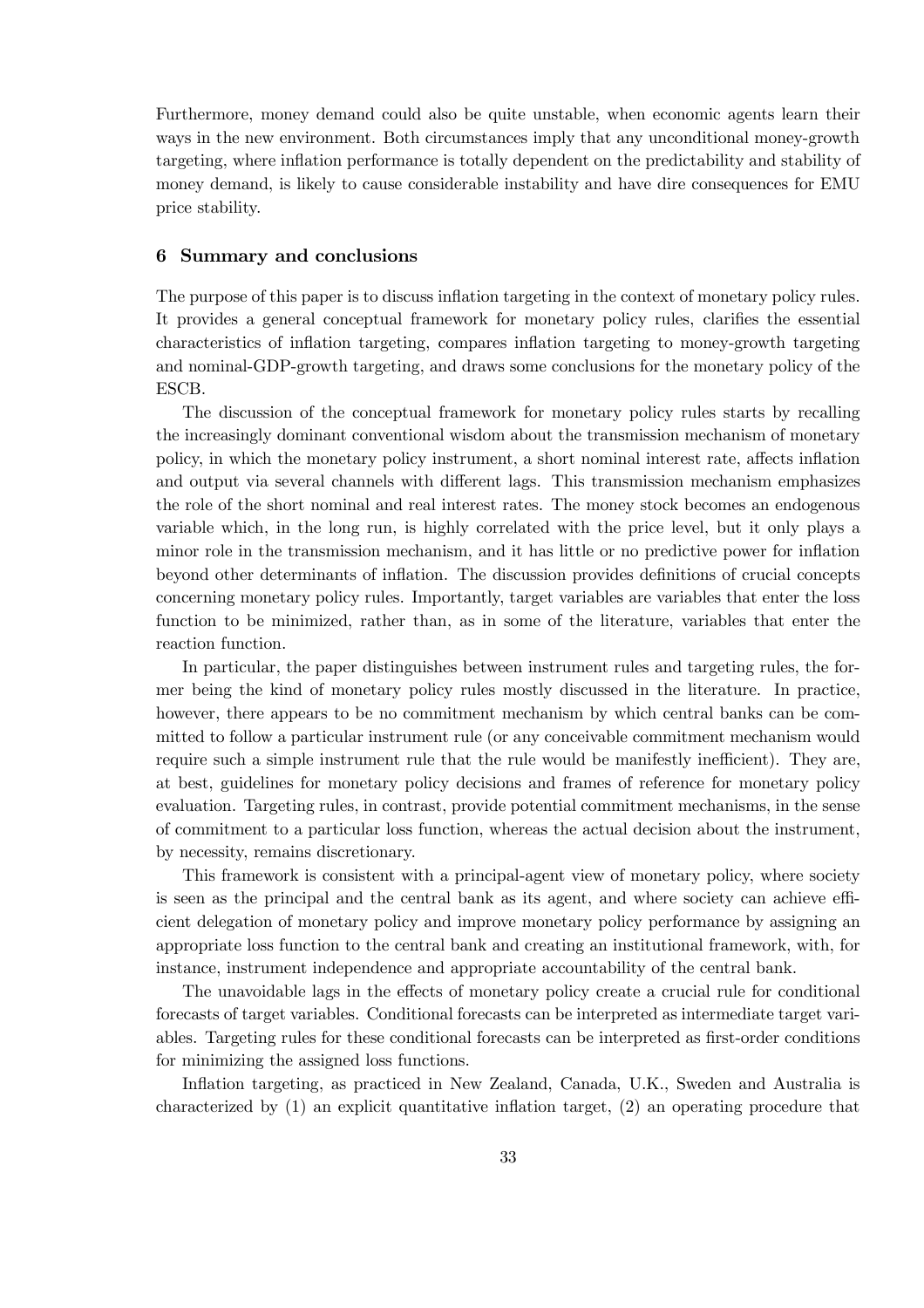can be described as "inflation-forecast targeting", namely the use of an internal conditional forecast of inflation and output as an intermediate target variable, and (3) a high degree of transparency and accountability. The main points argued in the discussion of ináation targeting are: (1) Inflation targeting can be interpreted as a targeting rule, with a relatively explicit loss function to be minimized. Uncontroversially, this loss function also contains concerns about the stability of the real economy, for instance, output variability. That is, it corresponds to "flexible" rather than "strict" inflation targeting. (2) The targeting rule can also be expressed as an intermediate-targeting rule, "inflation-forecast targeting," where the conditional inflation forecast is the intermediate target variable (or where both the conditional inflation forecast and the conditional output-gap forecast are intermediate target variables). (3) Inflation targeting appears to be a commitment to a systematic and rational (that is, optimizing) monetary policy to a greater extent than any other monetary policy regime so far. This is because the operating procedure under ináation targeting, ináation-forecast targeting, can be interpreted as a way of ensuring that first-order conditions for a minimum of the loss function are (approximately) fulfilled. Importantly, the high degree of transparency and accountability associated with inflation targeting allows outsiders to monitor that those first-order conditions are fulfilled and creates stronger incentives for the central bank not to deviate from minimizing the relatively explicit loss function than in other monetary policy regimes.

In the comparison between ináation targeting and money-growth targeting, money-growth targeting is seen as an intermediate-targeting rule to indirectly achieve an ináation target. Since the money-growth target and the inflation target will, unavoidably, frequently conflict, the priority between these two targets is crucial. Money-growth targeting can then, as under Bundesbank's pragmatic policy, be conditional, in the sense of giving priority to the inflation target. It is efficient for achieving the inflation target, but unavoidably nontransparent, since it is really "inflation targeting in disguise" rather than in the open, and the explanations for missing the money-growth target must frequently be complex, ad hoc, and difficult to verify. Alternatively, money-growth targeting can be unconditional, in the sense of giving priority to the money-growth target. It will then be inefficient for stabilizing inflation, but transparent. Hence, money-growth targeting faces the unpleasant choice of being either efficient and nontransparent or inefficient and transparent.

In the comparison between inflation targeting and nominal-GDP-growth targeting, the main difference is that the intermediate loss function under nominal-GDP-growth targeting implies a constant unitary marginal rate of substitution between inflation and real GDP growth, whereas the loss function under inflation targeting involves a variable marginal rate of substitution between inflation and the output gap. There seems to be no good rationale for this constant unitary marginal rate of substitution.

More generally, the difficulties with both money-growth targeting and nominal-GDP targeting are, I believe, due to the fact that neither money nor nominal GDP is an intermediate variable for inflation, in the sense that the monetary policy instrument would affect inflation only via money or nominal GDP. Instead, the transmission mechanism is more complex and involves several channels that do not directly involve either money or nominal GDP. Therefore, money or nominal GDP are not the best predictors of inflation, and stabilizing money growth or nominal GDP growth is not an efficient way of stabilizing inflation (or a weighted sum of inflation and output variability).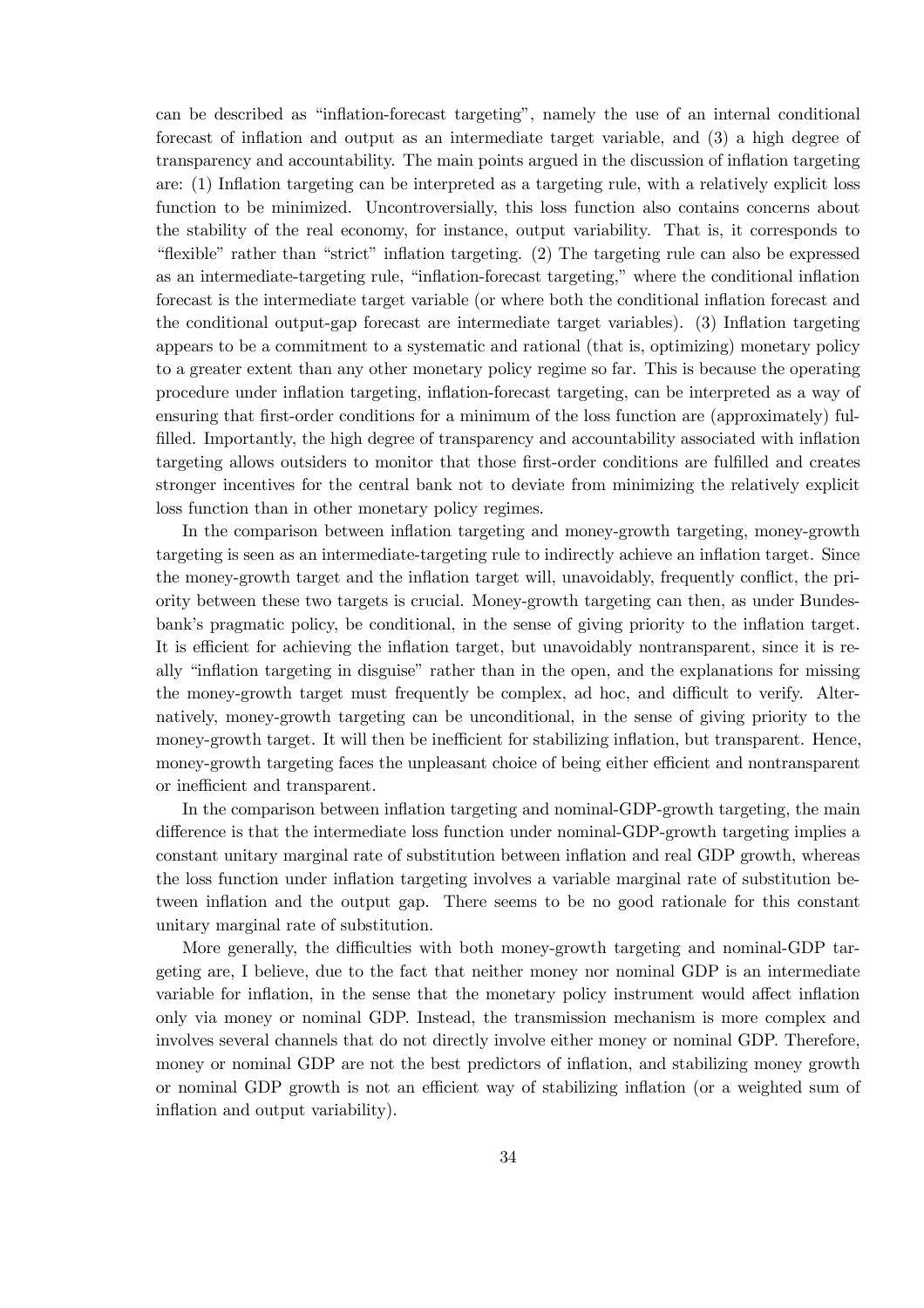Interestingly, both money-growth targeting and nominal-GDP targeting result in reaction functions where the instrument does not respond to either money growth or nominal GDP but to the different determinants of these.

With regard to the conclusions for the ECB, the paper argues that inflation targeting is the obvious way of achieving the Maastricht treatyís price-stability goal for the ECB, with the inflation target being one percent, the midpoint of the range 0-2 percent for CPI inflation that earlier EMI and more recently the ECB's Executive Board have declared consistent with price stability. A rational role for monetary aggregates is then to be one set of indicators among many, whose usefulness depend solely on their predictive power for future inflation. For obvious reasons, that predictive power is likely to be small or insignificant in the first few years of the EMU, and therefore monetary aggregates are likely to be of little help. The other alternative for ECB is conditional money-growth targeting, which would boil down to being inflation targeting in disguise rather than in the open, and therefore less transparent by focussing the discussion on potentially irrelevant changes in monetary aggregates for inflation.

Several important issues have received little or no attention in the discussion here. Prominent among these are issues of model uncertainty and model-robustness, which are only briefly discussed in section 3.5 and remain urgent areas for further research. Another issue is how to pursue ináation targeting when some shocks are unobservable, something that will be examined in Svensson and Woodford [97]. A relevant issue is the potential drawbacks of too low an inflation target due to nonnegative nominal interest rates and potential downward rigidity of nominal wages. Recent work by Orphanides and Wieland [77] indicates that the former is not a problem for the United States when the inflation target is 2 percent or higher, but that ináation targets below 1 percent would cause output losses. However, if the average real interest rate is assumed to be 2 percent rather than 1 percent, output losses only occur for inflation targets below 0 percent. On the other hand, if the variance of shocks is higher, a higher inflation target is needed to avoid output losses. Recent work by Akerlof, Dickens and Perry [1] indicates that downward nominal rigidity of wages is not a problem for an ináation target of 2 percent or higher, but that an ináation target of 1 percent or lower would cause output losses. For reasons laid out in Gordon [46], I believe that Akerlof, Dickens and Perryís results may be too pessimistic. A further issue is the consequences of any nonlinearity of the Phillips curve, cf. Debelle and Laxton [32] and Isard and Laxton [55].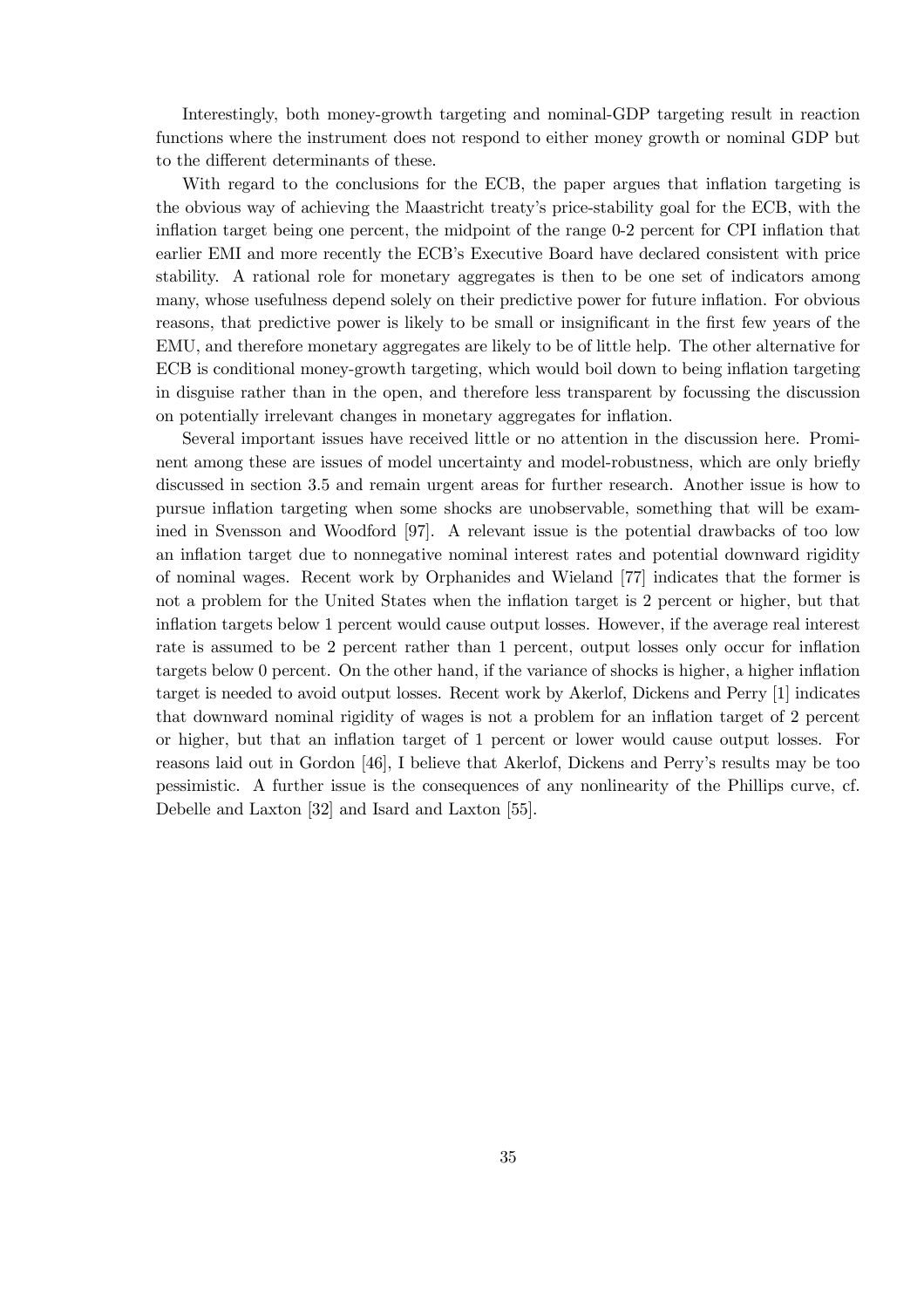## A A consistent conditional forecasts with forward-looking variables

Constructing the required internal forecasts is, in principle, straightforward within the backwardlooking model used in [91] and [93] (see Rudebusch and Svensson [83] and appendix C), but requires some special considerations in a model with forward-looking expectations of the kind used here. In this appendix, I will show that a consistent inflation forecast can be constructed for a given time path of the instrument in the model (2.1) and (2.2).

For a fixed t, we would like to produce a conditional forecast of  $X_{t+\tau|t}$ ,  $x_{t+\tau|t}$  and  $Y_{t+\tau|t}$  $(\tau \geq 0)$ , conditional upon  $X_t$ , a given instrument path  $i_{t+\tau|t}$  ( $\tau \geq 0$ ), and the model (2.1) and (2.2). In order to reduce the number of indices, fix  $t = 0$ , let  $X_0$  be given, and let  $X_{\tau}$ ,  $x_{\tau}$ ,  $Y_{\tau}$ and  $i_{\tau}$  for  $\tau \geq 0$  denote  $X_{\tau|0}$ ,  $x_{\tau|0}$ ,  $Y_{\tau|0}$  and  $i_{\tau|0}$ , respectively.

Let the given instrument path be arbitrary for a fixed number, T, of periods,  $0 \leq \tau \leq T-1$ , but restrict it to follow a given reaction function  $\hat{f}$  after these periods, that is, for  $\tau \geq T$ . More precisely, let

$$
i_{\tau} = f_{\tau} X_{\tau},
$$

where the sequence of T row n<sub>1</sub>-vectors,  $f_{\tau}$ ,  $0 \leq \tau \leq T-1$ , is exogenous and arbitrary, and where  $f_{\tau} = \hat{f}$  for  $\tau \geq T$ . Note that since one element, say the first, is unity, for  $0 \leq \tau \leq T - 1$ , the first element of  $f_{\tau}$ ,  $f_{1\tau}$  is a state-independent component of the instrument. Hence, this formalization admits the constant or time-variable but state-independent instrument paths that central banks sometimes use in their reported conditional forecasts.

Then, for given  $X_0$  and  $f_\tau, \tau \geq 0$ , we look for  $X_\tau$  and  $x_\tau, \tau \geq 0$ , that solve

$$
\begin{bmatrix} X_{\tau+1} \\ x_{\tau+1} \end{bmatrix} = G_{\tau} \begin{bmatrix} X_{\tau} \\ x_{\tau} \end{bmatrix},
$$
\n(A.1)

where

$$
G_{\tau} \equiv A + BF_{\tau} \tag{A.2}
$$

where  $F_{\tau} \equiv (f_{\tau}, 0_{1 \times n_2})$  denotes the *n*-vector (where  $n = n_1 + n_2$ ) formed by inserting  $n_2$  zeros to the right of  $f_\tau$ .<sup>53</sup>

From the analysis in section 2, we know the solution for  $\tau \geq T$ , namely

$$
x_{\tau} = \hat{H}X_{\tau},
$$

where  $\hat{H}$  is the solution for the forward-looking variables that result from the reaction function  $\hat{f}$ . Furthermore, for  $\tau \geq T$ , the dynamics are given by (2.8)–(2.10). The solution for  $0 \leq \tau \leq T-1$ remains to be found. Without restriction, we can write

$$
x_{\tau} = H_{\tau} X_{\tau},\tag{A.3}
$$

where the  $n_2 \times n_1$  matrices  $H_{\tau}$  for  $0 \leq \tau \leq T-1$ , remain to be determined.

$$
G_{\tau} \equiv (I - B^1 F_{\tau+1})^{-1} (A + B^0 F_{\tau}),
$$

where the matrix  $I - B^1 F_{\tau+1}$  is assumed to be invertible.

<sup>&</sup>lt;sup>53</sup> For the generalization when  $Bi_t$  in (2.1) is replaced by  $B^0i_t + B^1i_{t+1|t}$ , the matrix  $G_\tau$  depends on both  $f_\tau$ and  $f_{\tau+1}$  according to  $^{-1}$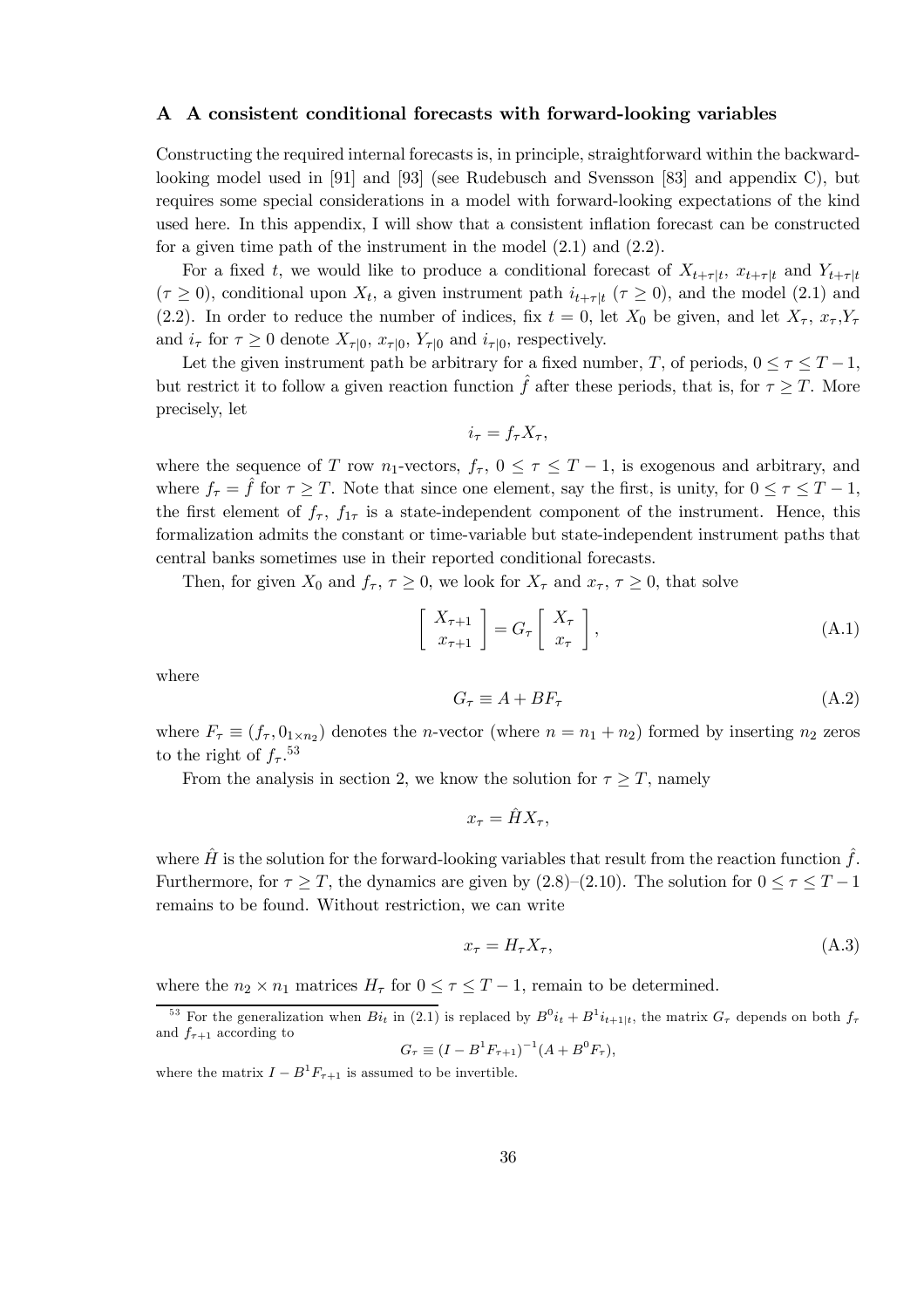If  $H_{\tau+1}$  is known, we can derive an expression for  $H_{\tau}$ . Hence, the problem can be found by backward induction. To show this, note that by multiplying the first  $n_1$  rows in  $(A.1)$  and using  $(A.3)$  for  $\tau + 1$ , we get

$$
H_{\tau+1}X_{\tau+1} = H_{\tau+1}(G_{\tau+1}X_{\tau} + G_{\tau+2}x_{\tau}) = x_{\tau+1} = G_{\tau+2}X_{\tau} + G_{\tau+2}x_{\tau}, \tag{A.4}
$$

where

$$
G_{\tau} \equiv \left[ \begin{array}{cc} G_{\tau 11} & G_{\tau 12} \\ G_{\tau 21} & G_{\tau 22} \end{array} \right]
$$

has been decomposed according to  $X_{\tau}$  and  $x_{\tau}$ . Then, we can solve (A.4) for  $x_{\tau}$  in terms of  $X_{\tau}$ , which results in (A.3), where  $H_{\tau}$  is given by

$$
H_{\tau} \equiv (G_{\tau 22} - H_{\tau+1} G_{\tau 12})^{-1} (H_{\tau+1} G_{\tau 11} - G_{\tau 21})
$$
\n(A.5)

and we assume that  $G_{\tau 22} - H_{\tau+1}G_{\tau 12}$  is invertible. Hence, given  $H_{\tau+1}$  we can find  $H_{\tau}$  from (A.5). Since we have  $H_T = \hat{H}$ , we can use backward induction to find all  $H_{\tau}$ ,  $0 \le \tau \le T - 1$ .

It follows that  $X_{\tau}$ ,  $x_{\tau}$  and  $Y_{\tau}$  are given by

$$
x_{\tau} = H_{\tau} X_{\tau}
$$
  
\n
$$
Y_{\tau} = (C_1 + C_2 H_{\tau} + D f_{\tau}) X_{\tau}
$$
  
\n
$$
X_{\tau+1} = (G_{\tau 11} + G_{\tau 12} H_{\tau}) X_{\tau}
$$

for  $\tau \geq 0$  and  $X_0$  given.

Thus, consistent conditional forecasts  $X_{t+\tau|t}$ ,  $x_{t+\tau|t}$  and  $Y_{t+\tau|t}$  can be constructed for exogenous  $f_{\tau}$ ,  $\tau \geq 0$ , as long as there is eventually a shift in policy to a reaction function for which the corresponding matrix H is known. Note that in the end, only the matrix H for  $\tau \geq T$ is explicitly used above. Hence, only a consistent assumption about how the forward-looking variables  $x_{\tau}$  depend on the vector of state variables  $X_{\tau}$  at some given horizon T is actually required. It follows that matrix  $H$  need not necessarily correspond to an optimal reaction function for some particular targeting case. The crucial aspect for the internal consistency of the above construction of the conditional forecast is that  $H$  is consistent with *some* reaction function, such that a rational-expectations equilibrium exists at  $\tau = T^{.54}$ 

## B A first-order condition for the conditional forecast of target variables

Let  ${}_tY$  denote the stacked vector  $(Y'_t, Y'_{t+1|t}, Y'_{t+2|t}, ...)$ , let  $\tilde{K}$  be the block-diagonal matrix with the diagonal  $(K, \delta K, \delta^2 K^2, ...)$ , and let the efficient set of  $\mathcal{Y}_t$  be denoted by the equation  $t\tau(T(tY) = 0$ , which is assumed differentiable. Then the problem to minimize (2.18) subject to (2.19) can be written

$$
\min(tY - t\hat{Y})'\tilde{K}(tY - t\hat{Y})
$$
 subject to  $t\mathcal{T}(tY) = 0$ .

Then, the first-order condition  $(2.20)$  can be written

$$
\tilde{K}(tY - t\hat{Y}) + \mu \frac{\partial_t T(tY)}{\partial_t Y} = 0,
$$

where  $\mu$  is (half) a Lagrange multiplier and  $\frac{\partial_t T(tY)}{\partial_t Y}$  is a column vector of stacked derivatives of  $t_t \mathcal{T}(t)$  with respect to conditional forecasts of the target variables.

<sup>&</sup>lt;sup>54</sup> For the generalization of (2.1) when  $Bi_t$  is replaced by  $B^0i_t + B^1i_{t+1|t}$ , we need to use both H and f.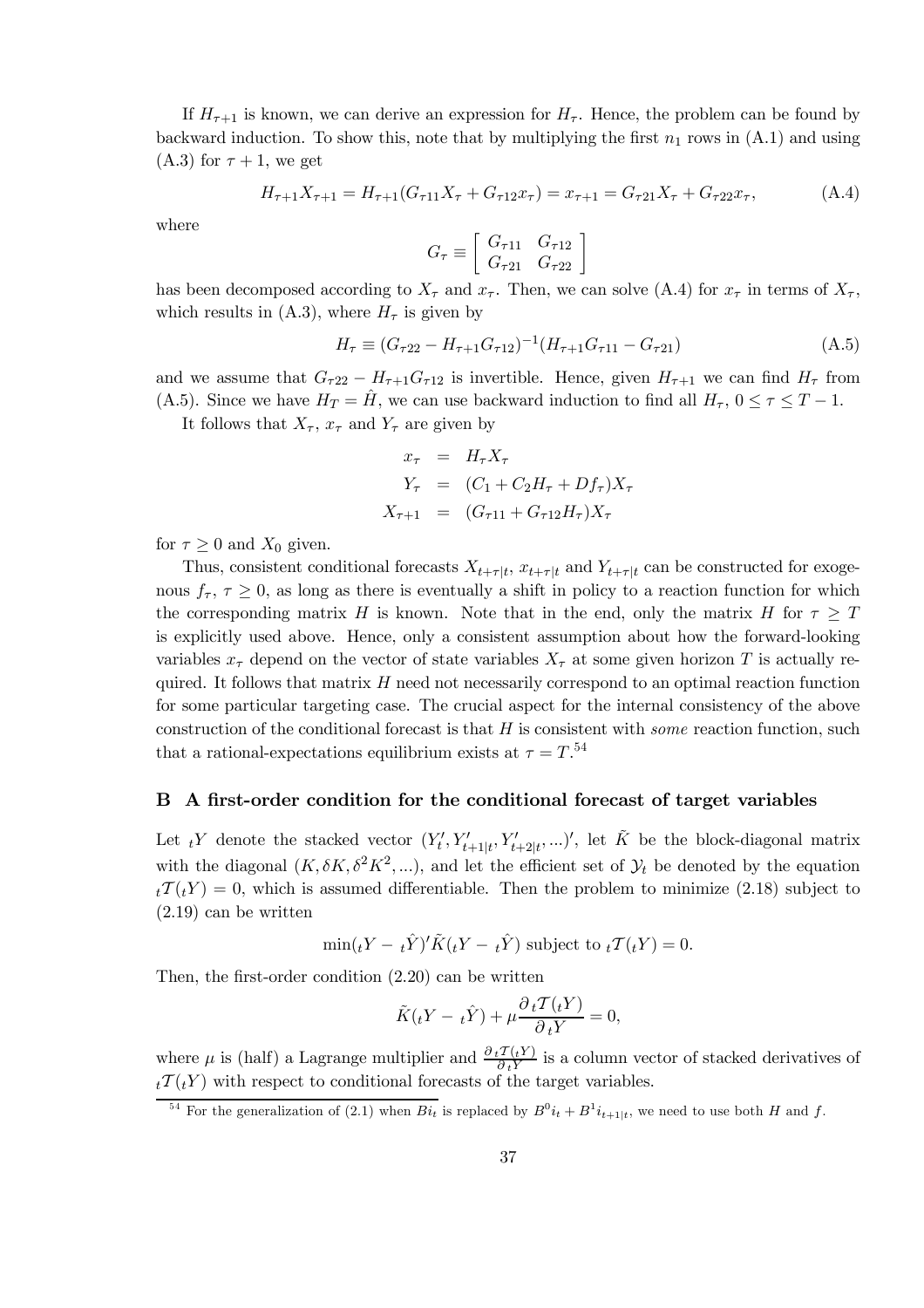# C A simple closed-economy backward-looking model

This example of a simple backward-looking model of a closed economy is due to Svensson [91] and [93]. The model has a one-year control lag for the output gap, and a two-year control lag for inflation. The model is also used in Ball [3].

Suppose aggregate supply (the Phillips curve) is given by

$$
\pi_{t+1} = \pi_t + \alpha_y y_t + \varepsilon_{t+1},\tag{C.1}
$$

where  $\alpha_y > 0$ ,  $\pi_t$  is inflation in year t,  $y_t$  is the output gap, and  $\varepsilon_t$  is an iid cost-push shock with zero mean and variance  $\sigma_{\varepsilon}^2$ .<sup>55</sup> Let aggregate demand (in terms of the output gap), be given by

$$
y_{t+1} = \tilde{\beta}_y y_t + \beta_z z_t - \beta_r (i_t - \pi_{t+1|t} - \bar{r}) + \eta_{t+1},
$$
\n(C.2)

where  $\beta_y \geq 0$ ,  $\beta_r > 0$ ,  $i_t$  is a short nominal interest rate and the central bank's instrument,  $\bar{r}$  is the average real interest rate, and  $\eta_t$  is an iid demand shock with zero mean and variance  $\sigma_n^2$ . Let  $z_t$  be an exogenous variable given by

$$
z_{t+1} = \gamma_z z_t + \theta_{t+1},\tag{C.3}
$$

where  $0 \leq \gamma_z < 1$  and  $\theta_t$  is an iid shock with zero mean and variance  $\sigma_{\theta}^2$ .

Note that the one-period-ahead conditional inflation forecast is predetermined,

$$
\pi_{t+1|t} = \pi_t + \alpha_y y_t. \tag{C.4}
$$

This model can be written on state-space form, as in (2.1), where the vector of predetermined variables are given by  $X_t = (\pi_t, y_t, \pi_{t+1|t}, z_t, 1)$  and the vector of shocks are  $v_t = (\varepsilon_t, \eta_t, \varepsilon_t +$  $\alpha_y \eta_t, \theta_t, 0$ '.

The period loss function is

$$
L_t = \frac{1}{2} \left[ (\pi_t - \hat{\pi})^2 + \lambda y_t^2 \right].
$$
 (C.5)

 $\lambda \geq 0$  (relative) weight on output-gap stabilization. Thus, the vector of target variables is  $Y_t = (\pi_t, y_t)'$ , with the target levels  $\hat{Y} = (\hat{\pi}, 0)'$ .

As shown in Svensson [91] and [93], the first-order condition for a minimum of the loss function can be written

$$
\pi_{t+2|t} - \hat{\pi} = -\frac{\alpha_y c(\lambda)}{1 - c(\lambda)} y_{t+1|t},
$$
\n(C.6)

where the coefficient  $c(\lambda)$  is a function of  $\lambda$  and given by

$$
c(\lambda) \equiv \frac{\lambda}{\lambda + \delta \alpha_y^2 k(\lambda)}
$$
  

$$
k(\lambda) \equiv \frac{1}{2} \left( 1 - \frac{\lambda (1 - \delta)}{\delta \alpha_y^2} + \sqrt{\left( 1 + \frac{\lambda (1 - \delta)}{\delta \alpha_y^2} \right)^2 + \frac{4\lambda}{\alpha_y^2}} \right) \ge 1.
$$

 $\frac{55}{10}$  In Svensson [91] and [93], aggregate demand is written

$$
y_{t+1} = \beta_y y_t + \beta_x x_t - \beta_r (i_t - \pi_t) + \eta_{t+1},
$$

where  $\beta_y = \tilde{\beta}_y + \alpha_y \beta_r$ . This follows from eliminating  $\pi_{t+1|t}$  from (C.2) and (C.4) and setting  $\bar{r} = 0$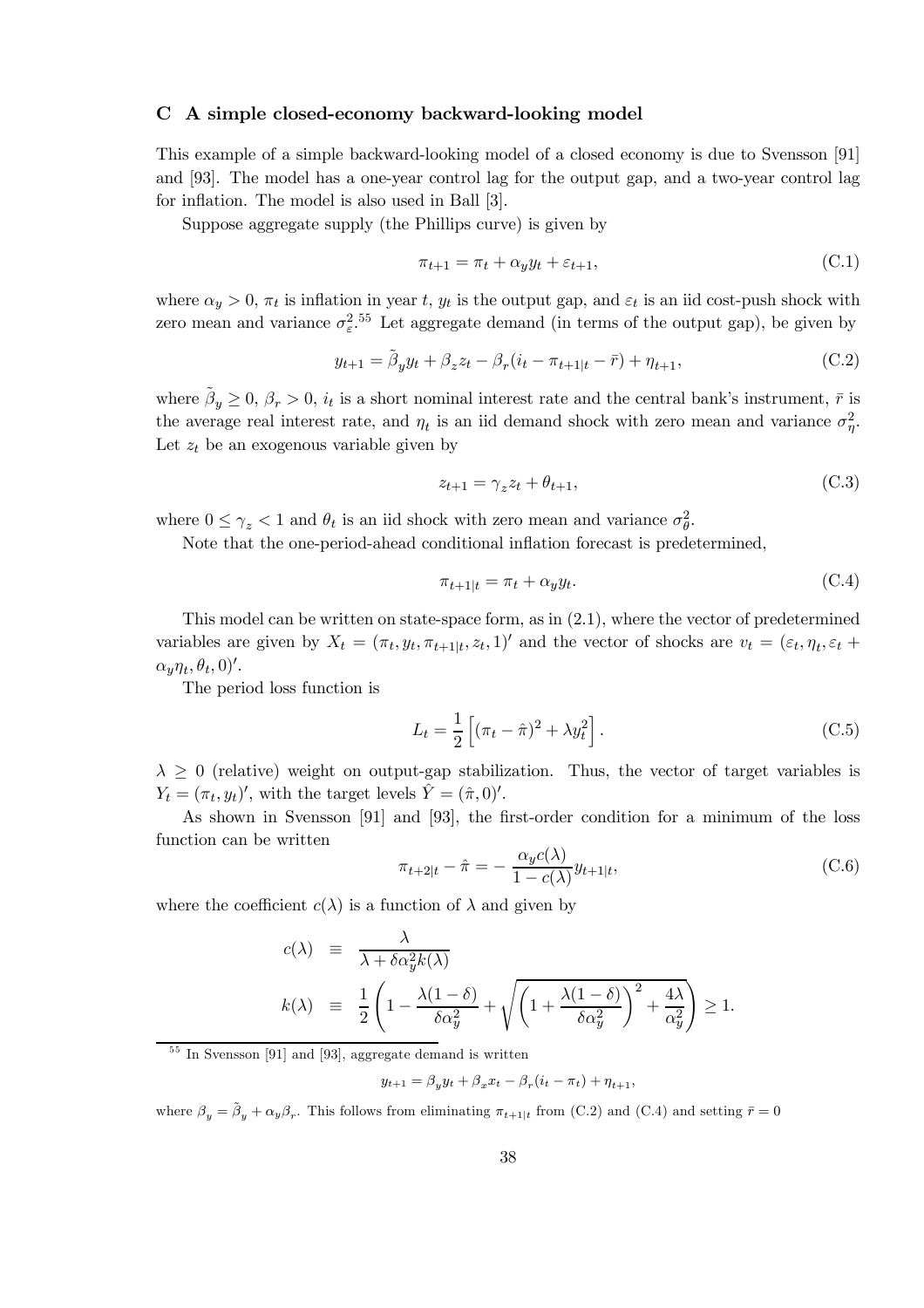Furthermore,  $c(\lambda)$  fulfills  $0 \le c(\lambda) < 1$ , with  $\frac{\partial c}{\partial \lambda} > 0$ ,  $c(0) = 0$ ,  $c(\infty) \equiv \lim_{\lambda \to \infty} c(\lambda) = 1$ .

The one-period-ahead conditional output-gap forecast is given by

$$
y_{t+1|t} \equiv \tilde{\beta}_y y_t + \beta_z z_t - \beta_r \left( i_t - \pi_{t+1|t} - \bar{r} \right), \tag{C.7}
$$

and the 2-period-ahead conditional inflation forecast fulfills

$$
\pi_{t+2|t} \equiv \pi_{t+1|t} + \alpha_y y_{t+1|t}
$$
  
=  $\pi_{t+1|t} + \alpha_y \tilde{\beta}_y y_t + \alpha_y \beta_z z_t - \alpha_y \beta_r (i_t - \pi_{t+1|t} - \bar{r}).$  (C.8)

The first-order condition can also be written

$$
\pi_{t+2|t} - \hat{\pi} = c(\lambda) \left( \pi_{t+1|t} - \hat{\pi} \right), \tag{C.9}
$$

or

$$
y_{t+1|t} = -\frac{1 - c(\lambda)}{\alpha_y} (\pi_{t+1|t} - \hat{\pi}).
$$
 (C.10)

The optimal reaction function can be written as a function of  $\pi_{t+1|t}$ ,  $y_t$  and  $z_t$  (by combining  $(C.9)$  and  $(C.8)$ ,

$$
i_t = \bar{r} + \hat{\pi} + \left(1 + \frac{1 - c(\lambda)}{\alpha_y \beta_r}\right) (\pi_{t+1|t} - \hat{\pi}) + \frac{\tilde{\beta}_y}{\beta_r} y_t + \frac{\beta_z}{\beta_r} z_t.
$$
 (C.11)

By (C.4) it can also be written as a function of  $\pi_t$ ,  $y_t$  and  $z_t$ ,

$$
i_t = \bar{i} + \left(1 + \frac{1 - c(\lambda)}{\alpha_y \beta_r}\right)(\pi_t - \hat{\pi}) + \left[\alpha_y \left(1 + \frac{1 - c(\lambda)}{\alpha_y \beta_r}\right) + \frac{\tilde{\beta}_y}{\beta_r}\right]y_t + \frac{\beta_z}{\beta_r}z_t.
$$
 (C.12)

Note that by eliminating  $y_{t+1|t}(i_t)$  from (C.6) and (C.7), we can also write the implicit reaction function

$$
i_t = \bar{r} + \pi_{t+1|t} + \frac{1 - c(\lambda)}{\alpha_y \beta_r c(\lambda)} (\pi_{t+2|t} - \hat{\pi}) + \frac{\tilde{\beta}_y}{\beta_r} y_t + \frac{\beta_z}{\beta_r} z_t.
$$
 (C.13)

This is an implicit reaction function (hence an equilibrium condition) rather than an (explicit) reaction function, since  $\pi_{t+2|t}$  on the right side is endogenous and depends on  $i_t$ . Note that the coefficients of  $\pi_{t+1|t}$ ,  $y_t$  and  $z_t$  are positive, independent of  $\lambda$ , and hence independent of whether there is strict  $(\lambda = 0)$  or flexible inflation targeting  $(\lambda > 0)$ . Hence, it is clear that, in general, implicit reaction functions of the form (2.15) or (2.16) are not optimal.

## D An open-economy forward-looking model

An example of an open-economy model with forward-looking variables is given in Svensson [96]. The aggregate supply equation (Phillips curve) of the form

$$
\pi_{t+2} = \alpha_{\pi} \pi_{t+1} + (1 - \alpha_{\pi}) \pi_{t+3|t} + \alpha_y [y_{t+2|t} + \beta_y (y_{t+1} - y_{t+1|t})] + \alpha_q q_{t+2|t} + \varepsilon_{t+2}.
$$
 (D.1)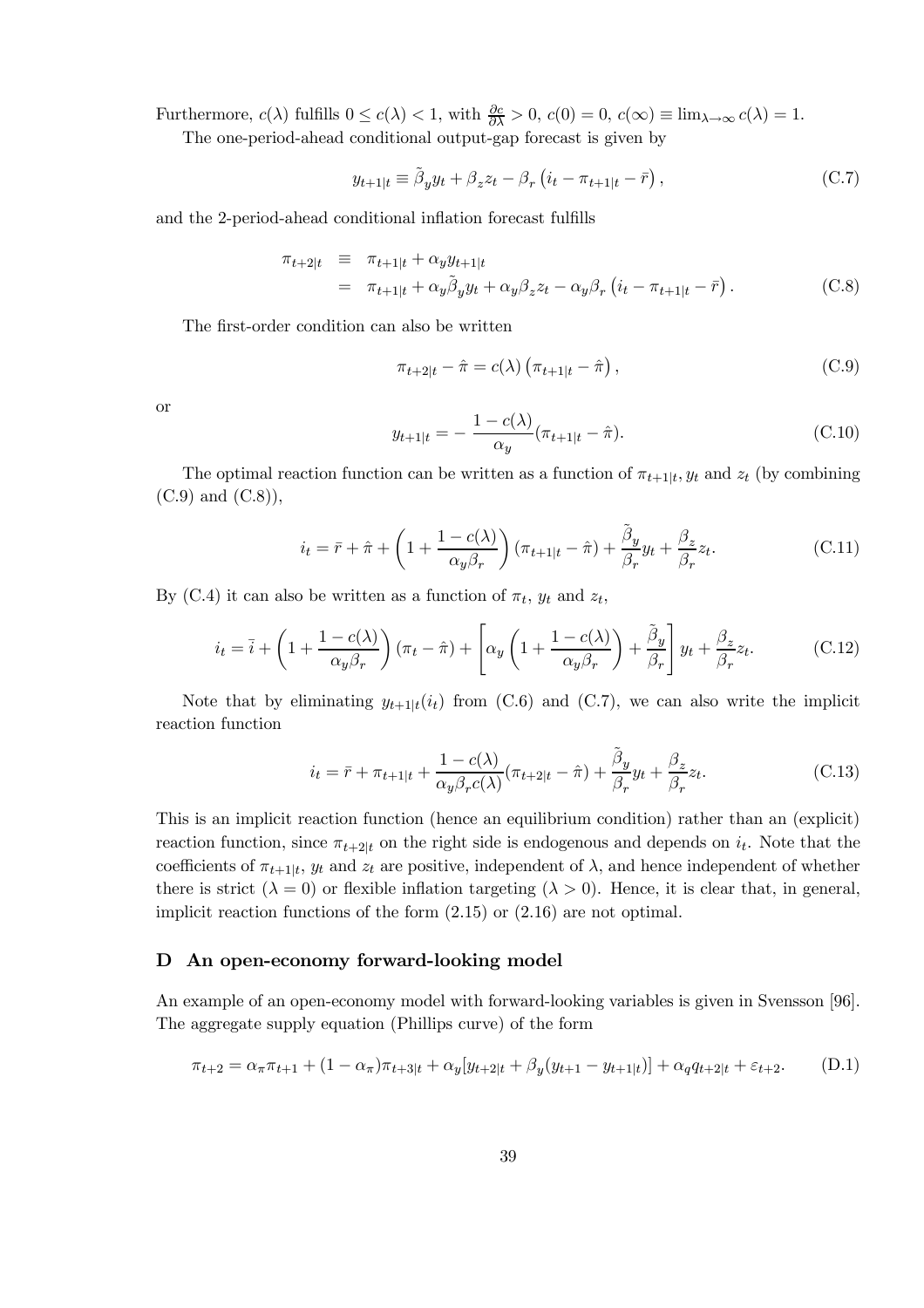Here, for any variable x,  $x_{t+\tau|t}$  denotes  $E_t x_{t+\tau}$ , that is, the rational expectation of  $x_{t+\tau}$  in period  $t + \tau$ , conditional on the information available in period t. Furthermore,  $\pi_t$  denotes domestic (log gross) inflation in period t. The output gap,  $y_t$ , is defined as

$$
y_t \equiv y_t^d - y_t^n,\tag{D.2}
$$

where  $y_t^d$  is (log) aggregate demand and  $y_t^n$  is the (log) natural output level. The latter is assumed to be exogenous and stochastic and follows

$$
y_{t+1}^n = \gamma_y^n y_t^n + \eta_{t+1}^n,\tag{D.3}
$$

where the coefficient  $\gamma_v^n$  fulfills  $0 \leq \gamma_v^n < 1$  and  $\eta_{t+1}^n$  is a serially uncorrelated zero-mean shock to the natural output level (a "productivity" shock). The variable  $q_t$  is the (log) real exchange rate, defined as

$$
q_t \equiv s_t + p_t^* - p_t,\tag{D.4}
$$

where  $p_t$  is the (log) price level of domestic(ally produced) goods,  $p_t^*$  the (log) foreign price level (measured as deviations from appropriate constant trends), and  $s_t$  denotes the (log) exchange rate (measured as the deviation from a constant trend, the difference between the domestic inflation target and the mean of foreign inflation; the real exchange rate will be stationary in equilibrium). The term  $\varepsilon_{t+2}$  is a zero-mean iid inflation shock (a "cost-push" shock). Thus, there are two distinct "supply" shocks, namely a productivity shock and a cost-push shock. The coefficients  $\alpha_{\pi}$ ,  $\alpha_{y}$ ,  $\beta_{y}$  and  $\alpha_{q}$  are constant and positive; furthermore  $\alpha_{\pi}$  and  $\beta_{y}$  are smaller than unity. The supply function is derived, with some micro-foundations in Svensson [96], as (roughly) an open-economy extension of Woodford [112] and Rotemberg and Woodford [82]. The term including  $q_{t+2|t}$  in (D.1) represents the effect of expected costs of imported intermediate inputs (or resulting wage compensation).

CPI inflation,  $\pi_t^c$ , fulfills<sup>56</sup>

$$
\pi_t^c = (1 - \omega)\pi_t + \omega \pi_t^f = \pi_t + \omega(q_t - q_{t-1}),
$$
\n(D.5)

where  $\omega, 0 \leq \omega < 1$  is the share of imported goods in the CPI.<sup>57</sup> Here  $\pi_t^f$  denotes domesticcurrency inflation of imported foreign goods, which fulfills

$$
\pi_t^f = p_t^f - p_{t-1}^f = \pi_t^* + s_t - s_{t-1} = \pi_t + q_t - q_{t-1},
$$

where

$$
p_t^f = p_t^* + s_t \tag{D.6}
$$

is the (log) domestic-currency price of imported foreign goods, and  $\pi_t^* = p_t^* - p_{t-1}^*$  is foreign inflation. That is, I assume that there is no lag in the pass-through of import costs to domestic prices of imported goods.

 $56$  Since there is no interest-rate component in the CPI, it is best interpreted as CPIX; that is, CPI inflation (and domestic inflation) are exclusive of any credit service costs.

 $57$  The share of imported goods in the CPI is approximately constant for small deviations around a steady state. It is exactly constant if the utility function over domestic and imported goods has a constant elatisticity of substitution equal to unity (that is, is a Cobb-Douglas utility function), as is actually assumed.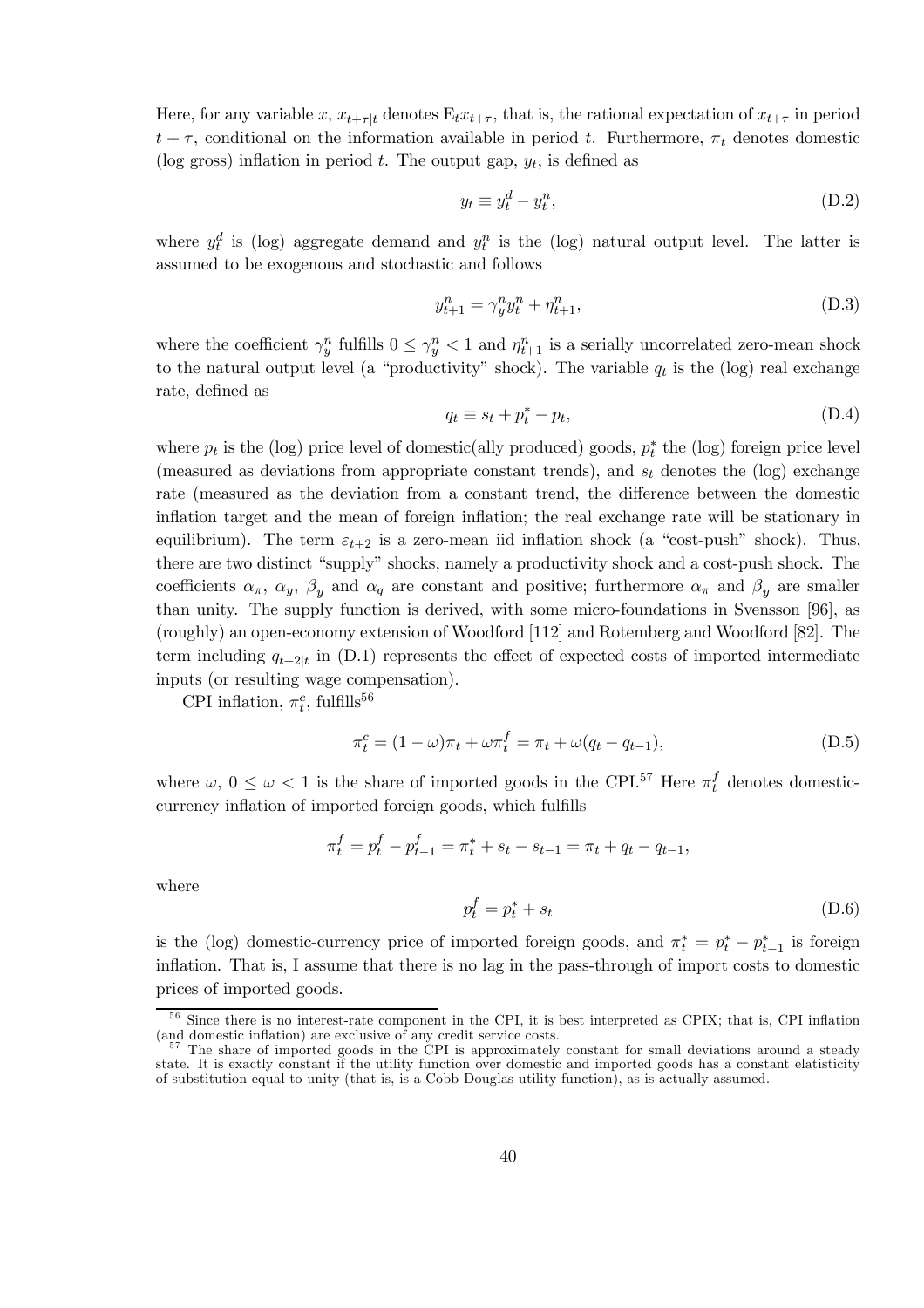Aggregate demand for domestically produced goods is given by the aggregate demand equation (expressed in terms of the output gap, (D.2)),

$$
y_{t+1} = \beta_y y_t - \beta_\rho \rho_{t+1|t} + \beta_y^* y_{t+1|t}^* + \beta_q q_{t+1|t} - (\gamma_y^n - \beta_y) y_t^n + \eta_{t+1}^d - \eta_{t+1}^n, \tag{D.7}
$$

where  $y_t^*$  is (log) foreign output, all coefficients are constant and nonnegative, with  $0 \le \beta_y < 1$ , and  $\eta_{t+1}^d$  is a zero-mean iid demand shock. The variable  $\rho_t$  is defined as

$$
\rho_t \equiv \sum_{\tau=0}^{\infty} r_{t+\tau|t},\tag{D.8}
$$

where  $r_t$ , the (short domestic-good) real interest rate (measured as the deviation from a constant mean, the natural real interest rate), fulfills

$$
r_t \equiv i_t - \pi_{t+1|t},\tag{D.9}
$$

where  $i_t$  is the (short) nominal interest rate (measured as the deviation from the sum of the inflation target and the natural real interest rate). The nominal interest rate is the instrument of the central bank.

The aggregate demand is predetermined one period in advance. It depends on lagged expectations of accumulated future real interest rates, foreign output and the real exchange rate. The aggregate demand equation is derived, with some microfoundations, and discussed in further detail in Svensson [96].<sup>58</sup>

The exchange rate fulfills the interest parity condition

$$
i_t - i_t^* = s_{t+1|t} - s_t + \varphi_t,
$$

where  $i_t^*$  is the foreign nominal interest rate and  $\varphi_t$  is the foreign-exchange risk premium. In order to eliminate the non-stationary exchange rate, I use (D.4) to rewrite this as the real interest parity condition

$$
q_{t+1|t} = q_t + i_t - \pi_{t+1|t} - i_t^* + \pi_{t+1|t}^* - \varphi_t.
$$
 (D.10)

I assume that foreign inflation, foreign output and the foreign-exchange risk premium follow stationary univariate AR(1) processes,

$$
\pi_{t+1}^* = \gamma_{\pi}^* \pi_t^* + \varepsilon_{t+1}^* \tag{D.11}
$$

$$
y_{t+1}^* = \gamma_y^* y_t^* + \eta_{t+1}^* \tag{D.12}
$$

$$
\varphi_{t+1} = \gamma_{\varphi} \varphi_t + \xi_{\varphi, t+1}, \tag{D.13}
$$

where the coefficients are nonnegative and less than unity, and the shocks are zero-mean iid. Furthermore, I assume that the foreign interest rate follows a Taylor-type rule, that is, that it is a linear function of foreign inflation and output,

$$
i_t^* = f_\pi^* \pi_t^* + f_y^* y_t^* + \xi_{it}^*,\tag{D.14}
$$

<sup>&</sup>lt;sup>58</sup> There is an obvious similarity to the closed-economy aggregate demand function of Fuhrer and Moore [44], except that a *lagged* long real coupon-bond rate enters in their function.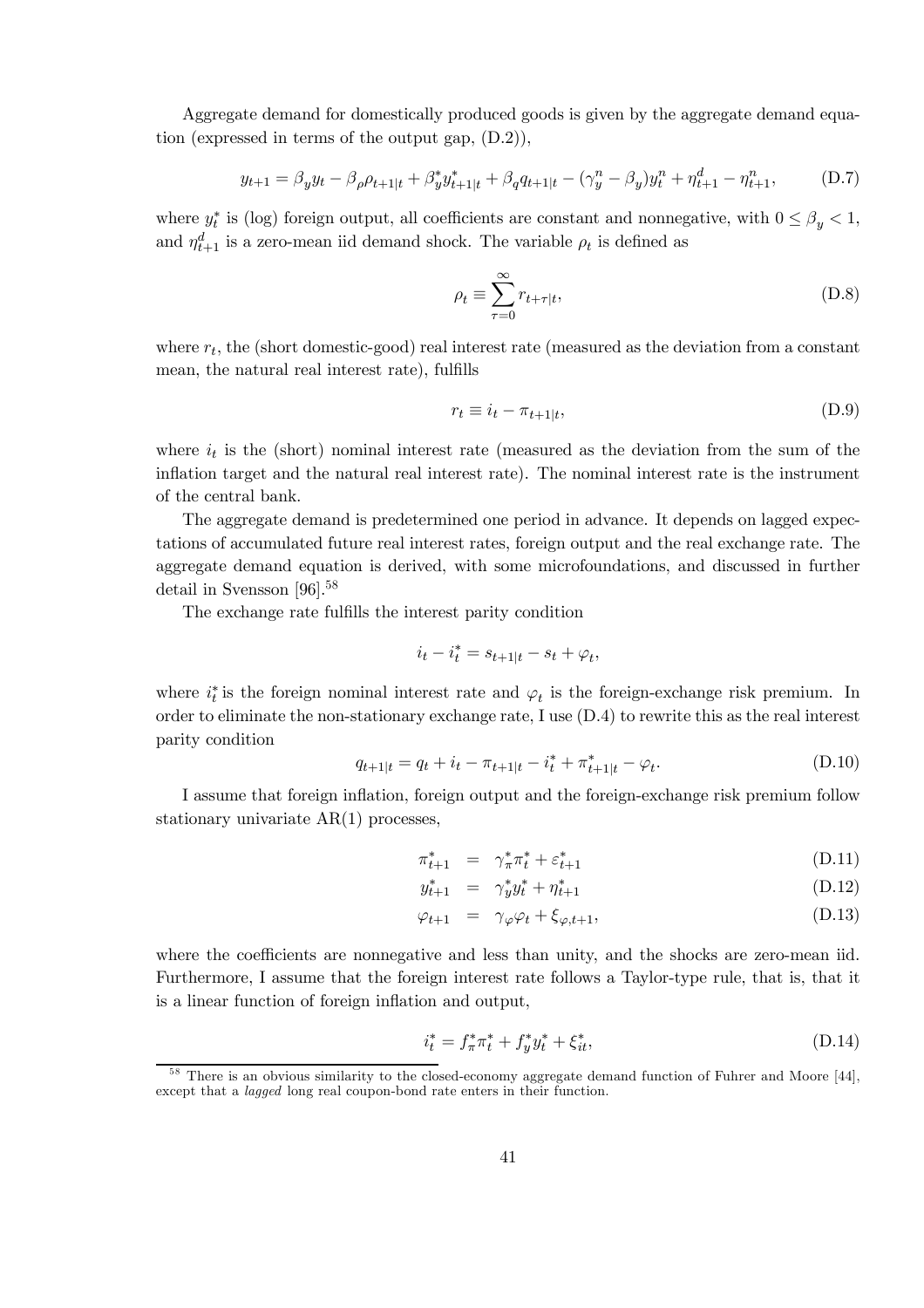where the coefficients are constant and positive, and  $\xi_{it}^*$  is a zero-mean iid shock. These speci-Öcations of the exogenous variables are chosen for simplicity; obviously the exogenous variables may be cross-correlated in more general ways without causing any difficulties, and additional variables can be introduced to represent the state of the rest of the world.

In summary, the model consists of the aggregate supply equation, (D.1), the CPI equation,  $(D.5)$ , the aggregate demand equation,  $(D.7)$ , the definitions of the sum of current and expected future real interest rates and the real interest rate, (D.8) and (D.9), real interest-rate parity,  $(D.10)$ , and the equations for the exogenous variables: foreign inflation and output, the foreignexchange risk premium and the foreign interest rate,  $(D.11)$ – $(D.14)$ .

I assume that the central bank's period loss function is given by

$$
L_{t} = \mu_{\pi}^{c} \pi_{t}^{c2} + \mu_{\pi} \pi_{t}^{2} + \lambda y_{t}^{2} + \mu_{i} i_{t}^{2} + \nu_{i} (i_{t} - i_{t-1})^{2}, \qquad (D.15)
$$

where all weights are nonnegative. The first two terms correspond to CPI-inflation targeting and domestic-inflation targeting, respectively. The third term corresponds to output-gap stabilization, the fourth to instrument or nominal interest-rate stabilization, and the fifth to instrument or nominal interest-rate smoothing.

The model can be written in state-space form

$$
\begin{bmatrix} X_{t+1} \\ x_{t+1|t} \end{bmatrix} = A \begin{bmatrix} X_t \\ x_t \end{bmatrix} + Bi_t + B^1 i_{t+1|t} + \begin{bmatrix} v_{t+1} \\ 0 \end{bmatrix}
$$
 (D.16)

$$
Y_t = C\left[\begin{array}{c} X_t \\ x_t \end{array}\right] + Di_t \tag{D.17}
$$

$$
L_t = Y_t' K Y_t, \tag{D.18}
$$

where the predetermined variables, the target variables, the forward-looking variables and the shocks are given by

$$
X_t = (\pi_t, y_t, \pi_t^*, y_t^*, i_t^*, \varphi_t, y_t^n, q_{t-1}, i_{t-1}, \pi_{t+1|t})'
$$
  
\n
$$
Y_t = (\pi_t^c, \pi_t, y_t, i_t, i_t - i_{t-1})'
$$
  
\n
$$
x_t = (q_t, \rho_t, \pi_{t+2|t})'
$$
  
\n
$$
v_t = (\varepsilon_t, \eta_t^d - \eta_t^n, \varepsilon_t^*, \eta_t^*, f_\pi^* \varepsilon_t^* + f_y^* \eta_t^* + \xi_t^*, \xi_{\varphi t}, \eta_t^n, 0, 0, \alpha_{\pi} \varepsilon_t + \alpha_y \beta_y (\eta_t^d - \eta_t^n))'
$$

and where  $K$  is a diagonal matrix with the diagonal

$$
(\mu^c_\pi, \mu_\pi, \lambda, \mu_i, \nu_i).
$$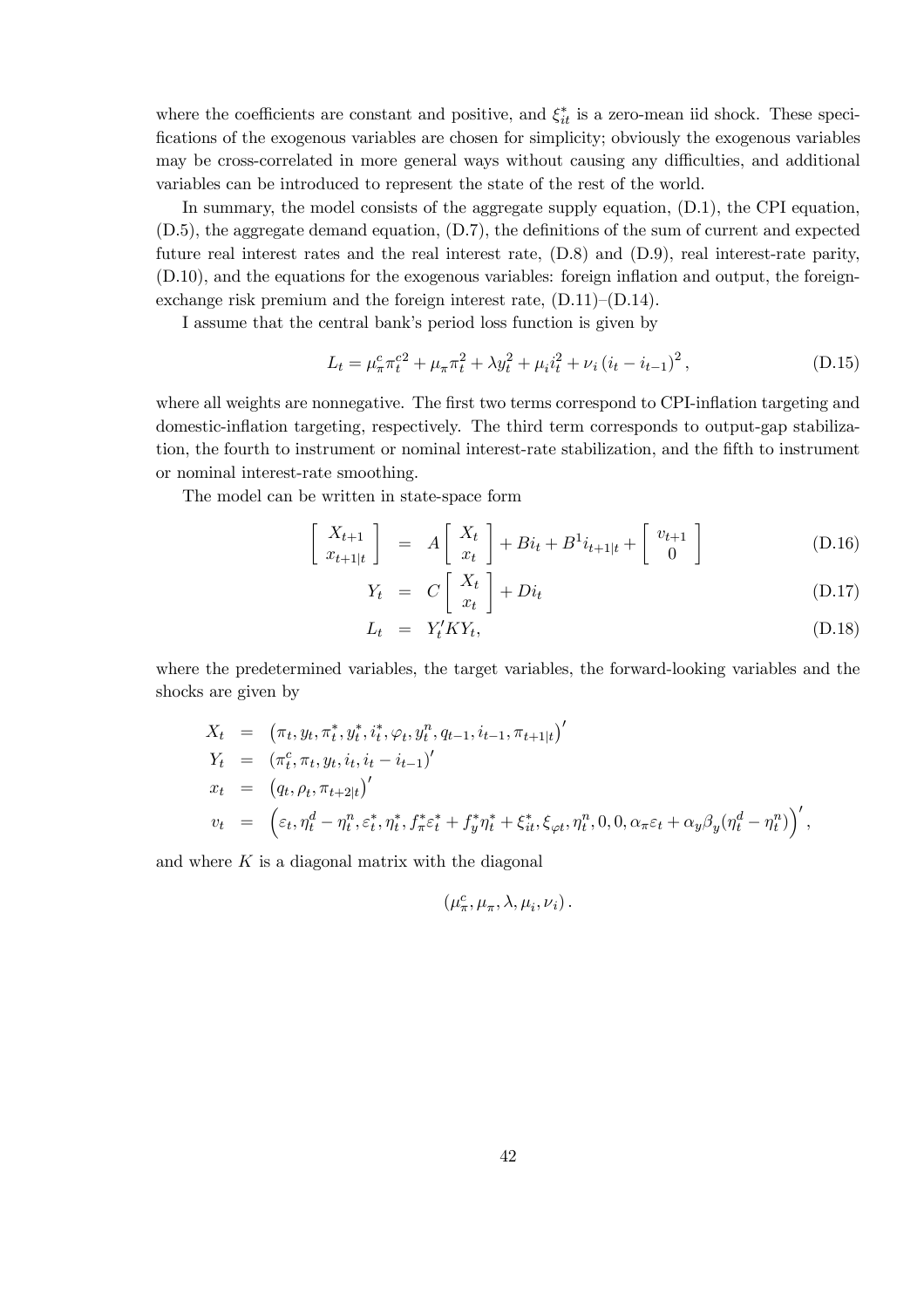# References

- [1] Akerlof, George A., William T. Dickens and George L. Perry (1996), "The Macroeconomics of Low Inflation," *Brookings Papers on Economic Activity* 1:1996, 1-76.
- [2] Backus, David, and John Driffill (1986), "The Consistency of Optimal Policy in Stochastic Rational Expectations Models," CEPR Discussion Paper No. 124.
- [3] Ball, Laurence (1997), "Efficient Rules for Monetary Policy," NBER Working Paper No. 5952.
- [4] Ball, Laurence (1998), "Policy Rules for Open Economies," forthcoming in Taylor [103].
- [5] Bank of England (1998), Minutes of the Monetary Policy Committee meeting on  $4-5$  March 1998, Bank of England.
- [6] Bernanke, Ben S., and Mark Gertler (1995), "Inside the Black Box: The Credit Channel of Monetary Policy Tranmission," Journal of Economic Perspectives 9(4), 27-48.
- [7] Bernanke, Ben S., Thomas Laubach, Frederic S. Mishkin, and Adam S. Posen (1998), Inflation Targeting: Lessons from the International Experience, manuscript.
- [8] Bernanke, Ben S., and Ilian Mihov (1997a), "Measuring Monetary Policy," Working Paper, Princeton University.
- [9] Bernanke, Ben S., and Ilian Mihov (1997b), "What Does the Bundesbank Target?" European Economic Review 41, 1025-1054.
- [10] Bernanke, Ben S., and Frederic S. Mishkin (1997), "Inflation Targeting: A New Framework for Monetary Policy?" Journal of Economic Perspectives 11, 97-116.
- [11] Bernanke, Ben S., and Michael Woodford (1997), "Inflation Forecasts and Monetary Policy," Journal of Money, Credit, and Banking 29, 653-684.
- [12] Black, Richard, Vincenzo Cassino, Aaron Drew, Eric Hansen, Benjamin Hunt, David Rose, and Alasdair Scott (1997), "The Forecasting and Policy System: The Core Model," Research Paper No. 43, Reserve Bank of New Zealand, Wellington.
- [13] Black, Richard, Tiff Macklem, and David Rose (1997), "On Policy Rules for Price Stability," in Macklem [68].
- [14] Blake, Andrew P., and Peter F. Westaway (1996), "Credibility and the Effectiveness of Inflation Targeting Regimes," Manchester School Supplement, 20-50.
- [15] Blanchard, Olivier, and Charles M. Kahn, (1980). "The Solution of Linear Difference Models under Rational Expectations," Econometrica 48, 1305-1311.
- [16] Blinder, Alan S. (1997), "What Central Bankers Could Learn from Academics—and Vice Versa," Journal of Economic Perspectives 11(2), 3-19.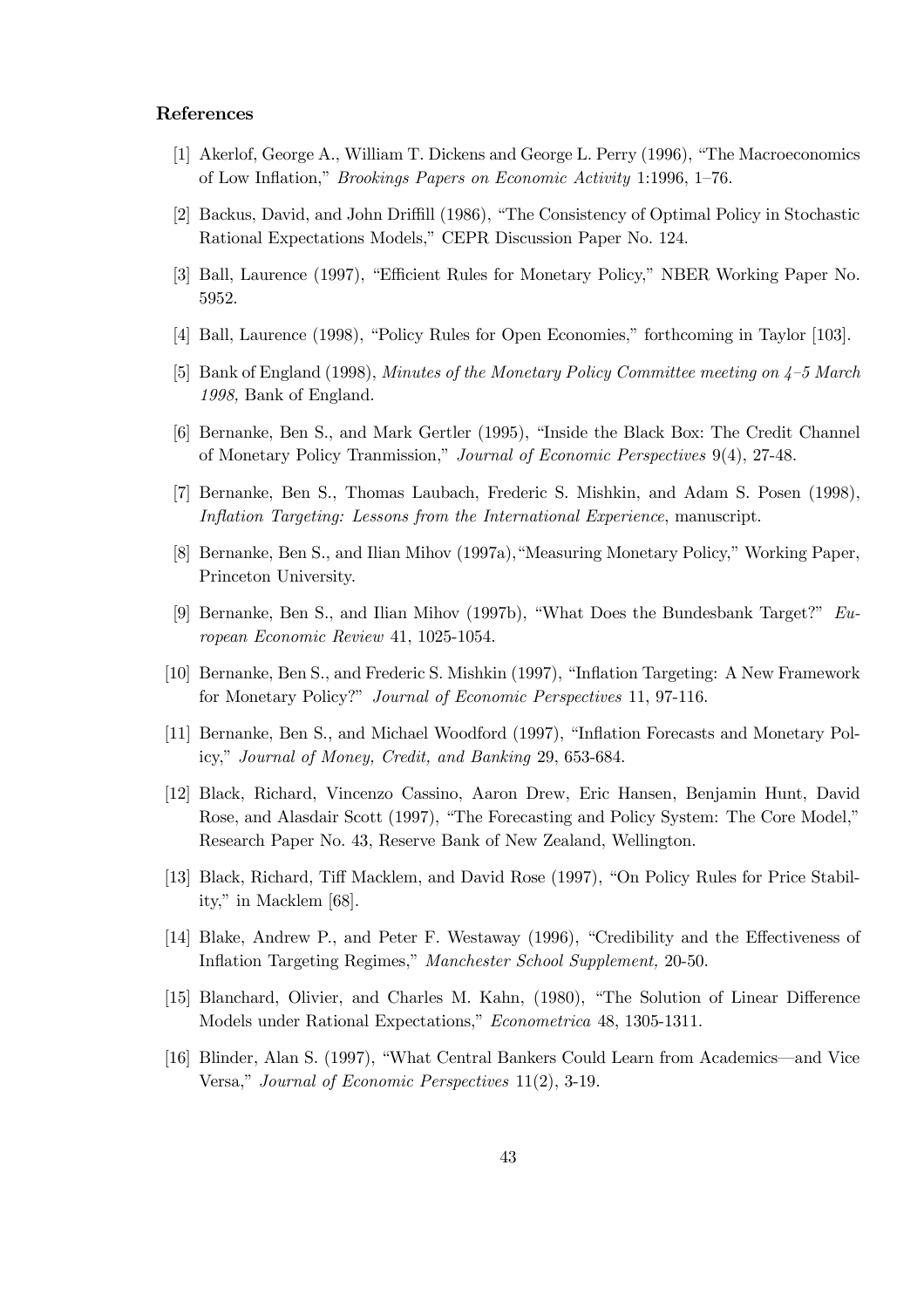- [17] Brainard, William (1967), "Uncertainty and the Effectiveness of Policy," American Economic Review 57, Papers and Proceeding, 411-425.
- [18] Brayton, Flint, and Peter Tinsley (1996), "Guide to FRB/US: A Macroeconometric Model of the United States, "Federal Reserve Board, FEDS Working Paper 1996-42.
- [19] Bryant, Ralph C., Hooper, Peter, and Catherine L. Mann (1993), "Evaluating Policy Regimes and Analytical Models: Background and Project Summary," in Ralph C. Bryant, Peter Hooper and Catherine L. Mann, eds., Evaluating Policy Regimes: New Research in *Empirical Macroeconomics*, The Brookings Institution, Washington D.C.
- [20] Cecchetti, Stephen G. (1995), "Inflation Indicators and Inflation Policy," NBER Macroeconomics Annual 10, 189-219.
- [21] Cecchetti, Stephen G. (1997), "Central Bank Policy Rules: Conceptual Issues and Practical Considerations," Working Paper, Federal Reserve Bank of New York.
- [22] Christiano, Lawrence J., Martin Eichenbaum, and Charles Evans (1996), "The Effects of Monetary Policy Shocks: Evidence from the Flow of Funds." Review of Economics and Statistics 78, 16-34.
- [23] Clarida, Richard, Jordi Gali, and Mark Gertler (1997a), "Monetary Policy Rules and Macroeconomic Stability: Evidence and Some Theory," Working Paper, May 1997.
- [24] Clarida, Richard, Jordi Gali and Mark Gertler (1997b), "Monetary Policy Rules in Practice: Some International Evidence," Working Paper, June 1997.
- [25] Clarida, Richard, Jordi Gali and Mark Gertler (1997c), "The Science of Monetary Policy," Working Paper.
- [26] Clarida, Richard, and Mark Gertler (1997), "How the Bundesbank Conducts Monetary Policy," in Romer, Christina, and David Romer, eds., Reducing Inflation: Motivation and Strategy, Chicago University Press.
- [27] Clark, Peter, Douglas Laxton, and David Rose (1996), "Asymmetry in the U.S. Output-Inflation Nexus," IMF Staff Papers 43, 216-251.
- [28] Coletti, Donald, Benjamin Hunt, David Rose and Robert Tetlow (1996), "Bank of Canada's New Quarterly Projection Model. Part 3, The Dynamic Model: QPM," Technical Report No. 75, Bank of Canada, Ottawa.
- [29] Cukierman, Alex, and Allan H. Meltzer (1986), "A Theory of Ambiguity, Credibility, and Inflation under Discretion and Asymmetric Information," Econometrica 54, 1099-1128.
- [30] Currie, David, and Paul Levine (1993), Rules, Reputation and Macroeconomic Policy *Coordination*, Cambridge University Press, Cambridge.
- [31] Cushman, David O., and Tao Zha (1997), "Identifying Monetary Policy in a Small Open Economy under Flexible Exchange Rates," Journal of Monetary Economics 39, 433-448.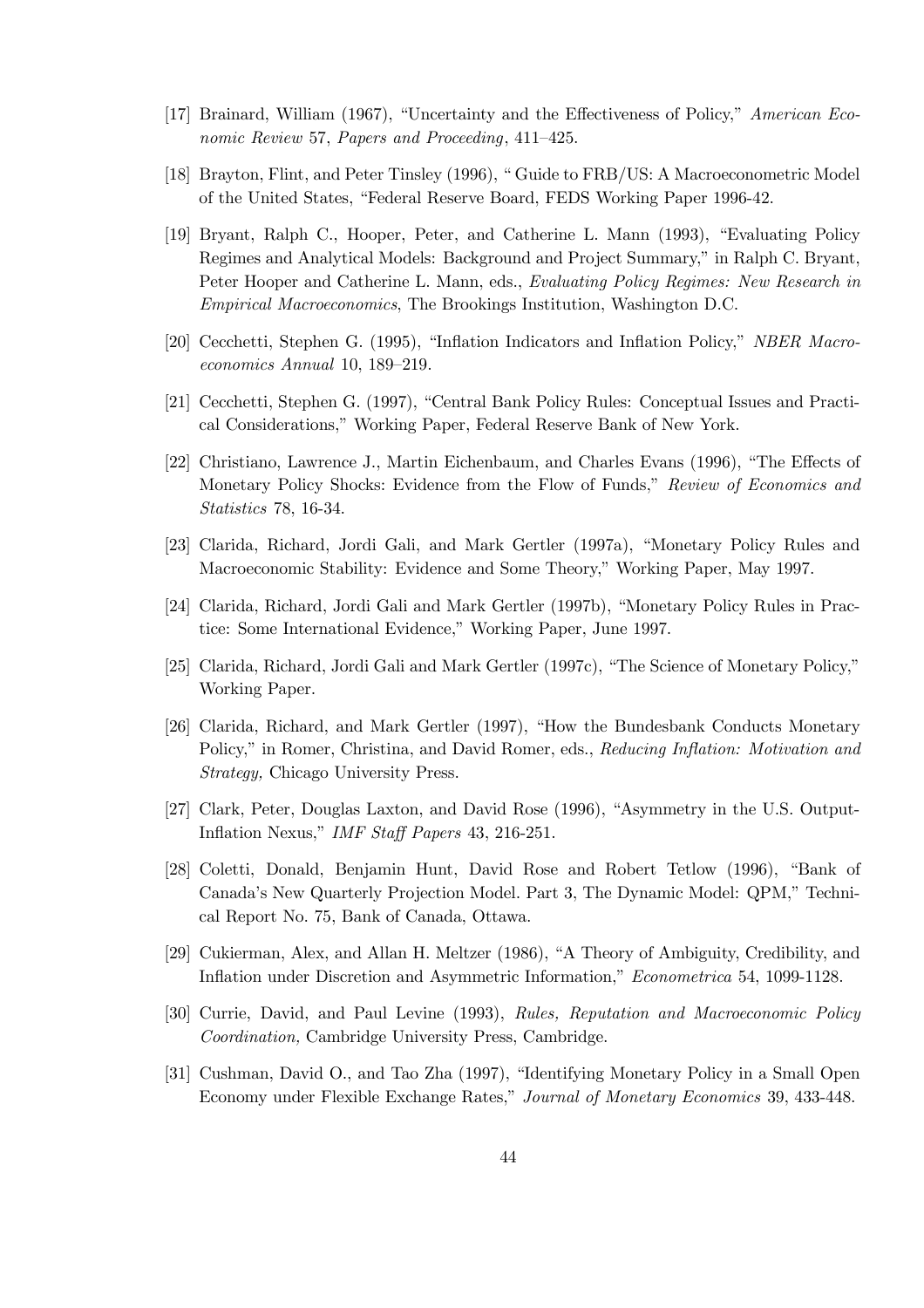- [32] Debelle, Guy, and Douglas Laxton (1997), "Is the Phillips Curve Really a Curve? Some Evidence for Canada, the United Kingdom, and the United States," Staff Papers 44, 249-282.
- [33] de Brouwer, Gordon, and James O'Regan (1997), "Evaluating Simple Monetary-policy Rules for Australia," in Lowe [67].
- [34] Deutsche Bundesbank (1996), Annual Report 1995, Deutsche Bundesbank.
- [35] Dennis, Richard (1998), "Instability Under Nominal GDP Targeting: The Role of Expectations," Working Paper, Australia National University.
- [36] European Monetary Institute (1997). The Single Monetary Policy in Stage Three: Elements of the Monetary Policy Strategy in the ESCB, European Monetary Institute.
- [37] European Parliament (1998), *Hearing of candidates to the Board of the ECB*, 7 and 8 May 1988. Committee on Economic and Monetary Affairs and Industrial Policy, European Parliament.
- [38] Faust, Jon W. (1996), "Whom Can We Trust to Run the Fed? Theoretical Support for the Founders' Views," Journal of Monetary Economics 37, 267-283.
- [39] Faust, Jon W., and Lars E.O. Svensson (1998), "Credibility and Transparency: Monetary Policy with Unobservable Goals," Working Paper.
- [40] Federal Reserve Bank of Kansas City (1996), Achieving Price Stability, Federal Reserve Bank of Kansas City.
- [41] Fischer, Stanley (1996), "Why Are Central Banks Pursuing Long-Run Price Stability?" in Federal Reserve Bank of Kansas City [40].
- [42] Freedman, Charles (1996), "What Operating Procedures Should Be Adopted to Maintain Price Stability?" in Federal Reserve Bank of Kansas City [40].
- [43] Fuhrer, Jeffrey C., and Brian F. Madigan (1997), "Monetary Policy When Interest Rates Are Bounded at Zero," Review of Economics and Statistics 79, 573-585.
- [44] Fuhrer, Jeffrey C., and George R. Moore (1995), "Monetary Policy Trade-Offs and the Correlation between Nominal Interest Rates and Real Output," American Economic Review 85, 219-239.
- [45] Goodfriend, Marvin, and Roberg G. King (1997). "The New Neoclassical Synthesis and the Role of Monetary Policy," NBER Macroeconomics Annual 1997, 231-283.
- [46] Gordon, Robert J. (1996), "Comments and Discussion," *Brookings Papers on Economic* Activity 1:1996, 60-66.
- [47] Haldane, Andrew G., ed. (1995), *Targeting Inflation*, Bank of England, London.
- [48] Haldane, Andrew G. (1997a), "Designing Inflation Targets," in Philip Lowe, ed., Monetary Policy and Inflation Targeting, Reserve Bank of Australia, Sidney, 74-112.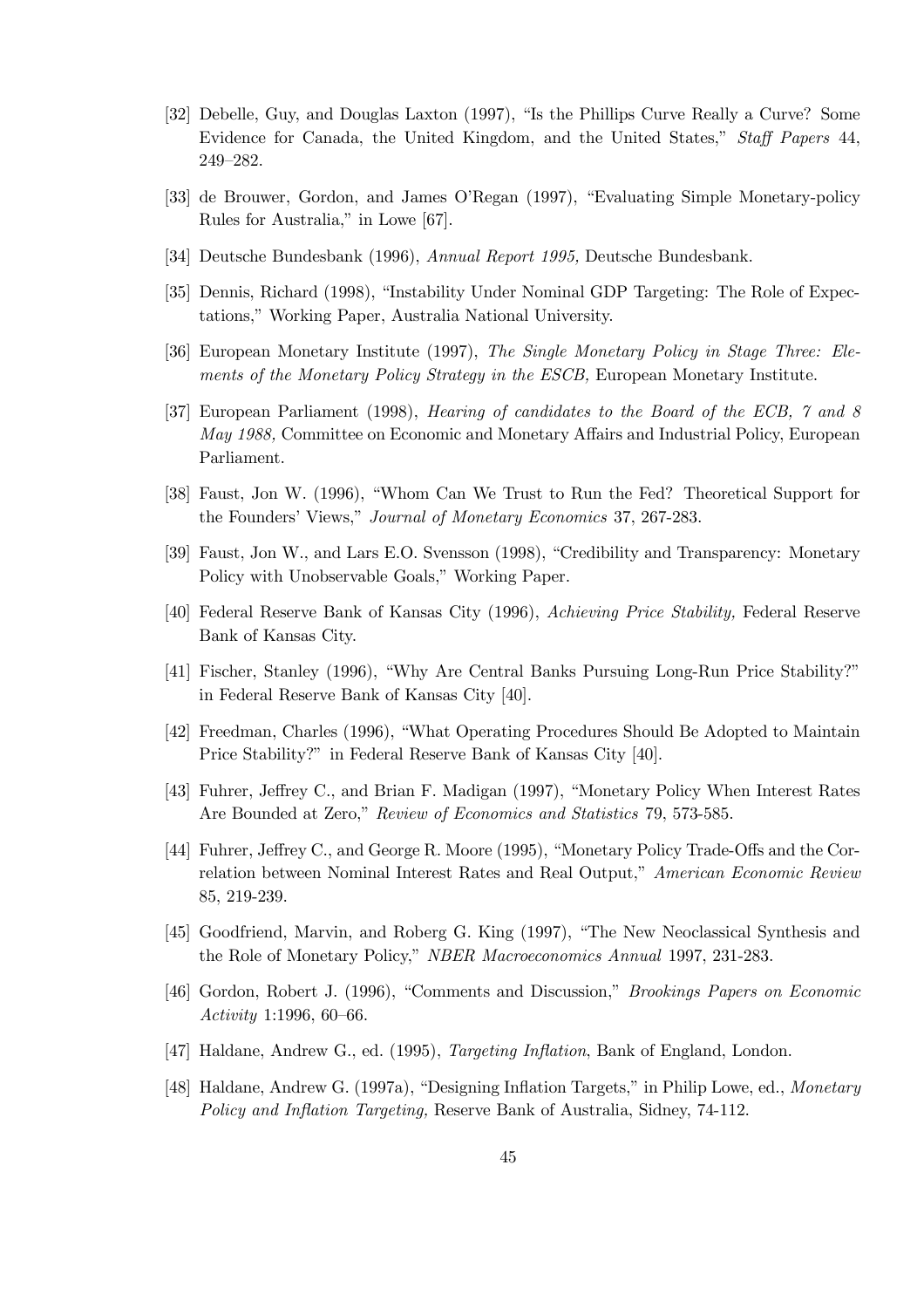- [49] Haldane, Andrew G., ed. (1997b), "On Inflation-Targeting in the United Kingdom," Scottish Journal of Political Economy, forthcoming.
- [50] Haldane, Andrew G., and Nicoletta Batini (1998), "Forward-Looking Rules for Monetary Policy," in Taylor [103], forthcoming.
- [51] Hallman, Jeffrey J., Richard D. Porter, and David H. Small (1991), "Is the Price Level Tied to the M2 Monetary Aggregate in the Long Run?," American Economic Review 81, 841-858.
- [52] Hansen, Lars Peter, and Thomas J. Sargent (1998), "Alternative Representation of Discounted Robust Linear Quadratic Control," Working Paper.
- [53] Henderson, Dale W., and Warwick J. McKibbin (1993), "A Comparison of Some Basic Monetary Policy Regimes for Open Economies: Implications of Different Degrees of Instrument Adjustment and Wage Persistence," Carnegie-Rochester Conference Series on *Public Policy 39, 221-317.*
- [54] Henderson, Dale W., and Warwick J. McKibbin (1993), "An Assessment of Some Basic Monetary Policy Regime Pairs: Analytical and Simulation Results from Simple Multi-Region Macroeconomic Models," in Bryant, Hooper and Mann [19]
- [55] Isard, Peter, and Douglas Laxton (1996), "Strategic Choice in Phillips Curve Specification: What if Bob Gordon is Wrong?" Working Paper.
- [56] Issing, Otmar (1994), "Die Geldmengenstrategie der Deutschen Bundesbank," Deutsche Bundesbank, Auszüge aus Presseartikeln 91, December 9, 1–11.
- [57] Judd, John P., and Brian Motley (1992), "Controlling Inflation with an Interest Rate Instrument," Economic Review, Federal Reserve Bank of San Francisco, No. 3, 3-22.
- [58] King, Mervyn A. (1994), "Monetary Policy in the UK," Fiscal Studies 15, No. 3, 109-128.
- [59] King, Mervin A. (1996), "How Should Central Banks Reduce Inflation?—Conceptual Issues," in Federal Reserve Bank of Kansas City [40].
- [60] King, Mervyn A. (1997), "Changes in UK Monetary Policy: Rules and Discretion in Practice," Journal of Monetary Economics 39, 81-97.
- [61] King, Robert G., and Mark W. Watson (1995), "The Solution of Singular Difference Systems Under Rational Expectations," Working Paper.
- [62] King, Robert G., and Alexander L. Wolman (1996), "Inflation Targeting in a St. Louis Model of the 21st Century," NBER Working Paper No 5507.
- [63] Klein, Paul (1997), "Using the Generalized Schur Form to Solve a System of Linear Expectational Difference Equations," Working Paper, Institute for International Economic Studies.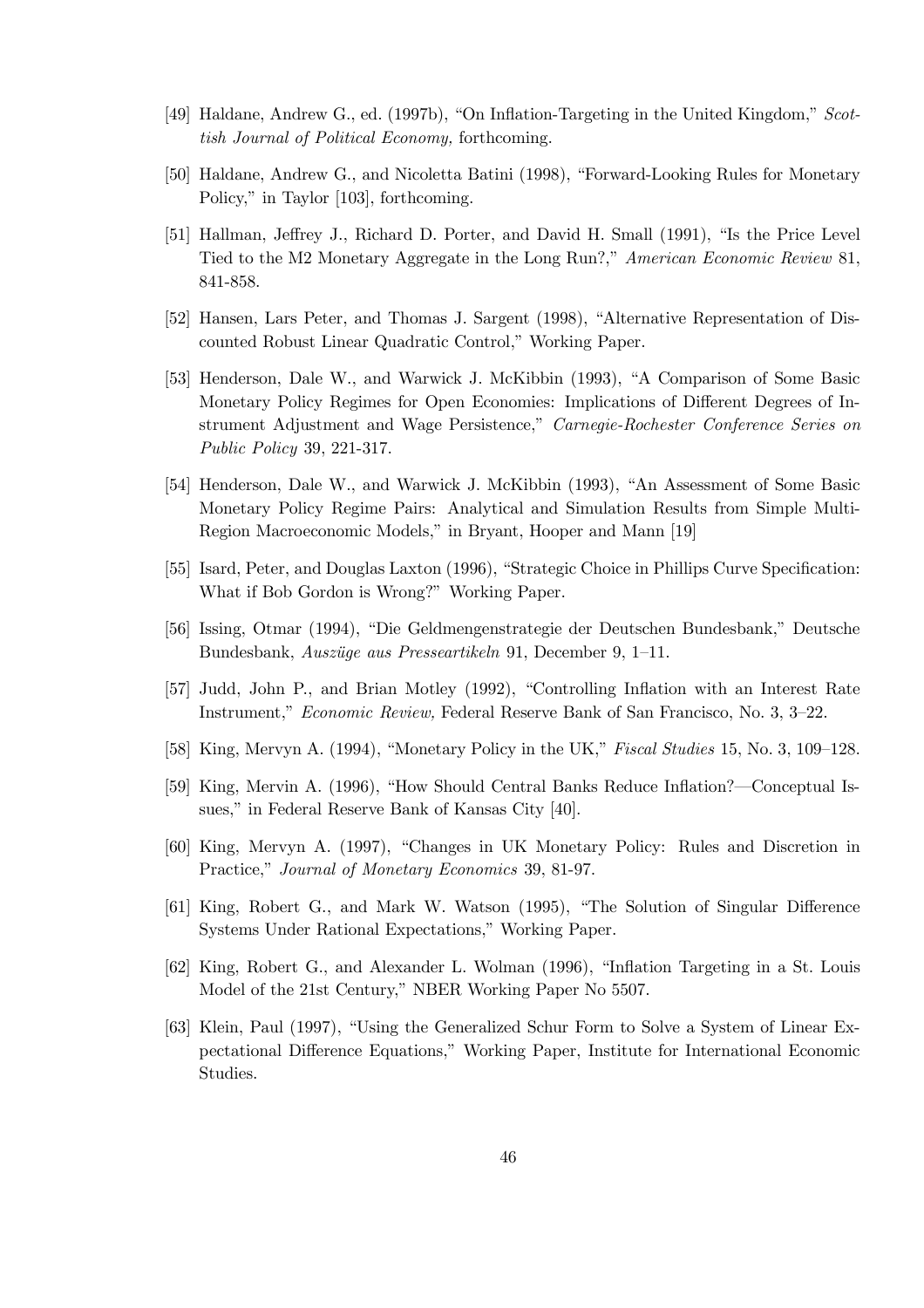- [64] Kohn, Donald L. (1996), "Commentary: What Operating Procedures Should Be Adopted to Maintain Price Stability?" in Federal Reserve Bank of Kansas City [40].
- [65] Leiderman, Leonardo, and Lars E.O. Svensson, eds. (1995), *Inflation Targets*, Centre of Econonomic Policy Research, London.
- [66] Levin, Andrew, Volker Wieland and John C. Williams (1998), "Robustness of Simple Monetary Policy Rules under Model Uncertainty," in Taylor [103], forthcoming.
- [67] Lowe, Philip, ed., (1997), Monetary Policy and Inflation Targeting, Reserve Bank of Australia.
- [68] Macklem, Tiff, ed. (1998), Price Stability, Inflation Targets, and Monetary Policy, Bank of Canada.
- [69] McCallum, Bennett T. (1988), "Robustness Properties of a Rule for Monetary Policy," Carnegie-Rochester Conference Series on Public Policy 29, 173-204.
- [70] McCallum, Bennett T. (1997a), "Issues in the Design of Monetary Policy Rules," NBER Working Paper No. 6016.
- [71] McCallum, Bennett T. (1997b), "The Alleged Instability of Nominal Income Targeting." NBER Working Paper No. 6291.
- [72] McCallum, Bennett T., and Edward Nelson (1997), "An Optimizing IS-LM Specification for Monetary Policy and Business Cycle Analysis," NBER Working Paper No. 5875.
- [73] McCallum, Bennett T., and Edward Nelson (1998), "Nominal Income Targeting in an Open-Economy Optimizing Model," prepared for Sveriges Riksbank-IIES Conference on Monetary Policy Rules, Stockholm, June 12-13, 1998.
- [74] Merriam-Webster (1988), Webster's Ninth New Collegiate Dictionary, Merriam-Webster.
- [75] Mishkin, Frederic S. (1995), "Symposium on the Monetary Transmission Mechanism," Journal of Economic Perspectives  $9(4)$ , 3-10.
- [76] Neumann, Manfred (1997), "Monetary Targeting in Germany," in Kuroda, Iwao, ed., Towards More Effective Monetary Policy, St. Martin's Press, New York.
- [77] Orphanides, Athanasios, and Volker Wieland (1998), "Price Stability and Monetary Policy Effectiveness when Nominal Interest Rates Are Bounded at Zero," Working Paper, Federal Reserve Board.
- [78] Oudiz, Gilles, and Jeffrey Sachs (1985), "International Policy Coordination in Dynamic Macroeconomic Models," in William H. Buiter and Richard C. Marston, eds., *International* Economic Policy Coordination, Cambridge University Press, Cambridge.
- [79] Reserve Bank of New Zealand (1997), Monetary Policy Statement, June 1997, Wellington.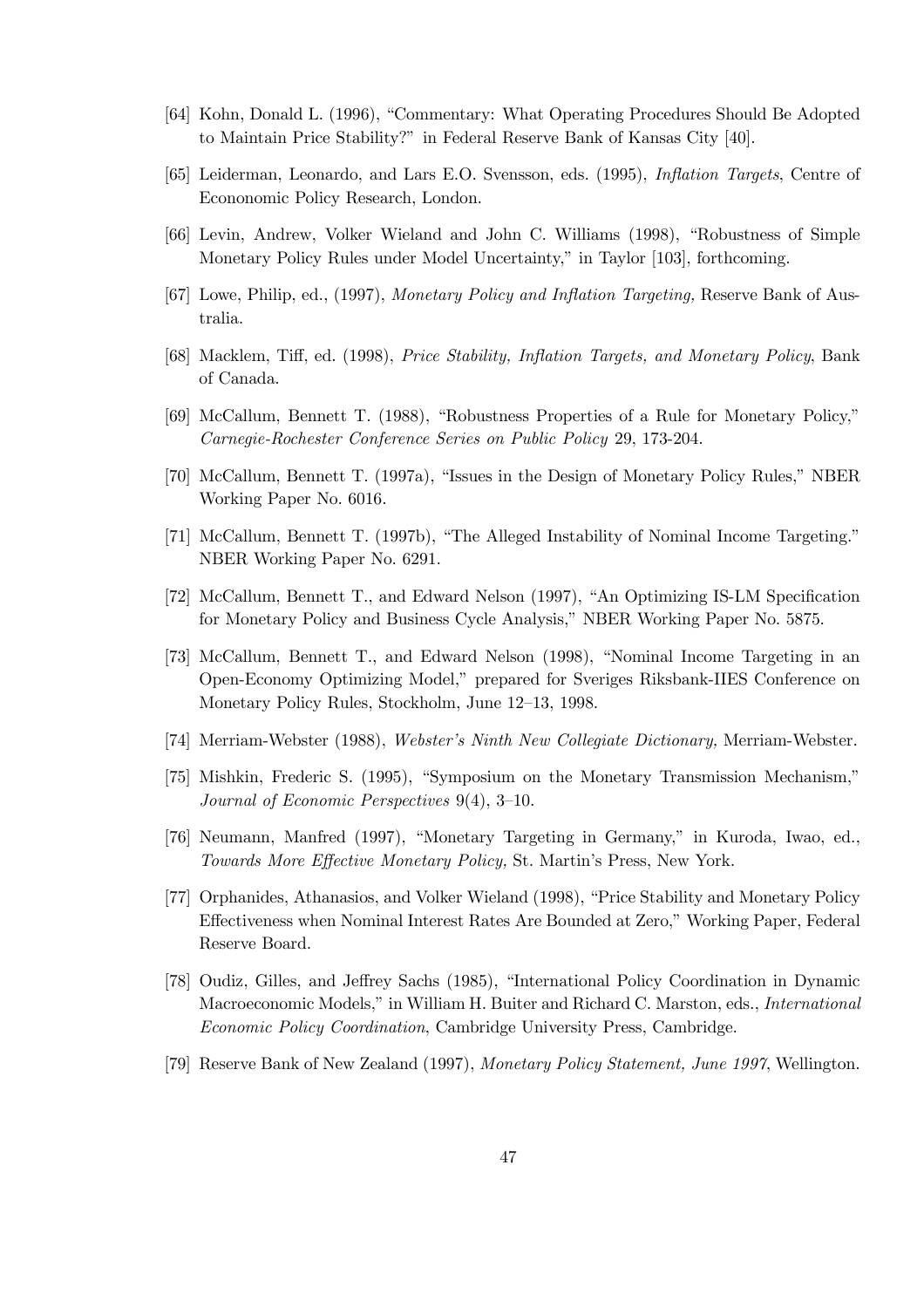- [80] Reifschneider, David L., David J. Stockton and David W. Wilcox (1997), "Econometric Models and the Monetary Policy Process," Carnegie-Rochester Conference Series on Public Policy 47,  $1-37$ .
- [81] Rogoff, Kenneth (1985), "The Optimal Degree of Commitment to an Intermediate Monetary Target," Quarterly Journal of Economics 100, 1169-1190.
- [82] Rotemberg, Julio J., and Michael Woodford (1997), "An Optimization-Based Econometric Framework for the Evaluation of Monetary Policy," NBER Macroeconomics Annual 1997, 297-346.
- [83] Rudebusch, Glenn, and Lars E.O. Svensson (1998), "Policy Rules for Inflation Targeting," in Taylor [103], forthcoming.
- [84] Rudebusch, Glenn D., and Carl E. Walsh (1998), "U.S. Inflation Targeting: Pro and Con," FRBSF Economics Letters 98-18.
- [85] Sargent, Thomas J. (1998a), The Conquest of American Inflation, Marshall Lecture, October 1996. Cambridge University.
- [86] Sargent, Thomas J. (1998b), "Discussion of 'Policy Rules for Open Economies' by Laurence Ball", in Taylor [103], forthcoming.
- [87] Sims, Christopher A. (1996), "Solving Linear Rational Expectations Models," manuscript.
- [88] Stock, James H. (1998), "Making Policies Robust to Model Uncertainty: Comment on 'Policy Rules for Inflation Targeting' by Glenn Rudebusch and Lars E.O. Svensson," in Taylor [103], forthcoming.
- [89] Svensson, Lars E.O. (1994b), "Why Exchange Rate Bands? Monetary Independence in Spite of Fixed Exchange rates," Journal of Monetary Economics 33, 157-199.
- [90] Svensson, Lars E.O. (1996), "Commentary: How Should Monetary Policy Respond to Shocks while Maintaining Long-Run Price Stability?—Conceptual Issues," in Federal Reserve Bank of Kansas City [40].
- [91] Svensson, Lars E.O. (1997a), "Inflation Forecast Targeting: Implementing and Monitoring Inflation Targets," European Economic Review 41, 1111-1146.
- [92] Svensson, Lars E.O. (1997b), "Inflation Targeting in an Open Economy: Strict vs. Inflation Targeting," Public Lecture at Victoria University of Wellington, Reserve Bank of New Zealand Discussion Paper G 97/8.
- [93] Svensson, Lars E.O. (1997c), "Inflation Targeting: Some Extensions," NBER Working Paper No. 5962.
- [94] Svensson, Lars E.O. (1998a), "Better to Respond to Determinants of Targets than to Targets Themselves," in preparation.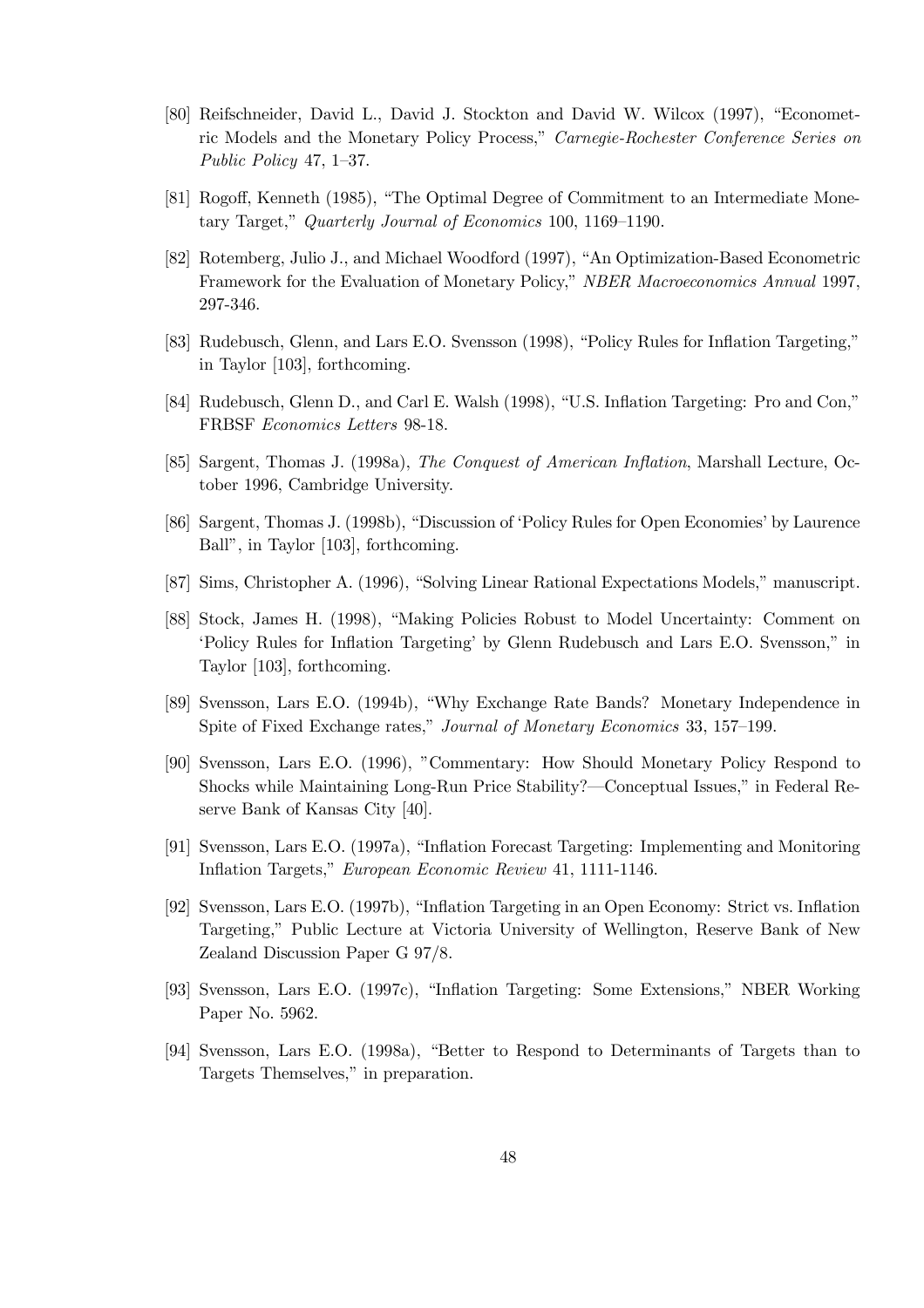- [95] Svensson, Lars E.O. (1998b), "Does the  $P^*$  Model Provide Any Rationale for Monetary Targeting?" Working Paper.
- [96] Svensson, Lars E.O. (1998c), "Open-Economy Inflation Targeting," NBER Working Paper No. 6545.
- [97] Svensson, Lars E.O., and Michael Woodford (1998), "Indicators and Forecasts in Inflation Targeting," in preparation.
- [98] Sveriges Riksbank (1997), *Inflation Report, September 1997*, Sveriges Riksbank.
- [99] Tabellini, Guido (1998), "Inflation Targeting and the Accountability of the European Central Bank," statement prepared for a hearing organized by the Subcommitte on Monetary Affairs, European Parliament, January 6, 1998.
- [100] Taylor, John B. (1993), "Discretion versus Policy Rules in Practice," Carnegie-Rochester Conference Series on Public Policy 39, 195-214.
- [101] Taylor, John B. (1996), "How Should Monetary Policy Respond to Shocks while Maintaining Log-Run Price Stability—Conceptual Issues," in Federal Reserve Bank of Kansas City  $[40]$ .
- [102] Taylor, John B. (1998a), "A Historical Analysis of Monetary Policy Rules," in Taylor  $[103]$ , forthcoming.
- [103] Taylor, John B., ed. (1998b), Monetary Policy Rules, Chicago University Press, forthcoming.
- [104] Taylor, John B., ed. (1998c), "The Robustness and Efficiency of Monetary Policy Rules as Guidelines for Interest Rate Setting by the European Central Bank," prepared for Sveriges Riksbank-IIES Conference on Monetary Policy Rules, Stockholm, June 12-13, 1998.
- [105] Tödter, Karl-Heinz, and Gerhard Ziebarth (1997), "Price Stability vs. Low Inflation in Germany: An Analysis of Costs and Benefits," NBER Working Paper No. 6150.
- [106] von Hagen, Jürgen (1995), "Inflation and Monetary Targeting in Germany," in Leiderman and Svensson [65].
- [107] von Hagen, Jürgen (1998), "Money Growth Targeting," prepared Sveriges Riksbank-IIES Conference on Monetary Policy Rules, Stockholm, June 12-13, 1998.
- [108] Walsh, Carl E. (1997), *Monetary Theory and Policy*, manuscript.
- [109] Wieland, Volker (1996), "Monetary Policy, Parameter Uncertainty and Optimal Learning," Working Paper, Federal Reserve Board.
- [110] Wieland, Volker (1998), "Monetary Policy and Uncertainty about the Natural Unemployment Rate," Finance and Economics Discussion Paper No. 22, Federal Reserve Board.